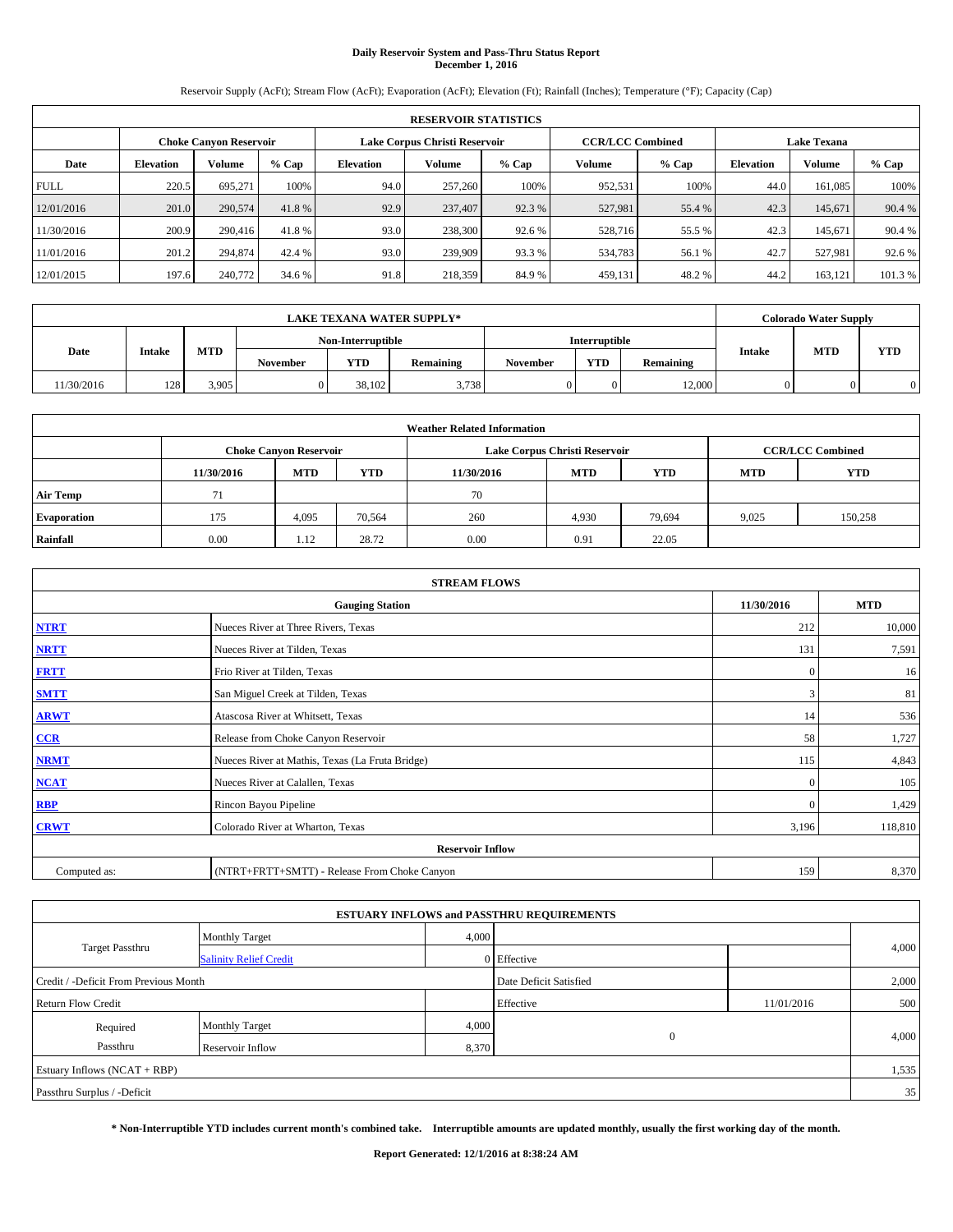# **Daily Reservoir System and Pass-Thru Status Report December 2, 2016**

Reservoir Supply (AcFt); Stream Flow (AcFt); Evaporation (AcFt); Elevation (Ft); Rainfall (Inches); Temperature (°F); Capacity (Cap)

| <b>RESERVOIR STATISTICS</b> |                  |                               |         |                  |                               |         |                         |         |                    |               |         |
|-----------------------------|------------------|-------------------------------|---------|------------------|-------------------------------|---------|-------------------------|---------|--------------------|---------------|---------|
|                             |                  | <b>Choke Canyon Reservoir</b> |         |                  | Lake Corpus Christi Reservoir |         | <b>CCR/LCC Combined</b> |         | <b>Lake Texana</b> |               |         |
| Date                        | <b>Elevation</b> | Volume                        | $%$ Cap | <b>Elevation</b> | Volume                        | $%$ Cap | Volume                  | $%$ Cap | <b>Elevation</b>   | <b>Volume</b> | $%$ Cap |
| <b>FULL</b>                 | 220.5            | 695.271                       | 100%    | 94.0             | 257,260                       | 100%    | 952,531                 | 100%    | 44.0               | 161.085       | 100%    |
| 12/02/2016                  | 200.8            | 287,428                       | 41.3 %  | 92.9             | 237,050                       | 92.1 %  | 524,478                 | 55.1 %  | 42.2               | 144,790       | 89.9%   |
| 12/01/2016                  | 201.0            | 290,574                       | 41.8%   | 92.9             | 237,407                       | 92.3 %  | 527.981                 | 55.4 %  | 42.3               | 145.671       | 90.4%   |
| 11/02/2016                  | 201.2            | 294,557                       | 42.4 %  | 93.0             | 239,909                       | 93.3 %  | 534,466                 | 56.1 %  | 42.7               | 524,478       | 92.6 %  |
| 12/02/2015                  | 197.6            | 239,945                       | 34.5 %  | 91.8             | 218,534                       | 84.9%   | 458,479                 | 48.1%   | 44.2               | 163.121       | 101.3 % |

|            | <b>LAKE TEXANA WATER SUPPLY*</b> |            |                                                   |                   |       |          |                      |           |        | <b>Colorado Water Supply</b> |            |  |
|------------|----------------------------------|------------|---------------------------------------------------|-------------------|-------|----------|----------------------|-----------|--------|------------------------------|------------|--|
|            |                                  |            |                                                   | Non-Interruptible |       |          | <b>Interruptible</b> |           |        |                              |            |  |
| Date       | Intake                           | <b>MTD</b> | <b>YTD</b><br><b>Remaining</b><br><b>November</b> |                   |       | November | <b>YTD</b>           | Remaining | Intake | <b>MTD</b>                   | <b>YTD</b> |  |
| 12/01/2016 | 101                              | 101        | 3,905                                             | 38,203            | 3,637 |          |                      | 12,000    | 28     | 28                           | 28         |  |

| <b>Weather Related Information</b> |            |                                                                                  |        |      |                               |                         |     |         |  |  |
|------------------------------------|------------|----------------------------------------------------------------------------------|--------|------|-------------------------------|-------------------------|-----|---------|--|--|
|                                    |            | <b>Choke Canyon Reservoir</b>                                                    |        |      | Lake Corpus Christi Reservoir | <b>CCR/LCC Combined</b> |     |         |  |  |
|                                    | 12/01/2016 | <b>YTD</b><br><b>MTD</b><br><b>MTD</b><br><b>YTD</b><br><b>MTD</b><br>12/01/2016 |        |      |                               |                         |     |         |  |  |
| <b>Air Temp</b>                    | 74         |                                                                                  |        | 73   |                               |                         |     |         |  |  |
| <b>Evaporation</b>                 | 119        | 119                                                                              | 70,683 | 177  | 177                           | 79.871                  | 296 | 150,554 |  |  |
| Rainfall                           | 0.00       | 0.00                                                                             | 28.72  | 0.00 | 0.00                          | 22.05                   |     |         |  |  |

|              | <b>STREAM FLOWS</b>                             |              |                  |  |  |  |  |  |  |  |
|--------------|-------------------------------------------------|--------------|------------------|--|--|--|--|--|--|--|
|              | <b>Gauging Station</b>                          | 12/01/2016   | <b>MTD</b>       |  |  |  |  |  |  |  |
| <b>NTRT</b>  | Nueces River at Three Rivers, Texas             | 204          | 204              |  |  |  |  |  |  |  |
| <b>NRTT</b>  | Nueces River at Tilden, Texas                   | 119          | 119              |  |  |  |  |  |  |  |
| <b>FRTT</b>  | Frio River at Tilden, Texas                     | $\mathbf{0}$ | $\boldsymbol{0}$ |  |  |  |  |  |  |  |
| <b>SMTT</b>  | San Miguel Creek at Tilden, Texas               | 3            | 3                |  |  |  |  |  |  |  |
| <b>ARWT</b>  | Atascosa River at Whitsett, Texas               | 13           | 13               |  |  |  |  |  |  |  |
| CCR          | Release from Choke Canyon Reservoir             | 58           | 58               |  |  |  |  |  |  |  |
| <b>NRMT</b>  | Nueces River at Mathis, Texas (La Fruta Bridge) | 103          | 103              |  |  |  |  |  |  |  |
| <b>NCAT</b>  | Nueces River at Calallen, Texas                 | $\Omega$     | $\boldsymbol{0}$ |  |  |  |  |  |  |  |
| <b>RBP</b>   | Rincon Bayou Pipeline                           | $\Omega$     | $\overline{0}$   |  |  |  |  |  |  |  |
| <b>CRWT</b>  | Colorado River at Wharton, Texas                | 3,315        | 3,315            |  |  |  |  |  |  |  |
|              | <b>Reservoir Inflow</b>                         |              |                  |  |  |  |  |  |  |  |
| Computed as: | (NTRT+FRTT+SMTT) - Release From Choke Canyon    | 151          | 151              |  |  |  |  |  |  |  |

| <b>ESTUARY INFLOWS and PASSTHRU REQUIREMENTS</b> |                               |                        |             |            |       |  |  |  |  |  |
|--------------------------------------------------|-------------------------------|------------------------|-------------|------------|-------|--|--|--|--|--|
|                                                  | Monthly Target                | 4,500                  |             |            |       |  |  |  |  |  |
| <b>Target Passthru</b>                           | <b>Salinity Relief Credit</b> |                        | 0 Effective |            | 4,500 |  |  |  |  |  |
| Credit / -Deficit From Previous Month            |                               | Date Deficit Satisfied |             | 35         |       |  |  |  |  |  |
| <b>Return Flow Credit</b>                        |                               |                        | Effective   | 12/01/2016 | 500   |  |  |  |  |  |
| Required                                         | <b>Monthly Target</b>         | 4,500                  |             |            |       |  |  |  |  |  |
| Passthru                                         | Reservoir Inflow              | 151                    | $\theta$    |            | 151   |  |  |  |  |  |
| Estuary Inflows (NCAT + RBP)                     |                               |                        |             |            |       |  |  |  |  |  |
| Passthru Surplus / -Deficit                      |                               |                        |             |            |       |  |  |  |  |  |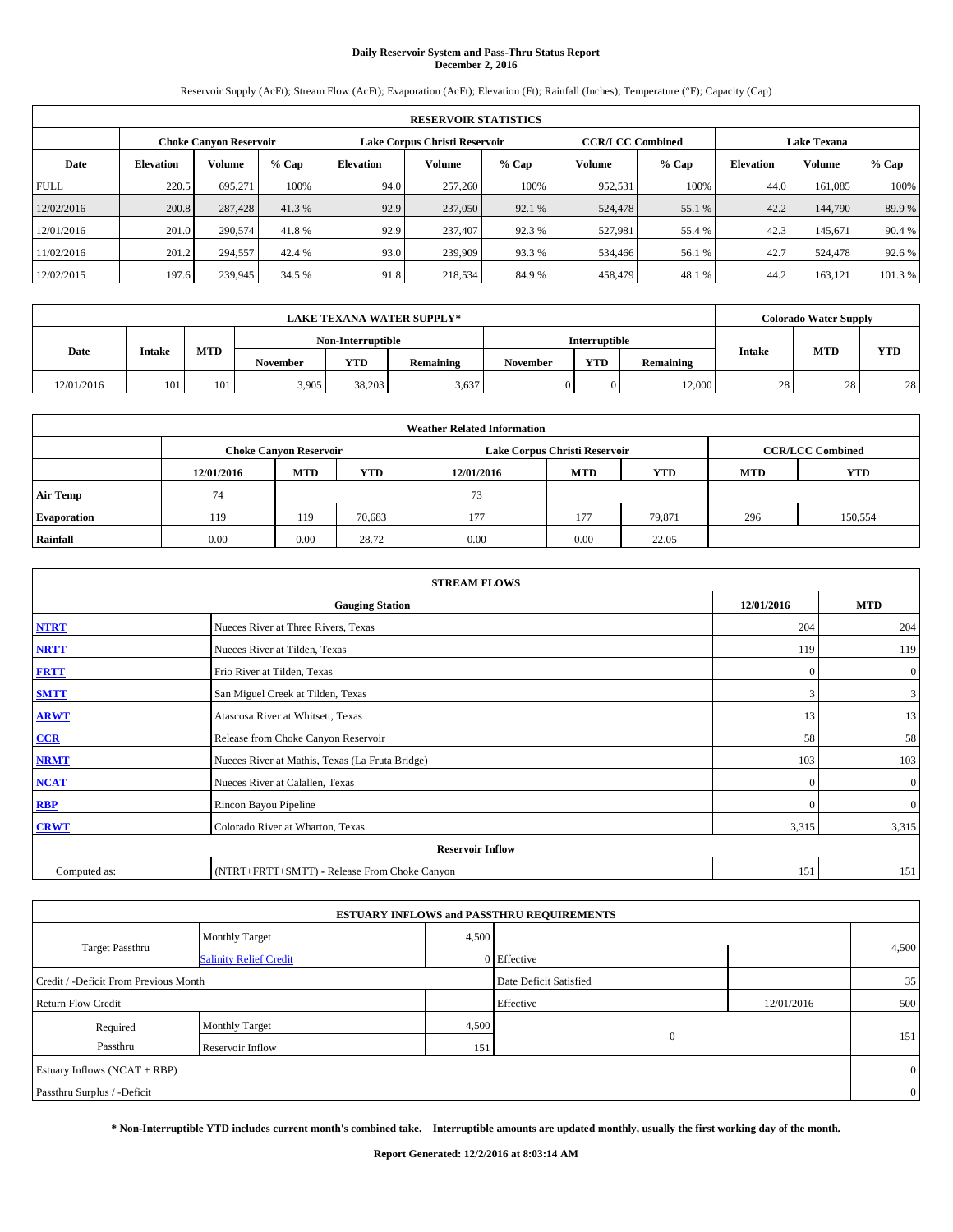# **Daily Reservoir System and Pass-Thru Status Report December 3, 2016**

Reservoir Supply (AcFt); Stream Flow (AcFt); Evaporation (AcFt); Elevation (Ft); Rainfall (Inches); Temperature (°F); Capacity (Cap)

|             | <b>RESERVOIR STATISTICS</b>   |         |         |           |                               |         |                         |         |                  |                    |         |  |
|-------------|-------------------------------|---------|---------|-----------|-------------------------------|---------|-------------------------|---------|------------------|--------------------|---------|--|
|             | <b>Choke Canyon Reservoir</b> |         |         |           | Lake Corpus Christi Reservoir |         | <b>CCR/LCC Combined</b> |         |                  | <b>Lake Texana</b> |         |  |
| Date        | <b>Elevation</b>              | Volume  | $%$ Cap | Elevation | Volume                        | $%$ Cap | Volume                  | $%$ Cap | <b>Elevation</b> | <b>Volume</b>      | % Cap   |  |
| <b>FULL</b> | 220.5                         | 695.271 | 100%    | 94.0      | 257,260                       | 100%    | 952,531                 | 100%    | 44.0             | 161.085            | 100%    |  |
| 12/03/2016  | 200.8                         | 287,270 | 41.3 %  | 92.9      | 237,407                       | 92.3 %  | 524,677                 | 55.1 %  | 42.2             | 144,790            | 89.9%   |  |
| 12/02/2016  | 200.8                         | 287,428 | 41.3 %  | 92.9      | 237,050                       | 92.1 %  | 524,478                 | 55.1 %  | 42.2             | 144,790            | 89.9%   |  |
| 11/03/2016  | 201.3                         | 295,666 | 42.5 %  | 93.1      | 240,088                       | 93.3 %  | 535,754                 | 56.2 %  | 42.6             | 524,677            | 92.1 %  |  |
| 12/03/2015  | 197.5                         | 239,669 | 34.5 %  | 91.8      | 218,359                       | 84.9%   | 458,028                 | 48.1%   | 44.2             | 163,121            | 101.3 % |  |

|            | <b>LAKE TEXANA WATER SUPPLY*</b> |            |                 |                   |           |          |               |           |               | <b>Colorado Water Supply</b> |            |  |
|------------|----------------------------------|------------|-----------------|-------------------|-----------|----------|---------------|-----------|---------------|------------------------------|------------|--|
|            |                                  |            |                 | Non-Interruptible |           |          | Interruptible |           |               |                              |            |  |
| Date       | Intake                           | <b>MTD</b> | <b>November</b> | <b>YTD</b>        | Remaining | November | <b>YTD</b>    | Remaining | <b>Intake</b> | <b>MTD</b>                   | <b>YTD</b> |  |
| 12/02/2016 | 86                               | 187        | 3,905           | 38,289            | 3,551     |          |               | 12,000    | 42            | 70                           | 70.        |  |

| <b>Weather Related Information</b> |            |                               |            |            |                               |                         |            |            |  |
|------------------------------------|------------|-------------------------------|------------|------------|-------------------------------|-------------------------|------------|------------|--|
|                                    |            | <b>Choke Canyon Reservoir</b> |            |            | Lake Corpus Christi Reservoir | <b>CCR/LCC Combined</b> |            |            |  |
|                                    | 12/02/2016 | <b>MTD</b>                    | <b>YTD</b> | 12/02/2016 | <b>MTD</b>                    | <b>YTD</b>              | <b>MTD</b> | <b>YTD</b> |  |
| <b>Air Temp</b>                    | 70         |                               |            | 71         |                               |                         |            |            |  |
| <b>Evaporation</b>                 | 73         | 192                           | 70,756     | 94         | 271                           | 79.965                  | 463        | 150,721    |  |
| Rainfall                           | 0.14       | 0.14                          | 28.86      | 0.04       | 0.04                          | 22.09                   |            |            |  |

| <b>STREAM FLOWS</b>                                |                                                 |              |                  |  |  |  |  |  |  |
|----------------------------------------------------|-------------------------------------------------|--------------|------------------|--|--|--|--|--|--|
| <b>Gauging Station</b><br>12/02/2016<br><b>MTD</b> |                                                 |              |                  |  |  |  |  |  |  |
| <b>NTRT</b>                                        | Nueces River at Three Rivers, Texas             | 199          | 403              |  |  |  |  |  |  |
| <b>NRTT</b>                                        | Nueces River at Tilden, Texas                   | 111          | 230              |  |  |  |  |  |  |
| <b>FRTT</b>                                        | Frio River at Tilden, Texas                     | $\mathbf{0}$ |                  |  |  |  |  |  |  |
| <b>SMTT</b>                                        | San Miguel Creek at Tilden, Texas               |              | $\overline{4}$   |  |  |  |  |  |  |
| <b>ARWT</b>                                        | Atascosa River at Whitsett, Texas               | 12           | 25               |  |  |  |  |  |  |
| $CCR$                                              | Release from Choke Canyon Reservoir             | 58           | 115              |  |  |  |  |  |  |
| <b>NRMT</b>                                        | Nueces River at Mathis, Texas (La Fruta Bridge) | 127          | 230              |  |  |  |  |  |  |
| <b>NCAT</b>                                        | Nueces River at Calallen, Texas                 | $\mathbf{0}$ |                  |  |  |  |  |  |  |
| RBP                                                | Rincon Bayou Pipeline                           | $\Omega$     | $\boldsymbol{0}$ |  |  |  |  |  |  |
| <b>CRWT</b>                                        | Colorado River at Wharton, Texas                | 3,295        | 6,610            |  |  |  |  |  |  |
|                                                    | <b>Reservoir Inflow</b>                         |              |                  |  |  |  |  |  |  |
| Computed as:                                       | 142                                             | 292          |                  |  |  |  |  |  |  |

|                                       |                               |       | <b>ESTUARY INFLOWS and PASSTHRU REQUIREMENTS</b> |            |              |
|---------------------------------------|-------------------------------|-------|--------------------------------------------------|------------|--------------|
|                                       | Monthly Target                | 4,500 |                                                  |            |              |
| <b>Target Passthru</b>                | <b>Salinity Relief Credit</b> |       | 0 Effective                                      |            | 4,500        |
| Credit / -Deficit From Previous Month |                               |       | Date Deficit Satisfied                           |            | 35           |
| <b>Return Flow Credit</b>             |                               |       | Effective                                        | 12/01/2016 | 500          |
| Required                              | <b>Monthly Target</b>         | 4,500 |                                                  |            |              |
| Passthru                              | Reservoir Inflow              | 292   | $\mathbf{0}$                                     |            | 292          |
| Estuary Inflows (NCAT + RBP)          |                               |       |                                                  |            |              |
| Passthru Surplus / -Deficit           |                               |       |                                                  |            | $\mathbf{0}$ |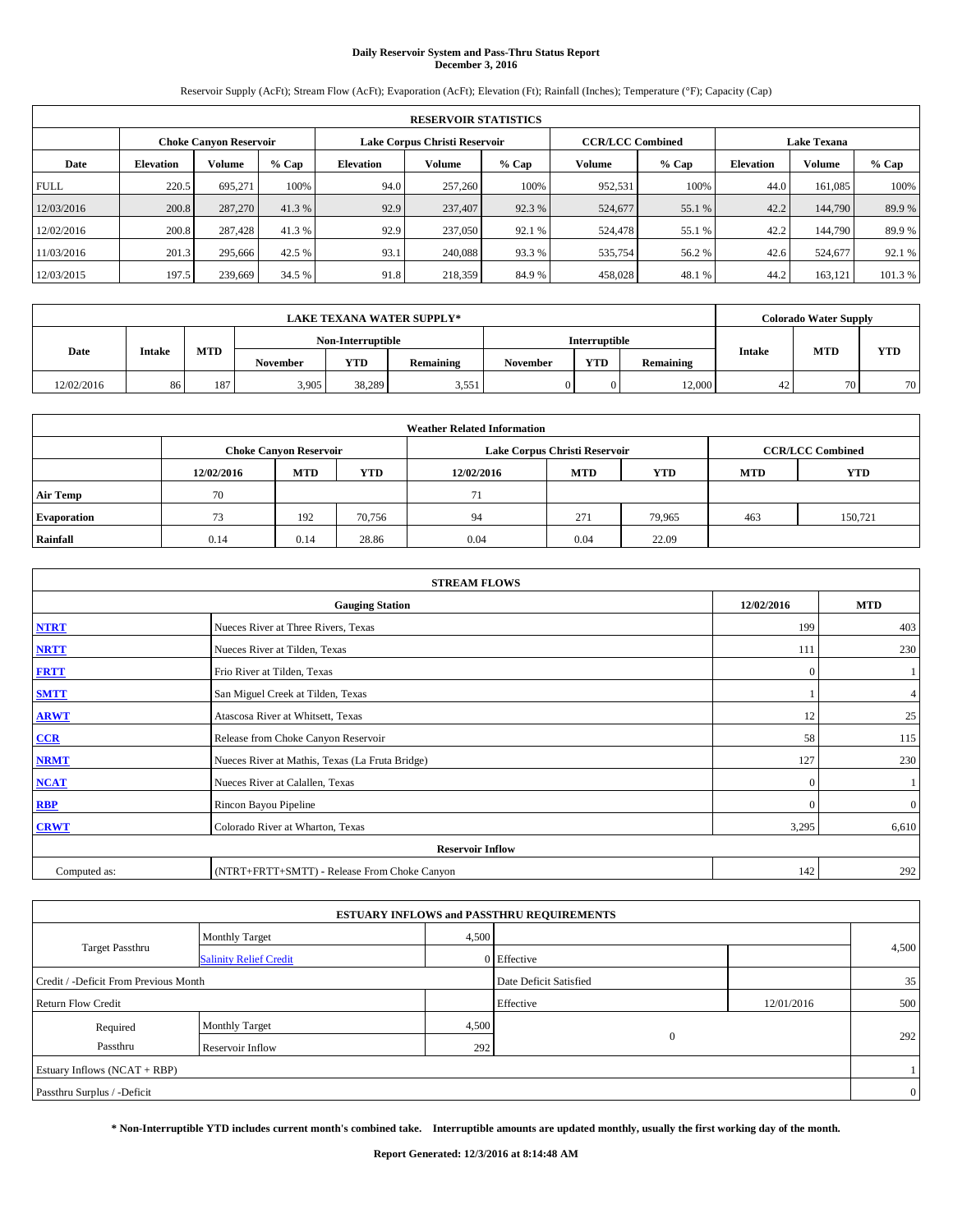# **Daily Reservoir System and Pass-Thru Status Report December 4, 2016**

Reservoir Supply (AcFt); Stream Flow (AcFt); Evaporation (AcFt); Elevation (Ft); Rainfall (Inches); Temperature (°F); Capacity (Cap)

|             | <b>RESERVOIR STATISTICS</b> |                               |         |                  |                               |         |                         |         |                  |                    |        |
|-------------|-----------------------------|-------------------------------|---------|------------------|-------------------------------|---------|-------------------------|---------|------------------|--------------------|--------|
|             |                             | <b>Choke Canyon Reservoir</b> |         |                  | Lake Corpus Christi Reservoir |         | <b>CCR/LCC Combined</b> |         |                  | <b>Lake Texana</b> |        |
| Date        | <b>Elevation</b>            | Volume                        | $%$ Cap | <b>Elevation</b> | Volume                        | $%$ Cap | Volume                  | $%$ Cap | <b>Elevation</b> | Volume             | % Cap  |
| <b>FULL</b> | 220.5                       | 695.271                       | 100%    | 94.0             | 257,260                       | 100%    | 952,531                 | 100%    | 44.0             | 161,085            | 100%   |
| 12/04/2016  | 200.8                       | 287,270                       | 41.3 %  | 93.0             | 239,193                       | 93.0 %  | 526,463                 | 55.3 %  | 42.2             | 144,790            | 89.9%  |
| 12/03/2016  | 200.8                       | 287,270                       | 41.3 %  | 92.9             | 237,407                       | 92.3 %  | 524,677                 | 55.1 %  | 42.2             | 144,790            | 89.9 % |
| 11/04/2016  | 201.2                       | 294,078                       | 42.3 %  | 93.0             | 239,909                       | 93.3 %  | 533,987                 | 56.1 %  | 42.6             | 526,463            | 92.1 % |
| 12/04/2015  | 197.6                       | 240,358                       | 34.6 %  | 91.8             | 217,837                       | 84.7%   | 458,195                 | 48.1 %  | 44.2             | 163,121            | 101.3% |

| LAKE TEXANA WATER SUPPLY* |        |            |                   |            |           |          |               |           |        | <b>Colorado Water Supply</b> |            |
|---------------------------|--------|------------|-------------------|------------|-----------|----------|---------------|-----------|--------|------------------------------|------------|
|                           |        |            | Non-Interruptible |            |           |          | Interruptible |           |        |                              |            |
| Date                      | Intake | <b>MTD</b> | <b>November</b>   | <b>YTD</b> | Remaining | November | <b>YTD</b>    | Remaining | Intake | <b>MTD</b>                   | <b>YTD</b> |
| 12/03/2016                | 86     | 272        | 3,905             | 38,374     | 3,466     |          |               | 12,000    | 42     | 110<br>114                   | 112        |

| <b>Weather Related Information</b> |            |                               |            |            |                                                      |                         |     |         |  |  |
|------------------------------------|------------|-------------------------------|------------|------------|------------------------------------------------------|-------------------------|-----|---------|--|--|
|                                    |            | <b>Choke Canyon Reservoir</b> |            |            | Lake Corpus Christi Reservoir                        | <b>CCR/LCC Combined</b> |     |         |  |  |
|                                    | 12/03/2016 | <b>MTD</b>                    | <b>YTD</b> | 12/03/2016 | <b>YTD</b><br><b>MTD</b><br><b>YTD</b><br><b>MTD</b> |                         |     |         |  |  |
| <b>Air Temp</b>                    | 55         |                               |            | 61         |                                                      |                         |     |         |  |  |
| <b>Evaporation</b>                 | 37         | 229                           | 70,793     | 292        | 563                                                  | 80,257                  | 792 | 151,050 |  |  |
| Rainfall                           | 0.60       | 0.74                          | 29.46      | 1.60       | 1.64                                                 | 23.69                   |     |         |  |  |

| <b>STREAM FLOWS</b>                                |                                                 |          |                |  |  |  |  |  |  |
|----------------------------------------------------|-------------------------------------------------|----------|----------------|--|--|--|--|--|--|
| <b>Gauging Station</b><br>12/03/2016<br><b>MTD</b> |                                                 |          |                |  |  |  |  |  |  |
| <b>NTRT</b>                                        | Nueces River at Three Rivers, Texas             | 193      | 596            |  |  |  |  |  |  |
| <b>NRTT</b>                                        | Nueces River at Tilden, Texas                   | 109      | 339            |  |  |  |  |  |  |
| <b>FRTT</b>                                        | Frio River at Tilden, Texas                     |          |                |  |  |  |  |  |  |
| <b>SMTT</b>                                        | San Miguel Creek at Tilden, Texas               |          | 5              |  |  |  |  |  |  |
| <b>ARWT</b>                                        | Atascosa River at Whitsett, Texas               | 13       | 38             |  |  |  |  |  |  |
| $CCR$                                              | Release from Choke Canyon Reservoir             | 58       | 173            |  |  |  |  |  |  |
| <b>NRMT</b>                                        | Nueces River at Mathis, Texas (La Fruta Bridge) | 125      | 355            |  |  |  |  |  |  |
| <b>NCAT</b>                                        | Nueces River at Calallen, Texas                 | 5        | 5 <sup>5</sup> |  |  |  |  |  |  |
| RBP                                                | Rincon Bayou Pipeline                           | $\Omega$ | $\mathbf{0}$   |  |  |  |  |  |  |
| <b>CRWT</b>                                        | Colorado River at Wharton, Texas                | 3,474    | 10,084         |  |  |  |  |  |  |
|                                                    | <b>Reservoir Inflow</b>                         |          |                |  |  |  |  |  |  |
| Computed as:                                       | (NTRT+FRTT+SMTT) - Release From Choke Canyon    | 137      | 429            |  |  |  |  |  |  |

|                                       |                               |       | <b>ESTUARY INFLOWS and PASSTHRU REQUIREMENTS</b> |            |                |  |  |  |
|---------------------------------------|-------------------------------|-------|--------------------------------------------------|------------|----------------|--|--|--|
|                                       | Monthly Target                | 4,500 |                                                  |            |                |  |  |  |
| <b>Target Passthru</b>                | <b>Salinity Relief Credit</b> |       | 0 Effective                                      |            | 4,500          |  |  |  |
| Credit / -Deficit From Previous Month |                               |       | Date Deficit Satisfied                           |            | 35             |  |  |  |
| <b>Return Flow Credit</b>             |                               |       | Effective                                        | 12/01/2016 | 500            |  |  |  |
| Required                              | <b>Monthly Target</b>         | 4,500 |                                                  |            |                |  |  |  |
| Passthru                              | Reservoir Inflow              | 429   | $\theta$                                         |            | 429            |  |  |  |
| Estuary Inflows (NCAT + RBP)          |                               |       |                                                  |            |                |  |  |  |
| Passthru Surplus / -Deficit           |                               |       |                                                  |            | $\overline{0}$ |  |  |  |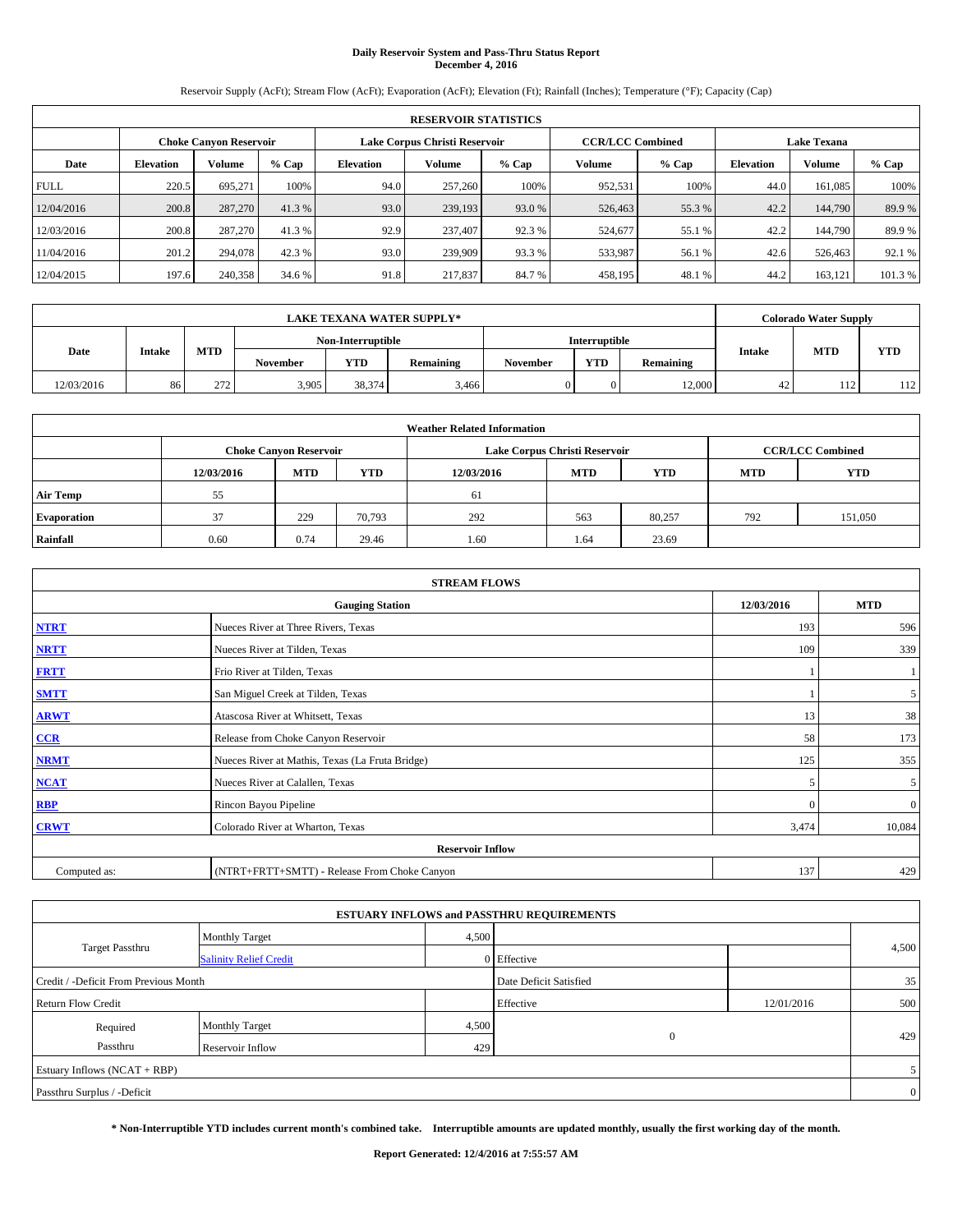# **Daily Reservoir System and Pass-Thru Status Report December 5, 2016**

Reservoir Supply (AcFt); Stream Flow (AcFt); Evaporation (AcFt); Elevation (Ft); Rainfall (Inches); Temperature (°F); Capacity (Cap)

|             | <b>RESERVOIR STATISTICS</b> |                               |         |           |                               |         |                         |         |                  |                    |         |
|-------------|-----------------------------|-------------------------------|---------|-----------|-------------------------------|---------|-------------------------|---------|------------------|--------------------|---------|
|             |                             | <b>Choke Canyon Reservoir</b> |         |           | Lake Corpus Christi Reservoir |         | <b>CCR/LCC Combined</b> |         |                  | <b>Lake Texana</b> |         |
| Date        | <b>Elevation</b>            | Volume                        | $%$ Cap | Elevation | Volume                        | $%$ Cap | Volume                  | $%$ Cap | <b>Elevation</b> | <b>Volume</b>      | % Cap   |
| <b>FULL</b> | 220.5                       | 695.271                       | 100%    | 94.0      | 257,260                       | 100%    | 952,531                 | 100%    | 44.0             | 161.085            | 100%    |
| 12/05/2016  | 201.0                       | 291,683                       | 42.0 %  | 93.1      | 241,341                       | 93.8%   | 533,024                 | 56.0 %  | 42.2             | 144,790            | 89.9%   |
| 12/04/2016  | 200.8                       | 287,270                       | 41.3 %  | 93.0      | 239.193                       | 93.0 %  | 526,463                 | 55.3 %  | 42.2             | 144,790            | 89.9%   |
| 11/05/2016  | 201.2                       | 293,917                       | 42.3 %  | 93.1      | 240,088                       | 93.3 %  | 534,005                 | 56.1 %  | 42.6             | 533,024            | 92.1 %  |
| 12/05/2015  | 197.6                       | 240,221                       | 34.6 %  | 91.8      | 217,488                       | 84.5 %  | 457,709                 | 48.1%   | 44.2             | 163,121            | 101.3 % |

| LAKE TEXANA WATER SUPPLY* |        |            |                   |            |           |          |               |           |        | <b>Colorado Water Supply</b> |            |
|---------------------------|--------|------------|-------------------|------------|-----------|----------|---------------|-----------|--------|------------------------------|------------|
|                           |        |            | Non-Interruptible |            |           |          | Interruptible |           |        |                              |            |
| Date                      | Intake | <b>MTD</b> | <b>November</b>   | <b>YTD</b> | Remaining | November | <b>YTD</b>    | Remaining | Intake | <b>MTD</b>                   | <b>YTD</b> |
| 12/04/2016                | 86     | 358        | 3,905             | 38,460     | 3,380     |          |               | 12,000    | 42     | 154                          | 154        |

| <b>Weather Related Information</b> |            |                               |            |            |                               |                         |     |         |  |
|------------------------------------|------------|-------------------------------|------------|------------|-------------------------------|-------------------------|-----|---------|--|
|                                    |            | <b>Choke Canyon Reservoir</b> |            |            | Lake Corpus Christi Reservoir | <b>CCR/LCC Combined</b> |     |         |  |
|                                    | 12/04/2016 | <b>MTD</b>                    | <b>YTD</b> | 12/04/2016 | <b>YTD</b>                    |                         |     |         |  |
| <b>Air Temp</b>                    | 53         |                               |            | 54         |                               |                         |     |         |  |
| <b>Evaporation</b>                 |            | 238                           | 70,802     |            | 563                           | 80,257                  | 801 | 151,059 |  |
| Rainfall                           | 3.21       | 3.95                          | 32.67      | 2.10       | 3.74                          | 25.79                   |     |         |  |

| <b>STREAM FLOWS</b> |                                                 |            |              |  |  |  |  |  |
|---------------------|-------------------------------------------------|------------|--------------|--|--|--|--|--|
|                     | 12/04/2016                                      | <b>MTD</b> |              |  |  |  |  |  |
| <b>NTRT</b>         | Nueces River at Three Rivers, Texas             | 202        | 798          |  |  |  |  |  |
| <b>NRTT</b>         | Nueces River at Tilden, Texas                   | 113        | 453          |  |  |  |  |  |
| <b>FRTT</b>         | Frio River at Tilden, Texas                     |            | 5            |  |  |  |  |  |
| <b>SMTT</b>         | San Miguel Creek at Tilden, Texas               | 10         | 16           |  |  |  |  |  |
| <b>ARWT</b>         | Atascosa River at Whitsett, Texas               | 19         | 56           |  |  |  |  |  |
| $CCR$               | Release from Choke Canyon Reservoir             | 58         | 230          |  |  |  |  |  |
| <b>NRMT</b>         | Nueces River at Mathis, Texas (La Fruta Bridge) | 79         | 435          |  |  |  |  |  |
| <b>NCAT</b>         | Nueces River at Calallen, Texas                 | 268        | 273          |  |  |  |  |  |
| RBP                 | Rincon Bayou Pipeline                           | $\Omega$   | $\mathbf{0}$ |  |  |  |  |  |
| <b>CRWT</b>         | Colorado River at Wharton, Texas                | 3,434      | 13,518       |  |  |  |  |  |
|                     | <b>Reservoir Inflow</b>                         |            |              |  |  |  |  |  |
| Computed as:        | (NTRT+FRTT+SMTT) - Release From Choke Canyon    | 159        | 588          |  |  |  |  |  |

| <b>ESTUARY INFLOWS and PASSTHRU REQUIREMENTS</b> |                               |       |                        |            |       |  |  |  |  |  |
|--------------------------------------------------|-------------------------------|-------|------------------------|------------|-------|--|--|--|--|--|
|                                                  | Monthly Target                | 4,500 |                        |            |       |  |  |  |  |  |
| <b>Target Passthru</b>                           | <b>Salinity Relief Credit</b> |       | 0 Effective            |            | 4,500 |  |  |  |  |  |
| Credit / -Deficit From Previous Month            |                               |       | Date Deficit Satisfied |            | 35    |  |  |  |  |  |
| <b>Return Flow Credit</b>                        |                               |       | Effective              | 12/01/2016 | 500   |  |  |  |  |  |
| Required                                         | <b>Monthly Target</b>         | 4,500 |                        |            |       |  |  |  |  |  |
| Passthru                                         | Reservoir Inflow              | 588   | $\theta$               |            | 588   |  |  |  |  |  |
| Estuary Inflows $(NCAT + RBP)$                   |                               |       |                        |            |       |  |  |  |  |  |
| Passthru Surplus / -Deficit                      |                               |       |                        |            | 220   |  |  |  |  |  |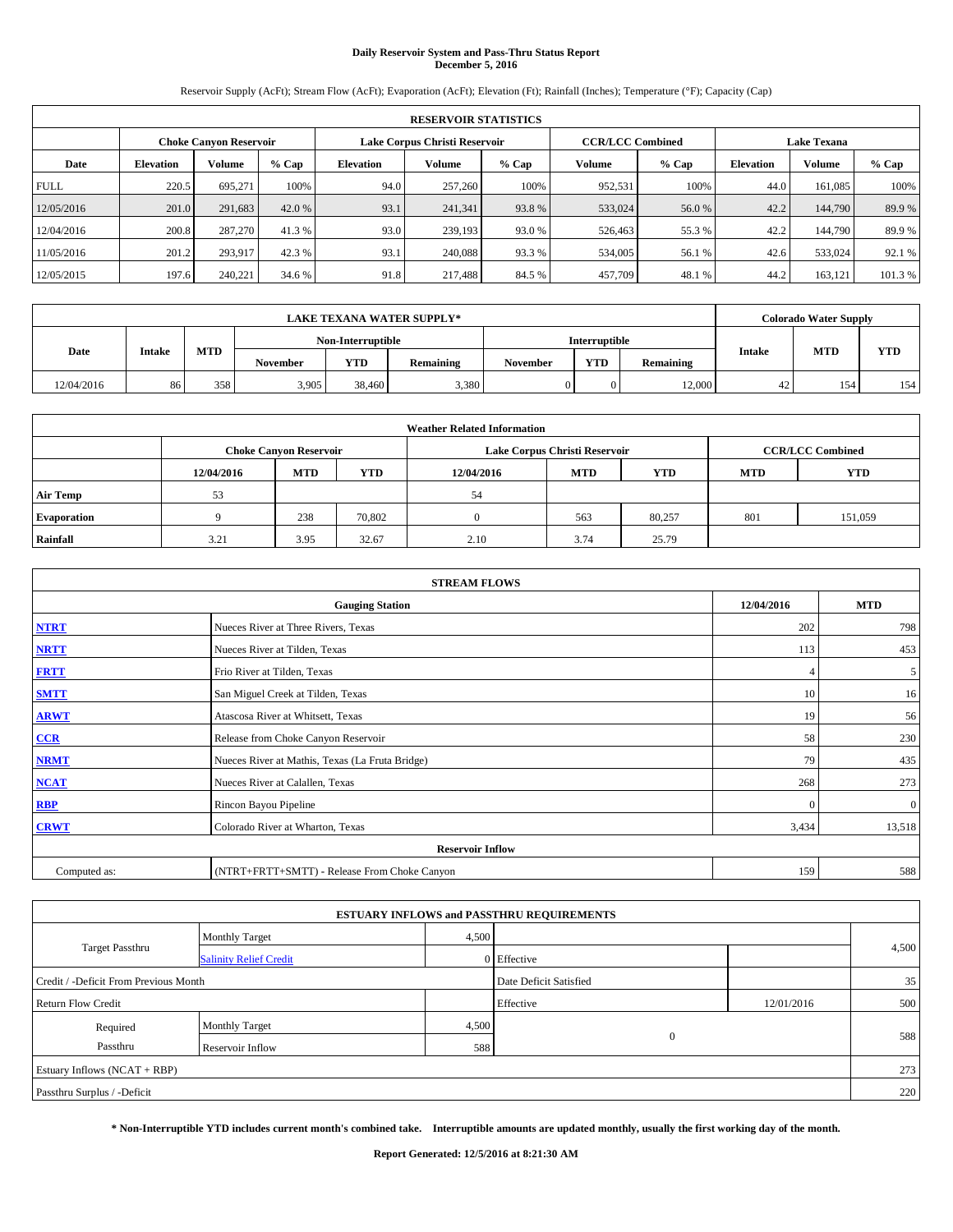# **Daily Reservoir System and Pass-Thru Status Report December 6, 2016**

Reservoir Supply (AcFt); Stream Flow (AcFt); Evaporation (AcFt); Elevation (Ft); Rainfall (Inches); Temperature (°F); Capacity (Cap)

|             | <b>RESERVOIR STATISTICS</b> |                               |         |                  |                                                          |         |         |         |                  |                    |        |
|-------------|-----------------------------|-------------------------------|---------|------------------|----------------------------------------------------------|---------|---------|---------|------------------|--------------------|--------|
|             |                             | <b>Choke Canyon Reservoir</b> |         |                  | <b>CCR/LCC Combined</b><br>Lake Corpus Christi Reservoir |         |         |         |                  | <b>Lake Texana</b> |        |
| Date        | <b>Elevation</b>            | Volume                        | $%$ Cap | <b>Elevation</b> | Volume                                                   | $%$ Cap | Volume  | $%$ Cap | <b>Elevation</b> | Volume             | % Cap  |
| <b>FULL</b> | 220.5                       | 695.271                       | 100%    | 94.0             | 257,260                                                  | 100%    | 952,531 | 100%    | 44.0             | 161,085            | 100%   |
| 12/06/2016  | 201.0                       | 291,050                       | 41.9 %  | 93.1             | 240,804                                                  | 93.6 %  | 531,854 | 55.8%   | 42.5             | 147,442            | 91.5 % |
| 12/05/2016  | 201.0                       | 291,683                       | 42.0 %  | 93.1             | 241.341                                                  | 93.8%   | 533,024 | 56.0 %  | 42.2             | 144,790            | 89.9%  |
| 11/06/2016  | 201.3                       | 295.191                       | 42.5 %  | 93.0             | 239,909                                                  | 93.3 %  | 535,100 | 56.2 %  | 42.6             | 531,854            | 92.1 % |
| 12/06/2015  | 197.5                       | 239,118                       | 34.4 %  | 91.8             | 217,488                                                  | 84.5 %  | 456,606 | 47.9 %  | 44.2             | 163,121            | 101.3% |

|            | <b>LAKE TEXANA WATER SUPPLY*</b> |            |                 |            |                  |                   |            |           | <b>Colorado Water Supply</b> |            |            |  |  |
|------------|----------------------------------|------------|-----------------|------------|------------------|-------------------|------------|-----------|------------------------------|------------|------------|--|--|
|            |                                  |            |                 |            |                  | Non-Interruptible |            |           | <b>Interruptible</b>         |            |            |  |  |
| Date       | Intake                           | <b>MTD</b> | <b>November</b> | <b>YTD</b> | <b>Remaining</b> | November          | <b>YTD</b> | Remaining | Intake                       | <b>MTD</b> | <b>YTD</b> |  |  |
| 12/05/2016 | 86                               | 445        | 3,905           | 38,547     | 3,293            |                   |            | 12,000    | 42                           | 196        | 196        |  |  |

| <b>Weather Related Information</b> |            |                                                                                                |        |      |                               |        |                         |         |  |  |
|------------------------------------|------------|------------------------------------------------------------------------------------------------|--------|------|-------------------------------|--------|-------------------------|---------|--|--|
|                                    |            | <b>Choke Canyon Reservoir</b>                                                                  |        |      | Lake Corpus Christi Reservoir |        | <b>CCR/LCC Combined</b> |         |  |  |
|                                    | 12/05/2016 | <b>YTD</b><br><b>YTD</b><br><b>MTD</b><br><b>MTD</b><br><b>YTD</b><br>12/05/2016<br><b>MTD</b> |        |      |                               |        |                         |         |  |  |
| <b>Air Temp</b>                    | 59         |                                                                                                |        | 58   |                               |        |                         |         |  |  |
| <b>Evaporation</b>                 |            | 247                                                                                            | 70,811 | 157  | 720                           | 80,414 | 967                     | 151.225 |  |  |
| Rainfall                           | 0.00       | 3.95                                                                                           | 32.67  | 0.00 | 3.74                          | 25.79  |                         |         |  |  |

|              | <b>STREAM FLOWS</b>                             |            |              |  |  |  |  |  |  |  |
|--------------|-------------------------------------------------|------------|--------------|--|--|--|--|--|--|--|
|              | <b>Gauging Station</b>                          | 12/05/2016 | <b>MTD</b>   |  |  |  |  |  |  |  |
| <b>NTRT</b>  | Nueces River at Three Rivers, Texas             | 385        | 1,183        |  |  |  |  |  |  |  |
| <b>NRTT</b>  | Nueces River at Tilden, Texas                   | 206        | 659          |  |  |  |  |  |  |  |
| <b>FRTT</b>  | Frio River at Tilden, Texas                     |            | 12           |  |  |  |  |  |  |  |
| <b>SMTT</b>  | San Miguel Creek at Tilden, Texas               | 173        | 188          |  |  |  |  |  |  |  |
| <b>ARWT</b>  | Atascosa River at Whitsett, Texas               | 181        | 237          |  |  |  |  |  |  |  |
| CCR          | Release from Choke Canyon Reservoir             | 58         | 288          |  |  |  |  |  |  |  |
| <b>NRMT</b>  | Nueces River at Mathis, Texas (La Fruta Bridge) | 56         | 490          |  |  |  |  |  |  |  |
| <b>NCAT</b>  | Nueces River at Calallen, Texas                 | 260        | 533          |  |  |  |  |  |  |  |
| <b>RBP</b>   | Rincon Bayou Pipeline                           | $\Omega$   | $\mathbf{0}$ |  |  |  |  |  |  |  |
| <b>CRWT</b>  | Colorado River at Wharton, Texas                | 7,940      | 21,458       |  |  |  |  |  |  |  |
|              | <b>Reservoir Inflow</b>                         |            |              |  |  |  |  |  |  |  |
| Computed as: | (NTRT+FRTT+SMTT) - Release From Choke Canyon    | 507        | 1,095        |  |  |  |  |  |  |  |

|                                       |                               |       | <b>ESTUARY INFLOWS and PASSTHRU REQUIREMENTS</b> |            |       |
|---------------------------------------|-------------------------------|-------|--------------------------------------------------|------------|-------|
|                                       | <b>Monthly Target</b>         | 4,500 |                                                  |            |       |
| <b>Target Passthru</b>                | <b>Salinity Relief Credit</b> |       | 0 Effective                                      |            | 4,500 |
| Credit / -Deficit From Previous Month |                               |       | Date Deficit Satisfied                           |            | 35    |
| <b>Return Flow Credit</b>             |                               |       | Effective                                        | 12/01/2016 | 500   |
| Required                              | <b>Monthly Target</b>         | 4,500 |                                                  |            |       |
| Passthru                              | <b>Reservoir Inflow</b>       | 1,095 | $\mathbf{0}$                                     |            | 1,095 |
| Estuary Inflows $(NCAT + RBP)$        |                               |       |                                                  |            | 533   |
| Passthru Surplus / -Deficit           |                               |       |                                                  |            | $-27$ |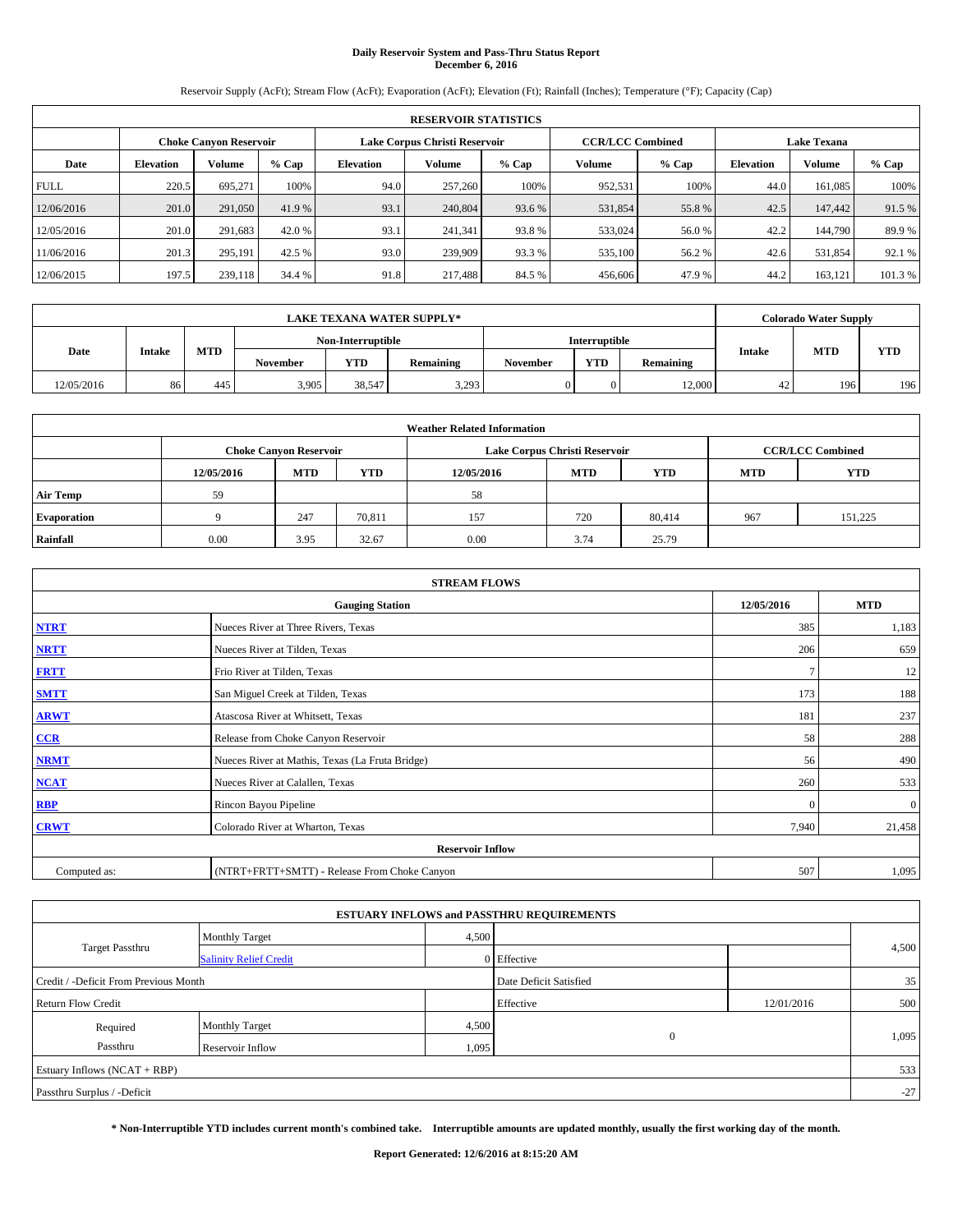# **Daily Reservoir System and Pass-Thru Status Report December 7, 2016**

Reservoir Supply (AcFt); Stream Flow (AcFt); Evaporation (AcFt); Elevation (Ft); Rainfall (Inches); Temperature (°F); Capacity (Cap)

|             | <b>RESERVOIR STATISTICS</b> |                               |         |           |                               |         |                         |         |                  |                    |         |
|-------------|-----------------------------|-------------------------------|---------|-----------|-------------------------------|---------|-------------------------|---------|------------------|--------------------|---------|
|             |                             | <b>Choke Canyon Reservoir</b> |         |           | Lake Corpus Christi Reservoir |         | <b>CCR/LCC Combined</b> |         |                  | <b>Lake Texana</b> |         |
| Date        | <b>Elevation</b>            | Volume                        | $%$ Cap | Elevation | Volume                        | $%$ Cap | Volume                  | $%$ Cap | <b>Elevation</b> | <b>Volume</b>      | % Cap   |
| <b>FULL</b> | 220.5                       | 695.271                       | 100%    | 94.0      | 257,260                       | 100%    | 952,531                 | 100%    | 44.0             | 161.085            | 100%    |
| 12/07/2016  | 201.0                       | 291,525                       | 41.9 %  | 93.2      | 242,059                       | 94.1 %  | 533,584                 | 56.0 %  | 43.1             | 152,823            | 94.9%   |
| 12/06/2016  | 201.0                       | 291,050                       | 41.9 %  | 93.1      | 240,804                       | 93.6 %  | 531,854                 | 55.8%   | 42.5             | 147,442            | 91.5 %  |
| 11/07/2016  | 201.3                       | 295.191                       | 42.5 %  | 93.0      | 239,909                       | 93.3 %  | 535,100                 | 56.2 %  | 42.6             | 533,584            | 92.1 %  |
| 12/07/2015  | 197.5                       | 239,256                       | 34.4 %  | 91.8      | 217,314                       | 84.5 %  | 456,570                 | 47.9%   | 44.2             | 163,121            | 101.3 % |

|            | <b>LAKE TEXANA WATER SUPPLY*</b> |            |       |                 |            |                   |          |               | <b>Colorado Water Supply</b> |        |            |            |  |
|------------|----------------------------------|------------|-------|-----------------|------------|-------------------|----------|---------------|------------------------------|--------|------------|------------|--|
|            |                                  |            |       |                 |            | Non-Interruptible |          | Interruptible |                              |        |            |            |  |
| Date       | Intake                           | <b>MTD</b> |       | <b>November</b> | <b>YTD</b> | <b>Remaining</b>  | November | <b>YTD</b>    | Remaining                    | Intake | <b>MTD</b> | <b>YTD</b> |  |
| 12/06/2016 | 104                              | 548        | 3,905 | 38,651          | 3,189      |                   |          | 12,000        | 24                           | 220    | 220        |            |  |

| <b>Weather Related Information</b> |            |                                                                                                |        |      |                               |        |                         |         |  |  |
|------------------------------------|------------|------------------------------------------------------------------------------------------------|--------|------|-------------------------------|--------|-------------------------|---------|--|--|
|                                    |            | <b>Choke Canyon Reservoir</b>                                                                  |        |      | Lake Corpus Christi Reservoir |        | <b>CCR/LCC Combined</b> |         |  |  |
|                                    | 12/06/2016 | <b>YTD</b><br><b>YTD</b><br><b>MTD</b><br><b>MTD</b><br><b>YTD</b><br>12/06/2016<br><b>MTD</b> |        |      |                               |        |                         |         |  |  |
| <b>Air Temp</b>                    | 75         |                                                                                                |        | 76   |                               |        |                         |         |  |  |
| <b>Evaporation</b>                 | 111        | 358                                                                                            | 70.922 | 125  | 845                           | 80,539 | 1,203                   | 151,461 |  |  |
| Rainfall                           | 0.00       | 3.95                                                                                           | 32.67  | 0.00 | 3.74                          | 25.79  |                         |         |  |  |

|              | <b>STREAM FLOWS</b>                             |            |              |  |  |  |  |  |  |  |
|--------------|-------------------------------------------------|------------|--------------|--|--|--|--|--|--|--|
|              | <b>Gauging Station</b>                          | 12/06/2016 | <b>MTD</b>   |  |  |  |  |  |  |  |
| <b>NTRT</b>  | Nueces River at Three Rivers, Texas             | 784        | 1,967        |  |  |  |  |  |  |  |
| <b>NRTT</b>  | Nueces River at Tilden, Texas                   | 276        | 935          |  |  |  |  |  |  |  |
| <b>FRTT</b>  | Frio River at Tilden, Texas                     | 22         | 34           |  |  |  |  |  |  |  |
| <b>SMTT</b>  | San Miguel Creek at Tilden, Texas               | 254        | 442          |  |  |  |  |  |  |  |
| <b>ARWT</b>  | Atascosa River at Whitsett, Texas               | 1,110      | 1,347        |  |  |  |  |  |  |  |
| CCR          | Release from Choke Canyon Reservoir             | 58         | 345          |  |  |  |  |  |  |  |
| <b>NRMT</b>  | Nueces River at Mathis, Texas (La Fruta Bridge) | 58         | 548          |  |  |  |  |  |  |  |
| <b>NCAT</b>  | Nueces River at Calallen, Texas                 | 236        | 769          |  |  |  |  |  |  |  |
| <b>RBP</b>   | Rincon Bayou Pipeline                           | $\Omega$   | $\mathbf{0}$ |  |  |  |  |  |  |  |
| <b>CRWT</b>  | Colorado River at Wharton, Texas                | 15,801     | 37,258       |  |  |  |  |  |  |  |
|              | <b>Reservoir Inflow</b>                         |            |              |  |  |  |  |  |  |  |
| Computed as: | (NTRT+FRTT+SMTT) - Release From Choke Canyon    | 1,002      | 2,098        |  |  |  |  |  |  |  |

| <b>ESTUARY INFLOWS and PASSTHRU REQUIREMENTS</b> |                               |       |                        |            |          |  |  |  |  |  |
|--------------------------------------------------|-------------------------------|-------|------------------------|------------|----------|--|--|--|--|--|
|                                                  | Monthly Target                | 4,500 |                        |            |          |  |  |  |  |  |
| <b>Target Passthru</b>                           | <b>Salinity Relief Credit</b> |       | 0 Effective            |            | 4,500    |  |  |  |  |  |
| Credit / -Deficit From Previous Month            |                               |       | Date Deficit Satisfied |            | 35       |  |  |  |  |  |
| <b>Return Flow Credit</b>                        |                               |       | Effective              | 12/01/2016 | 500      |  |  |  |  |  |
| Required                                         | <b>Monthly Target</b>         | 4,500 |                        |            |          |  |  |  |  |  |
| Passthru                                         | Reservoir Inflow              | 2,098 | $\theta$               |            | 2,098    |  |  |  |  |  |
| Estuary Inflows $(NCAT + RBP)$                   |                               |       |                        |            |          |  |  |  |  |  |
| Passthru Surplus / -Deficit                      |                               |       |                        |            | $-0.793$ |  |  |  |  |  |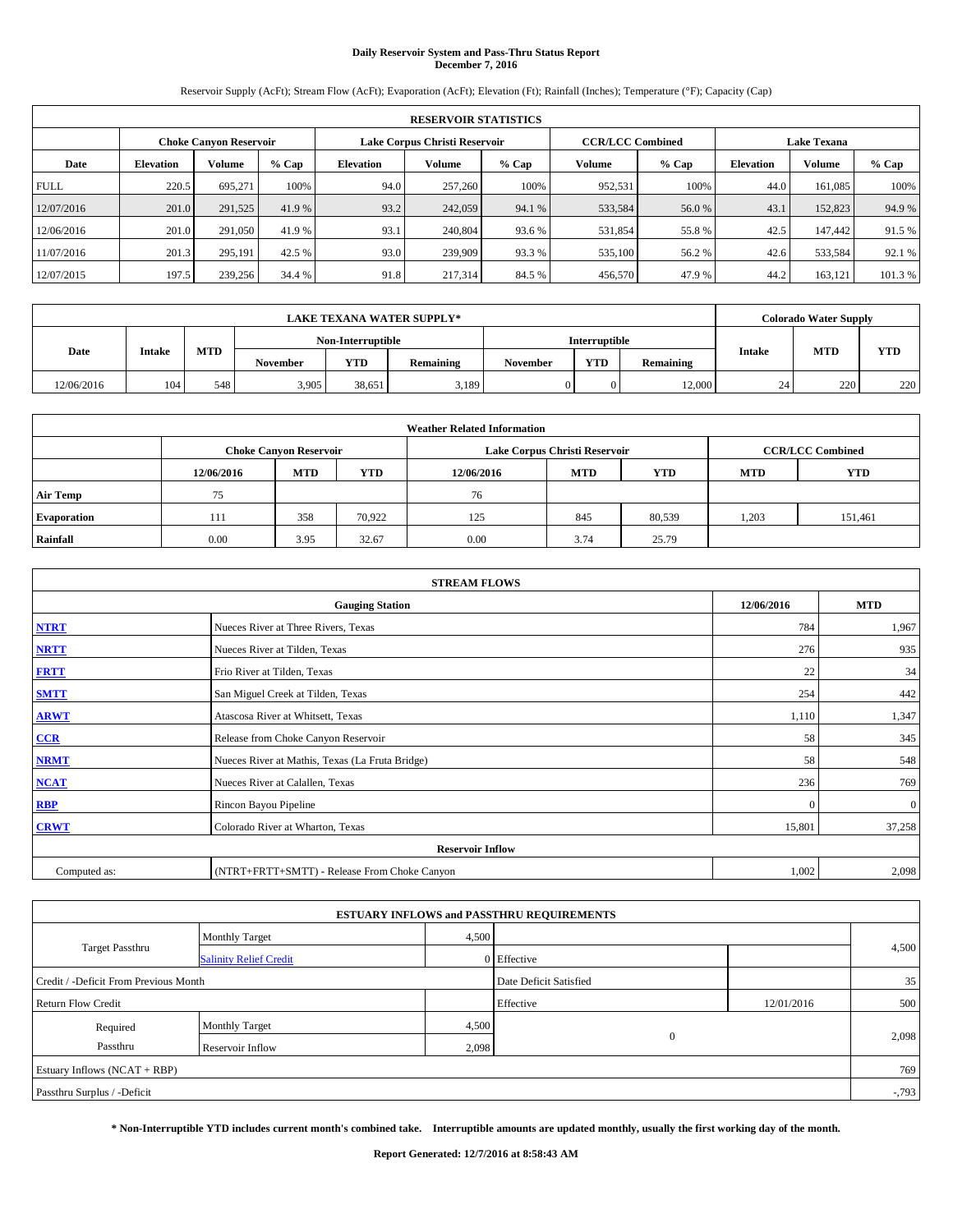# **Daily Reservoir System and Pass-Thru Status Report December 8, 2016**

Reservoir Supply (AcFt); Stream Flow (AcFt); Evaporation (AcFt); Elevation (Ft); Rainfall (Inches); Temperature (°F); Capacity (Cap)

|             | <b>RESERVOIR STATISTICS</b> |                               |         |                                                          |         |         |         |         |                    |               |        |  |
|-------------|-----------------------------|-------------------------------|---------|----------------------------------------------------------|---------|---------|---------|---------|--------------------|---------------|--------|--|
|             |                             | <b>Choke Canyon Reservoir</b> |         | Lake Corpus Christi Reservoir<br><b>CCR/LCC Combined</b> |         |         |         |         | <b>Lake Texana</b> |               |        |  |
| Date        | <b>Elevation</b>            | Volume                        | $%$ Cap | <b>Elevation</b>                                         | Volume  | $%$ Cap | Volume  | $%$ Cap | <b>Elevation</b>   | <b>Volume</b> | % Cap  |  |
| <b>FULL</b> | 220.5                       | 695.271                       | 100%    | 94.0                                                     | 257,260 | 100%    | 952,531 | 100%    | 44.0               | 161,085       | 100%   |  |
| 12/08/2016  | 201.0                       | 290,574                       | 41.8%   | 93.3                                                     | 245,294 | 95.3%   | 535,868 | 56.3%   | 43.8               | 159,229       | 98.8%  |  |
| 12/07/2016  | 201.0                       | 291,525                       | 41.9 %  | 93.2                                                     | 242,059 | 94.1 %  | 533,584 | 56.0%   | 43.1               | 152,823       | 94.9 % |  |
| 11/08/2016  | 201.2                       | 295,033                       | 42.4 %  | 93.1                                                     | 241.341 | 93.8%   | 536,374 | 56.3%   | 42.7               | 535,868       | 92.6 % |  |
| 12/08/2015  | 197.5                       | 238,705                       | 34.3 %  | 91.7                                                     | 216,966 | 84.3%   | 455,671 | 47.8%   | 44.2               | 163,121       | 101.3% |  |

|            | <b>LAKE TEXANA WATER SUPPLY*</b> |            |                   |            |           |          |               |           |        | <b>Colorado Water Supply</b> |            |  |
|------------|----------------------------------|------------|-------------------|------------|-----------|----------|---------------|-----------|--------|------------------------------|------------|--|
|            |                                  |            | Non-Interruptible |            |           |          | Interruptible |           |        |                              |            |  |
| Date       | Intake                           | <b>MTD</b> | <b>November</b>   | <b>YTD</b> | Remaining | November | <b>YTD</b>    | Remaining | Intake | <b>MTD</b>                   | <b>YTD</b> |  |
| 12/07/2016 | 127<br>$\overline{1}$            | 676        | 3,905             | 38,778     | 3,062     |          |               | 12,000    | 0      | 220                          | 220        |  |

|                    | <b>Weather Related Information</b> |                                                                                                |        |      |                               |                         |       |         |  |  |  |  |  |
|--------------------|------------------------------------|------------------------------------------------------------------------------------------------|--------|------|-------------------------------|-------------------------|-------|---------|--|--|--|--|--|
|                    |                                    | <b>Choke Canyon Reservoir</b>                                                                  |        |      | Lake Corpus Christi Reservoir | <b>CCR/LCC Combined</b> |       |         |  |  |  |  |  |
|                    | 12/07/2016                         | <b>YTD</b><br><b>YTD</b><br><b>MTD</b><br><b>MTD</b><br>12/07/2016<br><b>YTD</b><br><b>MTD</b> |        |      |                               |                         |       |         |  |  |  |  |  |
| <b>Air Temp</b>    | 60                                 |                                                                                                |        | 61   |                               |                         |       |         |  |  |  |  |  |
| <b>Evaporation</b> | 55                                 | 413                                                                                            | 70.977 | 42   | 887                           | 80,581                  | 1,300 | 151,558 |  |  |  |  |  |
| Rainfall           | 0.00                               | 3.95                                                                                           | 32.67  | 0.00 | 3.74                          | 25.79                   |       |         |  |  |  |  |  |

| <b>STREAM FLOWS</b> |                                                 |            |              |  |  |  |  |  |
|---------------------|-------------------------------------------------|------------|--------------|--|--|--|--|--|
|                     | <b>Gauging Station</b>                          | 12/07/2016 | <b>MTD</b>   |  |  |  |  |  |
| <b>NTRT</b>         | Nueces River at Three Rivers, Texas             | 1,862      | 3,829        |  |  |  |  |  |
| <b>NRTT</b>         | Nueces River at Tilden, Texas                   | 228        | 1,163        |  |  |  |  |  |
| <b>FRTT</b>         | Frio River at Tilden, Texas                     | 15         | 49           |  |  |  |  |  |
| <b>SMTT</b>         | San Miguel Creek at Tilden, Texas               | 494        | 937          |  |  |  |  |  |
| <b>ARWT</b>         | Atascosa River at Whitsett, Texas               | 1,669      | 3,016        |  |  |  |  |  |
| CCR                 | Release from Choke Canyon Reservoir             | 58         | 403          |  |  |  |  |  |
| <b>NRMT</b>         | Nueces River at Mathis, Texas (La Fruta Bridge) | 69         | 617          |  |  |  |  |  |
| <b>NCAT</b>         | Nueces River at Calallen, Texas                 | 107        | 877          |  |  |  |  |  |
| <b>RBP</b>          | Rincon Bayou Pipeline                           | $\Omega$   | $\mathbf{0}$ |  |  |  |  |  |
| <b>CRWT</b>         | Colorado River at Wharton, Texas                | 21,835     | 59,093       |  |  |  |  |  |
|                     | <b>Reservoir Inflow</b>                         |            |              |  |  |  |  |  |
| Computed as:        | (NTRT+FRTT+SMTT) - Release From Choke Canyon    |            |              |  |  |  |  |  |

|                                                                 |                               |       | <b>ESTUARY INFLOWS and PASSTHRU REQUIREMENTS</b> |            |          |  |  |
|-----------------------------------------------------------------|-------------------------------|-------|--------------------------------------------------|------------|----------|--|--|
|                                                                 | <b>Monthly Target</b>         | 4,500 |                                                  |            |          |  |  |
| <b>Target Passthru</b>                                          | <b>Salinity Relief Credit</b> |       | 0 Effective                                      |            | 4,500    |  |  |
| Credit / -Deficit From Previous Month<br>Date Deficit Satisfied |                               |       |                                                  |            |          |  |  |
| <b>Return Flow Credit</b>                                       |                               |       | Effective                                        | 12/01/2016 | 500      |  |  |
| Required                                                        | <b>Monthly Target</b>         | 4,500 |                                                  |            |          |  |  |
| Passthru                                                        | Reservoir Inflow              | 4,411 | $\Omega$                                         |            | 4,411    |  |  |
| Estuary Inflows $(NCAT + RBP)$                                  |                               |       |                                                  |            | 877      |  |  |
| Passthru Surplus / -Deficit                                     |                               |       |                                                  |            | $-3,000$ |  |  |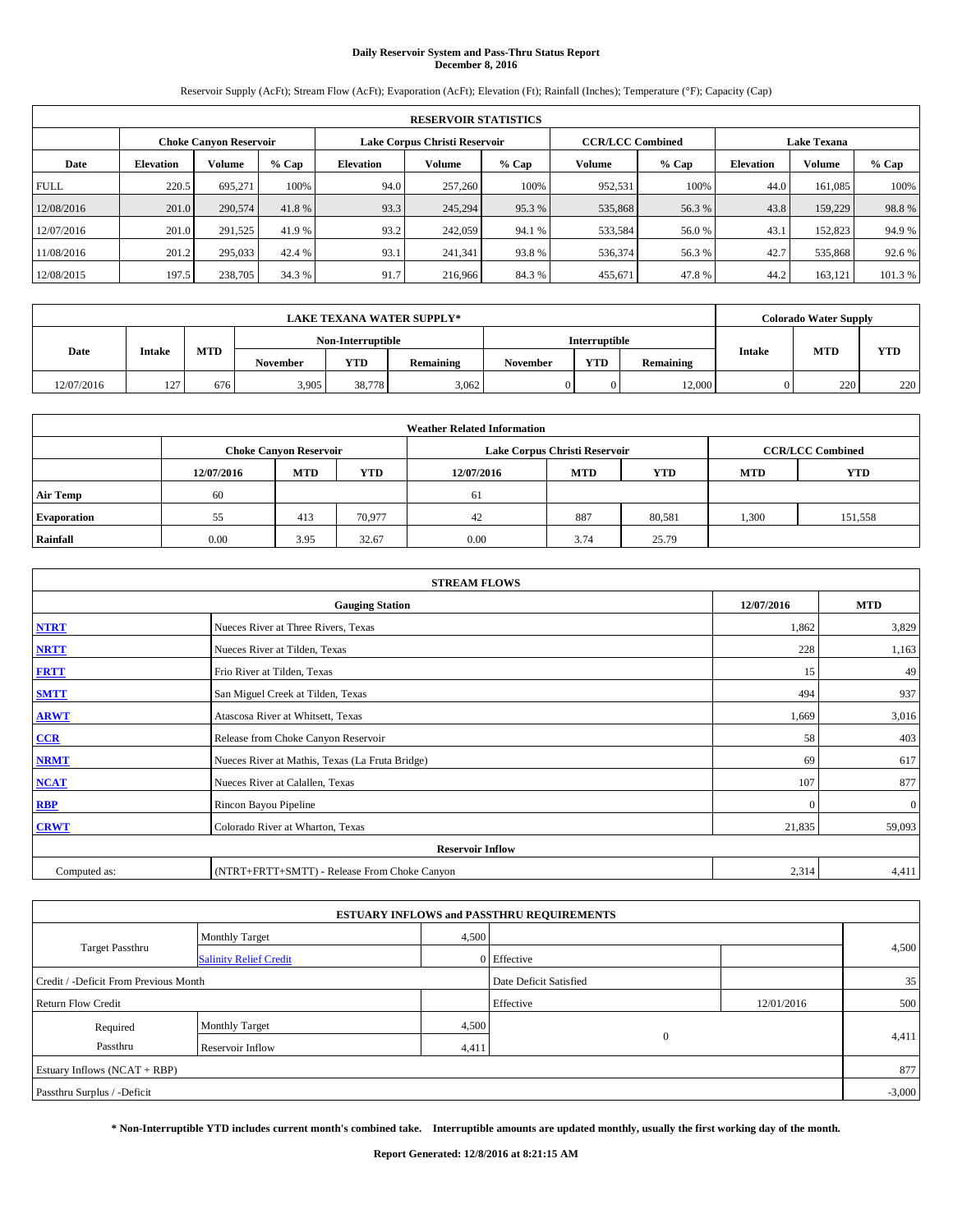## **Daily Reservoir System and Pass-Thru Status Report December 9, 2016**

Reservoir Supply (AcFt); Stream Flow (AcFt); Evaporation (AcFt); Elevation (Ft); Rainfall (Inches); Temperature (°F); Capacity (Cap)

|             | <b>RESERVOIR STATISTICS</b> |                               |         |                               |         |         |                         |         |                    |               |        |  |  |  |
|-------------|-----------------------------|-------------------------------|---------|-------------------------------|---------|---------|-------------------------|---------|--------------------|---------------|--------|--|--|--|
|             |                             | <b>Choke Canyon Reservoir</b> |         | Lake Corpus Christi Reservoir |         |         | <b>CCR/LCC Combined</b> |         | <b>Lake Texana</b> |               |        |  |  |  |
| Date        | <b>Elevation</b>            | Volume                        | $%$ Cap | <b>Elevation</b>              | Volume  | $%$ Cap | Volume                  | $%$ Cap | <b>Elevation</b>   | <b>Volume</b> | % Cap  |  |  |  |
| <b>FULL</b> | 220.5                       | 695.271                       | 100%    | 94.0                          | 257,260 | 100%    | 952,531                 | 100%    | 44.0               | 161,085       | 100%   |  |  |  |
| 12/09/2016  | 201.0                       | 291,525                       | 41.9 %  | 93.3                          | 244,934 | 95.2%   | 536,459                 | 56.3%   | 44.2               | 163,121       | 101.3% |  |  |  |
| 12/08/2016  | 201.0                       | 290,574                       | 41.8%   | 93.3                          | 245.294 | 95.3 %  | 535,868                 | 56.3 %  | 43.8               | 159,229       | 98.8%  |  |  |  |
| 11/09/2016  | 201.3                       | 295.191                       | 42.5 %  | 93.1                          | 240,804 | 93.6 %  | 535,995                 | 56.3%   | 42.7               | 536,459       | 92.6 % |  |  |  |
| 12/09/2015  | 197.5                       | 239,394                       | 34.4 %  | 91.7                          | 216,966 | 84.3%   | 456,360                 | 47.9 %  | 44.2               | 163,121       | 101.3% |  |  |  |

|            | LAKE TEXANA WATER SUPPLY* |            |                   |            |           |          |                      |           |        | <b>Colorado Water Supply</b> |            |  |
|------------|---------------------------|------------|-------------------|------------|-----------|----------|----------------------|-----------|--------|------------------------------|------------|--|
|            |                           |            | Non-Interruptible |            |           |          | <b>Interruptible</b> |           |        |                              |            |  |
| Date       | Intake                    | <b>MTD</b> | <b>November</b>   | <b>YTD</b> | Remaining | November | <b>YTD</b>           | Remaining | Intake | <b>MTD</b>                   | <b>YTD</b> |  |
| 12/08/2016 | 127<br>$\overline{1}$     | 803        | 3,905             | 38,905     | 2,935     |          |                      | 12,000    | 0      | 220                          | 220        |  |

|                    | <b>Weather Related Information</b> |                                                                                                |        |      |                               |                         |       |         |  |  |  |  |  |
|--------------------|------------------------------------|------------------------------------------------------------------------------------------------|--------|------|-------------------------------|-------------------------|-------|---------|--|--|--|--|--|
|                    |                                    | <b>Choke Canyon Reservoir</b>                                                                  |        |      | Lake Corpus Christi Reservoir | <b>CCR/LCC Combined</b> |       |         |  |  |  |  |  |
|                    | 12/08/2016                         | <b>YTD</b><br><b>YTD</b><br><b>MTD</b><br><b>MTD</b><br><b>YTD</b><br>12/08/2016<br><b>MTD</b> |        |      |                               |                         |       |         |  |  |  |  |  |
| <b>Air Temp</b>    | 50                                 |                                                                                                |        | 53   |                               |                         |       |         |  |  |  |  |  |
| <b>Evaporation</b> | 92                                 | 505                                                                                            | 71.069 | 94   | 981                           | 80,675                  | 1,486 | 151,744 |  |  |  |  |  |
| Rainfall           | 0.00                               | 3.95                                                                                           | 32.67  | 0.07 | 3.81                          | 25.86                   |       |         |  |  |  |  |  |

| <b>STREAM FLOWS</b> |                                                 |            |              |  |  |  |  |  |
|---------------------|-------------------------------------------------|------------|--------------|--|--|--|--|--|
|                     | <b>Gauging Station</b>                          | 12/08/2016 | <b>MTD</b>   |  |  |  |  |  |
| <b>NTRT</b>         | Nueces River at Three Rivers, Texas             | 1,590      | 5,419        |  |  |  |  |  |
| <b>NRTT</b>         | Nueces River at Tilden, Texas                   | 228        | 1,391        |  |  |  |  |  |
| <b>FRTT</b>         | Frio River at Tilden, Texas                     |            | 56           |  |  |  |  |  |
| <b>SMTT</b>         | San Miguel Creek at Tilden, Texas               | 576        | 1,512        |  |  |  |  |  |
| <b>ARWT</b>         | Atascosa River at Whitsett, Texas               | 617        | 3,633        |  |  |  |  |  |
| $CCR$               | Release from Choke Canyon Reservoir             | 58         | 461          |  |  |  |  |  |
| <b>NRMT</b>         | Nueces River at Mathis, Texas (La Fruta Bridge) | 115        | 732          |  |  |  |  |  |
| <b>NCAT</b>         | Nueces River at Calallen, Texas                 | 8          | 885          |  |  |  |  |  |
| RBP                 | Rincon Bayou Pipeline                           | $\Omega$   | $\mathbf{0}$ |  |  |  |  |  |
| <b>CRWT</b>         | Colorado River at Wharton, Texas                | 16,079     | 75,172       |  |  |  |  |  |
|                     | <b>Reservoir Inflow</b>                         |            |              |  |  |  |  |  |
| Computed as:        | (NTRT+FRTT+SMTT) - Release From Choke Canyon    | 2,115      | 6,527        |  |  |  |  |  |

|                                                                 |                               |       | <b>ESTUARY INFLOWS and PASSTHRU REQUIREMENTS</b> |            |          |  |  |  |
|-----------------------------------------------------------------|-------------------------------|-------|--------------------------------------------------|------------|----------|--|--|--|
|                                                                 | <b>Monthly Target</b>         | 4,500 |                                                  |            |          |  |  |  |
| <b>Target Passthru</b>                                          | <b>Salinity Relief Credit</b> |       | 0 Effective                                      |            | 4,500    |  |  |  |
| Credit / -Deficit From Previous Month<br>Date Deficit Satisfied |                               |       |                                                  |            |          |  |  |  |
| <b>Return Flow Credit</b>                                       |                               |       | Effective                                        | 12/01/2016 | 500      |  |  |  |
| Required                                                        | <b>Monthly Target</b>         | 4,500 |                                                  |            |          |  |  |  |
| Passthru                                                        | Reservoir Inflow              | 6,527 | $\Omega$                                         |            | 4,500    |  |  |  |
| Estuary Inflows $(NCAT + RBP)$                                  |                               |       |                                                  |            | 885      |  |  |  |
| Passthru Surplus / -Deficit                                     |                               |       |                                                  |            | $-3,080$ |  |  |  |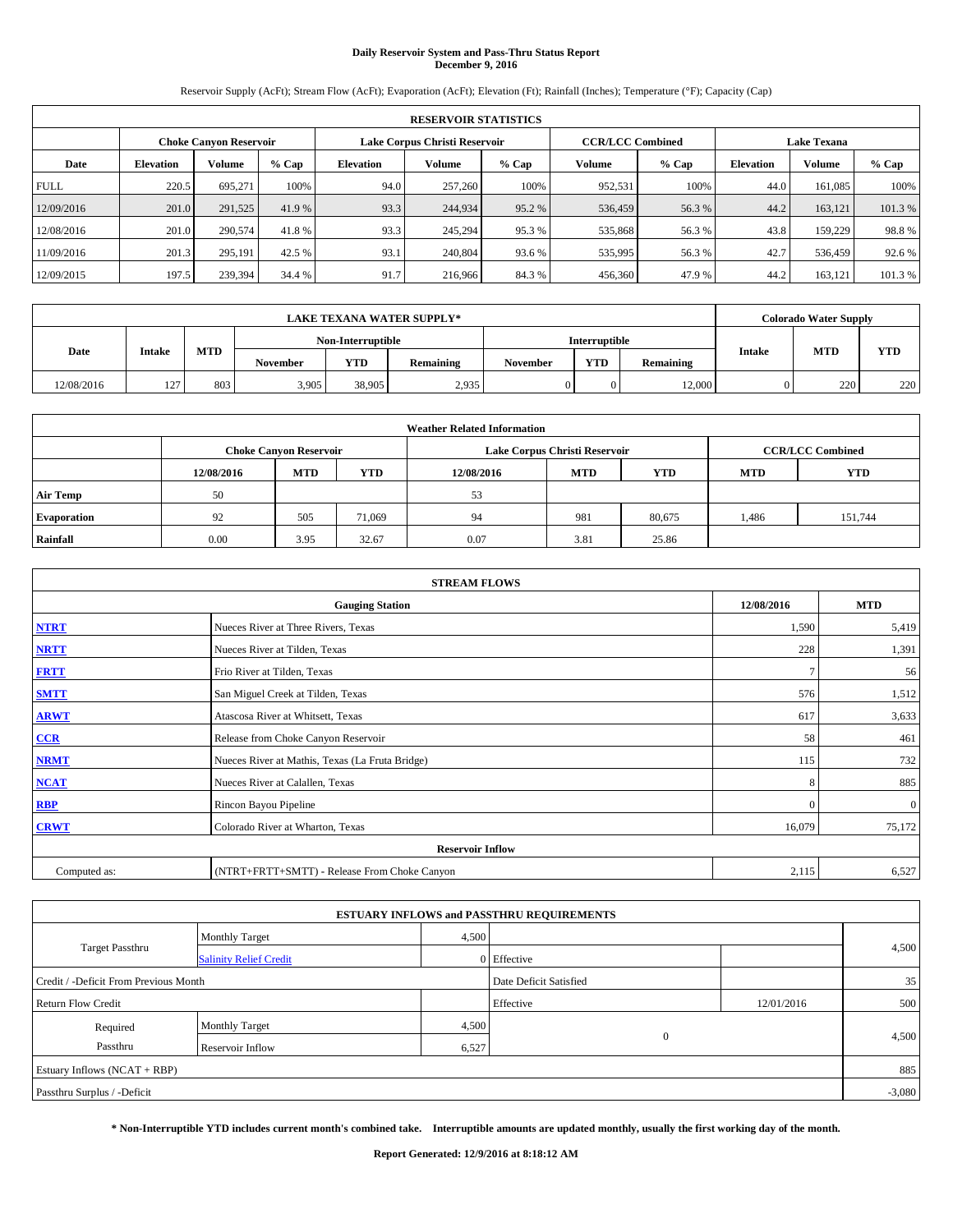# **Daily Reservoir System and Pass-Thru Status Report December 10, 2016**

Reservoir Supply (AcFt); Stream Flow (AcFt); Evaporation (AcFt); Elevation (Ft); Rainfall (Inches); Temperature (°F); Capacity (Cap)

|             | <b>RESERVOIR STATISTICS</b> |                               |         |                               |         |         |                         |         |                    |         |         |  |  |
|-------------|-----------------------------|-------------------------------|---------|-------------------------------|---------|---------|-------------------------|---------|--------------------|---------|---------|--|--|
|             |                             | <b>Choke Canyon Reservoir</b> |         | Lake Corpus Christi Reservoir |         |         | <b>CCR/LCC Combined</b> |         | <b>Lake Texana</b> |         |         |  |  |
| Date        | <b>Elevation</b>            | Volume                        | $%$ Cap | <b>Elevation</b>              | Volume  | $%$ Cap | Volume                  | $%$ Cap | <b>Elevation</b>   | Volume  | % Cap   |  |  |
| <b>FULL</b> | 220.5                       | 695.271                       | 100%    | 94.0                          | 257,260 | 100%    | 952,531                 | 100%    | 44.0               | 161,085 | 100%    |  |  |
| 12/10/2016  | 201.0                       | 291,525                       | 41.9 %  | 93.3                          | 244,214 | 94.9 %  | 535,739                 | 56.2 %  | 44.1               | 162,101 | 100.6 % |  |  |
| 12/09/2016  | 201.0                       | 291,525                       | 41.9 %  | 93.3                          | 244,934 | 95.2 %  | 536,459                 | 56.3 %  | 44.2               | 163,121 | 101.3 % |  |  |
| 11/10/2016  | 201.3                       | 295,349                       | 42.5 %  | 93.1                          | 240,625 | 93.5 %  | 535,974                 | 56.3%   | 42.7               | 535,739 | 92.6 %  |  |  |
| 12/10/2015  | 197.4                       | 238,292                       | 34.3 %  | 91.7                          | 216,270 | 84.1 %  | 454,562                 | 47.7 %  | 44.1               | 162,101 | 100.6 % |  |  |

|            | LAKE TEXANA WATER SUPPLY* |            |                   |            |           |          |               |           |        | <b>Colorado Water Supply</b> |     |  |
|------------|---------------------------|------------|-------------------|------------|-----------|----------|---------------|-----------|--------|------------------------------|-----|--|
|            |                           |            | Non-Interruptible |            |           |          | Interruptible |           |        |                              |     |  |
| Date       | Intake                    | <b>MTD</b> | <b>November</b>   | <b>YTD</b> | Remaining | November | <b>YTD</b>    | Remaining | Intake | <b>MTD</b>                   | YTD |  |
| 12/09/2016 | 127<br>$\overline{ }$     | 930        | 3.905             | 39,032     | 2,808     |          |               | 12,000    | 0      | 220                          | 220 |  |

|                    | <b>Weather Related Information</b>                                                             |                               |        |      |                               |                         |       |            |  |  |  |  |  |
|--------------------|------------------------------------------------------------------------------------------------|-------------------------------|--------|------|-------------------------------|-------------------------|-------|------------|--|--|--|--|--|
|                    |                                                                                                | <b>Choke Canyon Reservoir</b> |        |      | Lake Corpus Christi Reservoir | <b>CCR/LCC Combined</b> |       |            |  |  |  |  |  |
|                    | <b>YTD</b><br><b>MTD</b><br><b>MTD</b><br><b>YTD</b><br><b>MTD</b><br>12/09/2016<br>12/09/2016 |                               |        |      |                               |                         |       | <b>YTD</b> |  |  |  |  |  |
| <b>Air Temp</b>    | 49                                                                                             |                               |        | 47   |                               |                         |       |            |  |  |  |  |  |
| <b>Evaporation</b> | 92                                                                                             | 597                           | 71.161 | 52   | 1,033                         | 80,727                  | 1,630 | 151,888    |  |  |  |  |  |
| Rainfall           | 0.00                                                                                           | 3.95                          | 32.67  | 0.00 | 3.81                          | 25.86                   |       |            |  |  |  |  |  |

| <b>STREAM FLOWS</b> |                                                 |                |              |  |  |  |  |  |  |
|---------------------|-------------------------------------------------|----------------|--------------|--|--|--|--|--|--|
|                     | <b>Gauging Station</b>                          |                |              |  |  |  |  |  |  |
| <b>NTRT</b>         | Nueces River at Three Rivers, Texas             | 760            | 6,179        |  |  |  |  |  |  |
| <b>NRTT</b>         | Nueces River at Tilden, Texas                   | 232            | 1,624        |  |  |  |  |  |  |
| <b>FRTT</b>         | Frio River at Tilden, Texas                     | 14             | 70           |  |  |  |  |  |  |
| <b>SMTT</b>         | San Miguel Creek at Tilden, Texas               | 216            | 1,729        |  |  |  |  |  |  |
| <b>ARWT</b>         | Atascosa River at Whitsett, Texas               | 260            | 3,893        |  |  |  |  |  |  |
| CCR                 | Release from Choke Canyon Reservoir             | 58             | 518          |  |  |  |  |  |  |
| <b>NRMT</b>         | Nueces River at Mathis, Texas (La Fruta Bridge) | 85             | 818          |  |  |  |  |  |  |
| <b>NCAT</b>         | Nueces River at Calallen, Texas                 | $\overline{2}$ | 887          |  |  |  |  |  |  |
| <b>RBP</b>          | Rincon Bayou Pipeline                           | $\Omega$       | $\mathbf{0}$ |  |  |  |  |  |  |
| <b>CRWT</b>         | Colorado River at Wharton, Texas                | 9,647          | 84,819       |  |  |  |  |  |  |
|                     | <b>Reservoir Inflow</b>                         |                |              |  |  |  |  |  |  |
| Computed as:        | (NTRT+FRTT+SMTT) - Release From Choke Canyon    | 933            | 7,460        |  |  |  |  |  |  |

|                                       |                               |       | <b>ESTUARY INFLOWS and PASSTHRU REQUIREMENTS</b> |            |          |  |
|---------------------------------------|-------------------------------|-------|--------------------------------------------------|------------|----------|--|
|                                       | <b>Monthly Target</b>         | 4,500 |                                                  |            |          |  |
| <b>Target Passthru</b>                | <b>Salinity Relief Credit</b> |       | 0 Effective                                      |            | 4,500    |  |
| Credit / -Deficit From Previous Month |                               |       | Date Deficit Satisfied                           |            | 35       |  |
| <b>Return Flow Credit</b>             |                               |       | Effective                                        | 12/01/2016 | 500      |  |
| Required                              | <b>Monthly Target</b>         | 4,500 |                                                  |            |          |  |
| Passthru                              | Reservoir Inflow              | 7,460 | $\Omega$                                         |            | 4,500    |  |
| Estuary Inflows $(NCAT + RBP)$        |                               |       |                                                  |            | 887      |  |
| Passthru Surplus / -Deficit           |                               |       |                                                  |            | $-3,078$ |  |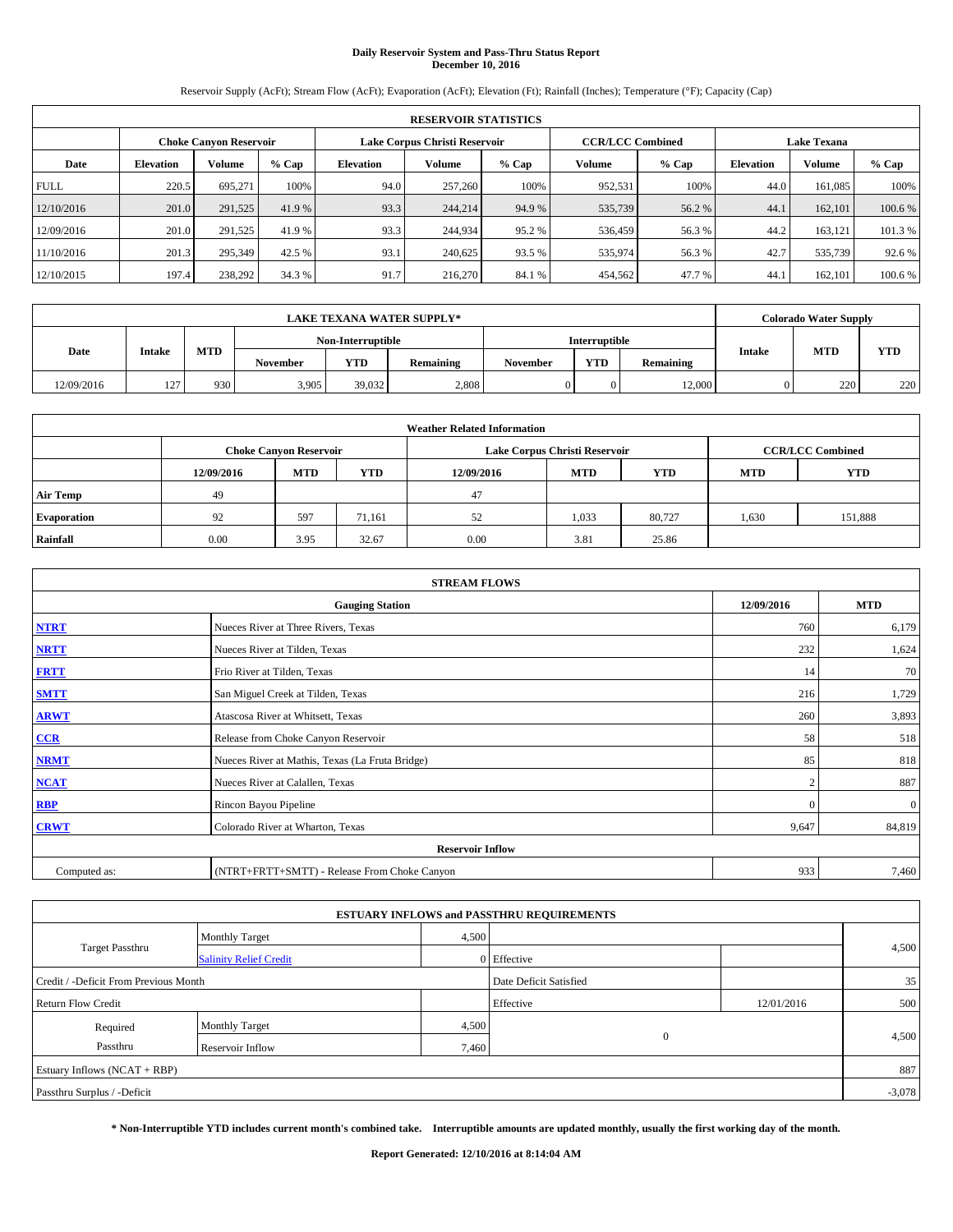# **Daily Reservoir System and Pass-Thru Status Report December 11, 2016**

Reservoir Supply (AcFt); Stream Flow (AcFt); Evaporation (AcFt); Elevation (Ft); Rainfall (Inches); Temperature (°F); Capacity (Cap)

|             | <b>RESERVOIR STATISTICS</b> |                               |         |                  |                               |         |                         |         |                  |                    |         |  |
|-------------|-----------------------------|-------------------------------|---------|------------------|-------------------------------|---------|-------------------------|---------|------------------|--------------------|---------|--|
|             |                             | <b>Choke Canyon Reservoir</b> |         |                  | Lake Corpus Christi Reservoir |         | <b>CCR/LCC Combined</b> |         |                  | <b>Lake Texana</b> |         |  |
| Date        | <b>Elevation</b>            | Volume                        | $%$ Cap | <b>Elevation</b> | Volume                        | $%$ Cap | Volume                  | $%$ Cap | <b>Elevation</b> | Volume             | % Cap   |  |
| <b>FULL</b> | 220.5                       | 695.271                       | 100%    | 94.0             | 257,260                       | 100%    | 952,531                 | 100%    | 44.0             | 161,085            | 100%    |  |
| 12/11/2016  | 201.0                       | 291.366                       | 41.9 %  | 93.3             | 244,394                       | 95.0 %  | 535,760                 | 56.2 %  | 44.1             | 162,101            | 100.6 % |  |
| 12/10/2016  | 201.0                       | 291,525                       | 41.9 %  | 93.3             | 244,214                       | 94.9 %  | 535,739                 | 56.2 %  | 44.1             | 162,101            | 100.6 % |  |
| 11/11/2016  | 201.2                       | 294,399                       | 42.3 %  | 93.1             | 240,446                       | 93.5 %  | 534,845                 | 56.1 %  | 42.8             | 535,760            | 93.2 %  |  |
| 12/11/2015  | 197.4                       | 237,879                       | 34.2 %  | 91.7             | 216,444                       | 84.1 %  | 454,323                 | 47.7 %  | 44.1             | 162,101            | 100.6 % |  |

| <b>LAKE TEXANA WATER SUPPLY*</b> |               |       |                   |                 |       |                      |          | <b>Colorado Water Supply</b> |           |               |            |     |
|----------------------------------|---------------|-------|-------------------|-----------------|-------|----------------------|----------|------------------------------|-----------|---------------|------------|-----|
|                                  |               |       | Non-Interruptible |                 |       | <b>Interruptible</b> |          |                              |           |               |            |     |
| Date                             | <b>Intake</b> |       | <b>MTD</b>        | <b>November</b> | YTD   | Remaining            | November | <b>YTD</b>                   | Remaining | <b>Intake</b> | <b>MTD</b> | YTD |
| 12/10/2016                       | 128           | 1.058 | 3.905             | 39,160          | 2.680 |                      |          | 12,000                       |           | 220           | 220        |     |

| <b>Weather Related Information</b> |            |                               |            |            |                               |                         |            |            |  |  |
|------------------------------------|------------|-------------------------------|------------|------------|-------------------------------|-------------------------|------------|------------|--|--|
|                                    |            | <b>Choke Canyon Reservoir</b> |            |            | Lake Corpus Christi Reservoir | <b>CCR/LCC Combined</b> |            |            |  |  |
|                                    | 12/10/2016 | <b>MTD</b>                    | <b>YTD</b> | 12/10/2016 | <b>MTD</b>                    | <b>YTD</b>              | <b>MTD</b> | <b>YTD</b> |  |  |
| <b>Air Temp</b>                    | 53         |                               |            | 55         |                               |                         |            |            |  |  |
| <b>Evaporation</b>                 | 28         | 625                           | 71.189     | 73         | 1,106                         | 80,800                  | 1,731      | 151,989    |  |  |
| Rainfall                           | 0.05       | 4.00                          | 32.72      | 0.00       | 3.81                          | 25.86                   |            |            |  |  |

| <b>STREAM FLOWS</b> |                                                 |          |              |  |  |  |  |  |  |
|---------------------|-------------------------------------------------|----------|--------------|--|--|--|--|--|--|
|                     | <b>Gauging Station</b>                          |          |              |  |  |  |  |  |  |
| <b>NTRT</b>         | Nueces River at Three Rivers, Texas             | 478      | 6,658        |  |  |  |  |  |  |
| <b>NRTT</b>         | Nueces River at Tilden, Texas                   | 236      | 1,860        |  |  |  |  |  |  |
| <b>FRTT</b>         | Frio River at Tilden, Texas                     | 8        | 78           |  |  |  |  |  |  |
| <b>SMTT</b>         | San Miguel Creek at Tilden, Texas               | 129      | 1,858        |  |  |  |  |  |  |
| <b>ARWT</b>         | Atascosa River at Whitsett, Texas               | 123      | 4,016        |  |  |  |  |  |  |
| $CCR$               | Release from Choke Canyon Reservoir             | 58       | 576          |  |  |  |  |  |  |
| <b>NRMT</b>         | Nueces River at Mathis, Texas (La Fruta Bridge) | 191      | 1,008        |  |  |  |  |  |  |
| <b>NCAT</b>         | Nueces River at Calallen, Texas                 | 15       | 902          |  |  |  |  |  |  |
| RBP                 | Rincon Bayou Pipeline                           | $\Omega$ | $\mathbf{0}$ |  |  |  |  |  |  |
| <b>CRWT</b>         | Colorado River at Wharton, Texas                | 6,332    | 91,151       |  |  |  |  |  |  |
|                     |                                                 |          |              |  |  |  |  |  |  |
| Computed as:        | (NTRT+FRTT+SMTT) - Release From Choke Canyon    | 558      | 8,018        |  |  |  |  |  |  |

|                                       |                               |       | <b>ESTUARY INFLOWS and PASSTHRU REQUIREMENTS</b> |            |          |  |
|---------------------------------------|-------------------------------|-------|--------------------------------------------------|------------|----------|--|
|                                       | <b>Monthly Target</b>         | 4,500 |                                                  |            |          |  |
| <b>Target Passthru</b>                | <b>Salinity Relief Credit</b> |       | 0 Effective                                      |            | 4,500    |  |
| Credit / -Deficit From Previous Month |                               |       | Date Deficit Satisfied                           |            | 35       |  |
| <b>Return Flow Credit</b>             |                               |       | Effective                                        | 12/01/2016 | 500      |  |
| Required                              | <b>Monthly Target</b>         | 4,500 |                                                  |            |          |  |
| Passthru                              | Reservoir Inflow              | 8,018 | $\Omega$                                         |            | 4,500    |  |
| Estuary Inflows $(NCAT + RBP)$        |                               |       |                                                  |            | 902      |  |
| Passthru Surplus / -Deficit           |                               |       |                                                  |            | $-3,063$ |  |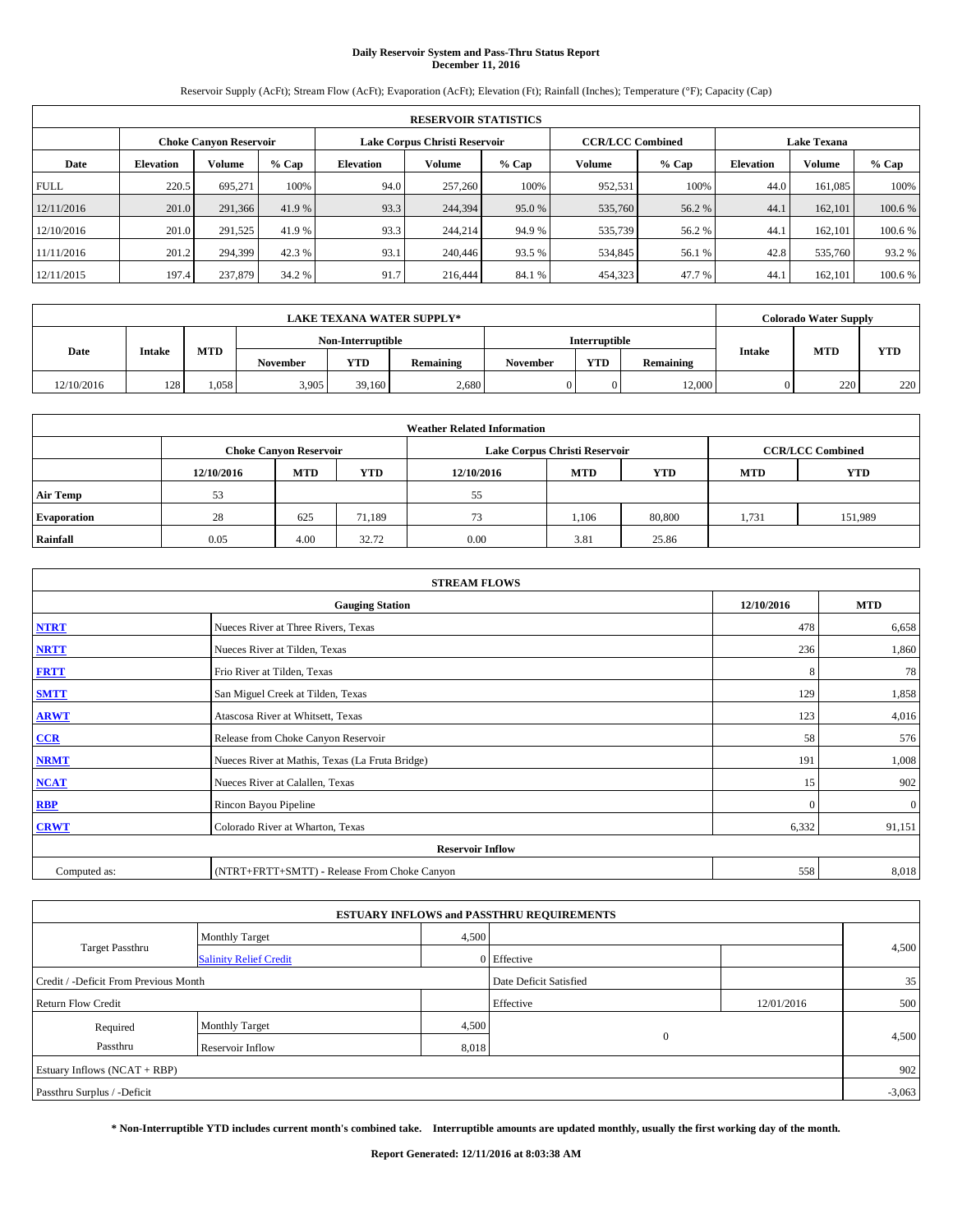# **Daily Reservoir System and Pass-Thru Status Report December 12, 2016**

Reservoir Supply (AcFt); Stream Flow (AcFt); Evaporation (AcFt); Elevation (Ft); Rainfall (Inches); Temperature (°F); Capacity (Cap)

|             | <b>RESERVOIR STATISTICS</b> |                               |         |                  |                               |         |                         |         |                  |                    |         |  |
|-------------|-----------------------------|-------------------------------|---------|------------------|-------------------------------|---------|-------------------------|---------|------------------|--------------------|---------|--|
|             |                             | <b>Choke Canyon Reservoir</b> |         |                  | Lake Corpus Christi Reservoir |         | <b>CCR/LCC Combined</b> |         |                  | <b>Lake Texana</b> |         |  |
| Date        | <b>Elevation</b>            | Volume                        | $%$ Cap | <b>Elevation</b> | Volume                        | $%$ Cap | Volume                  | $%$ Cap | <b>Elevation</b> | Volume             | % Cap   |  |
| <b>FULL</b> | 220.5                       | 695.271                       | 100%    | 94.0             | 257,260                       | 100%    | 952,531                 | 100%    | 44.0             | 161,085            | 100%    |  |
| 12/12/2016  | 201.1                       | 292,000                       | 42.0 %  | 93.3             | 244,214                       | 94.9 %  | 536,214                 | 56.3 %  | 44.1             | 162,101            | 100.6 % |  |
| 12/11/2016  | 201.0                       | 291,366                       | 41.9 %  | 93.3             | 244,394                       | 95.0 %  | 535,760                 | 56.2 %  | 44.1             | 162,101            | 100.6 % |  |
| 11/12/2016  | 201.2                       | 294,716                       | 42.4 %  | 93.0             | 239,730                       | 93.2 %  | 534,446                 | 56.1 %  | 42.7             | 536,214            | 92.6 %  |  |
| 12/12/2015  | 197.4                       | 237,337                       | 34.1 %  | 91.6             | 215,054                       | 83.6 %  | 452,391                 | 47.5 %  | 44.1             | 162,101            | 100.6 % |  |

| <b>LAKE TEXANA WATER SUPPLY*</b> |               |            |                   |                 |       |                      |                 | <b>Colorado Water Supply</b> |           |               |            |     |
|----------------------------------|---------------|------------|-------------------|-----------------|-------|----------------------|-----------------|------------------------------|-----------|---------------|------------|-----|
|                                  |               |            | Non-Interruptible |                 |       | <b>Interruptible</b> |                 |                              |           |               |            |     |
| Date                             | <b>Intake</b> | <b>MTD</b> |                   | <b>November</b> | YTD   | Remaining            | <b>November</b> | <b>YTD</b>                   | Remaining | <b>Intake</b> | <b>MTD</b> | YTD |
| 12/11/2016                       | 128           | .186       | 3.905             | 39,288          | 2,552 |                      |                 | 12,000                       |           | 220           | 220        |     |

| <b>Weather Related Information</b> |            |                               |            |            |                               |                         |            |            |  |  |
|------------------------------------|------------|-------------------------------|------------|------------|-------------------------------|-------------------------|------------|------------|--|--|
|                                    |            | <b>Choke Canyon Reservoir</b> |            |            | Lake Corpus Christi Reservoir | <b>CCR/LCC Combined</b> |            |            |  |  |
|                                    | 12/11/2016 | <b>MTD</b>                    | <b>YTD</b> | 12/11/2016 | <b>MTD</b>                    | <b>YTD</b>              | <b>MTD</b> | <b>YTD</b> |  |  |
| <b>Air Temp</b>                    | 64         |                               |            | 71         |                               |                         |            |            |  |  |
| <b>Evaporation</b>                 |            | 634                           | 71.198     | 21         | 1,127                         | 80,821                  | 1,761      | 152,019    |  |  |
| Rainfall                           | 0.01       | 4.01                          | 32.73      | 0.03       | 3.84                          | 25.89                   |            |            |  |  |

| <b>STREAM FLOWS</b> |                                                 |          |              |  |  |  |  |  |  |
|---------------------|-------------------------------------------------|----------|--------------|--|--|--|--|--|--|
|                     | <b>Gauging Station</b>                          |          |              |  |  |  |  |  |  |
| <b>NTRT</b>         | Nueces River at Three Rivers, Texas             | 393      | 7,051        |  |  |  |  |  |  |
| <b>NRTT</b>         | Nueces River at Tilden, Texas                   | 280      | 2,140        |  |  |  |  |  |  |
| <b>FRTT</b>         | Frio River at Tilden, Texas                     | 5        | 83           |  |  |  |  |  |  |
| <b>SMTT</b>         | San Miguel Creek at Tilden, Texas               | 75       | 1,933        |  |  |  |  |  |  |
| <b>ARWT</b>         | Atascosa River at Whitsett, Texas               | 83       | 4,100        |  |  |  |  |  |  |
| CCR                 | Release from Choke Canyon Reservoir             | 58       | 633          |  |  |  |  |  |  |
| <b>NRMT</b>         | Nueces River at Mathis, Texas (La Fruta Bridge) | 324      | 1,332        |  |  |  |  |  |  |
| <b>NCAT</b>         | Nueces River at Calallen, Texas                 | 42       | 943          |  |  |  |  |  |  |
| <b>RBP</b>          | Rincon Bayou Pipeline                           | $\Omega$ | $\mathbf{0}$ |  |  |  |  |  |  |
| <b>CRWT</b>         | Colorado River at Wharton, Texas                | 5,300    | 96,451       |  |  |  |  |  |  |
|                     |                                                 |          |              |  |  |  |  |  |  |
| Computed as:        | (NTRT+FRTT+SMTT) - Release From Choke Canyon    | 416      | 8,434        |  |  |  |  |  |  |

|                                       |                               |       | <b>ESTUARY INFLOWS and PASSTHRU REQUIREMENTS</b> |            |          |  |
|---------------------------------------|-------------------------------|-------|--------------------------------------------------|------------|----------|--|
|                                       | <b>Monthly Target</b>         | 4,500 |                                                  |            |          |  |
| <b>Target Passthru</b>                | <b>Salinity Relief Credit</b> |       | 0 Effective                                      |            | 4,500    |  |
| Credit / -Deficit From Previous Month |                               |       | Date Deficit Satisfied                           |            | 35       |  |
| <b>Return Flow Credit</b>             |                               |       | Effective                                        | 12/01/2016 | 500      |  |
| Required                              | <b>Monthly Target</b>         | 4,500 |                                                  |            |          |  |
| Passthru                              | Reservoir Inflow              | 8,434 | $\Omega$                                         |            | 4,500    |  |
| Estuary Inflows $(NCAT + RBP)$        |                               |       |                                                  |            | 943      |  |
| Passthru Surplus / -Deficit           |                               |       |                                                  |            | $-3,022$ |  |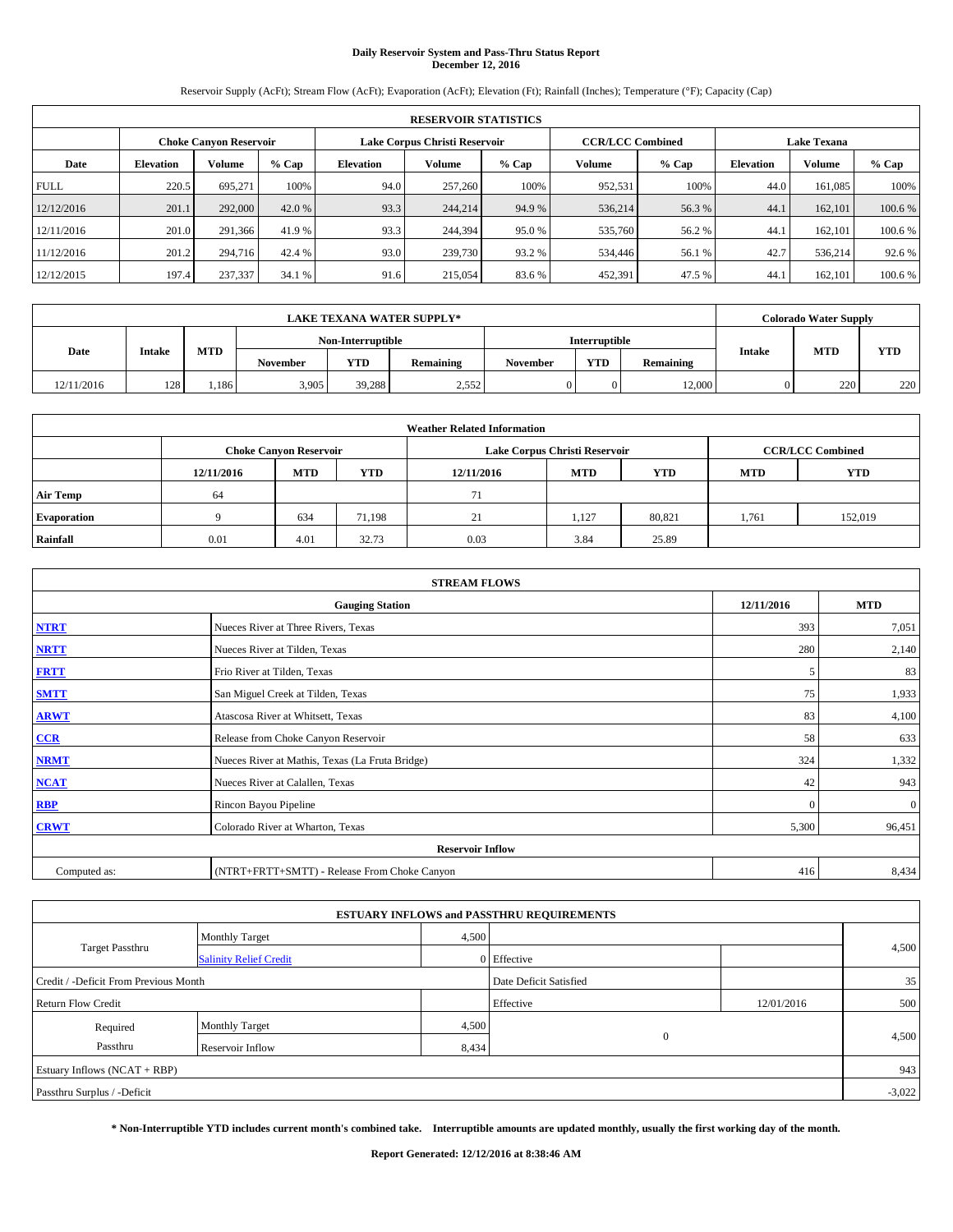# **Daily Reservoir System and Pass-Thru Status Report December 13, 2016**

Reservoir Supply (AcFt); Stream Flow (AcFt); Evaporation (AcFt); Elevation (Ft); Rainfall (Inches); Temperature (°F); Capacity (Cap)

|             | <b>RESERVOIR STATISTICS</b> |                               |         |           |                               |         |                         |         |                  |                    |         |  |
|-------------|-----------------------------|-------------------------------|---------|-----------|-------------------------------|---------|-------------------------|---------|------------------|--------------------|---------|--|
|             |                             | <b>Choke Canyon Reservoir</b> |         |           | Lake Corpus Christi Reservoir |         | <b>CCR/LCC Combined</b> |         |                  | <b>Lake Texana</b> |         |  |
| Date        | <b>Elevation</b>            | Volume                        | $%$ Cap | Elevation | Volume                        | $%$ Cap | <b>Volume</b>           | $%$ Cap | <b>Elevation</b> | <b>Volume</b>      | % Cap   |  |
| <b>FULL</b> | 220.5                       | 695.271                       | 100%    | 94.0      | 257,260                       | 100%    | 952,531                 | 100%    | 44.0             | 161.085            | 100%    |  |
| 12/13/2016  | 201.1                       | 292,317                       | 42.0 %  | 93.3      | 244,394                       | 95.0 %  | 536,711                 | 56.3 %  | 44.1             | 162,101            | 100.6%  |  |
| 12/12/2016  | 201.1                       | 292,000                       | 42.0 %  | 93.3      | 244,214                       | 94.9 %  | 536,214                 | 56.3 %  | 44.1             | 162,101            | 100.6%  |  |
| 11/13/2016  | 201.2                       | 294,716                       | 42.4 %  | 93.0      | 239,730                       | 93.2 %  | 534,446                 | 56.1 %  | 42.7             | 536,711            | 92.6 %  |  |
| 12/13/2015  | 197.4                       | 238,292                       | 34.3 %  | 91.9      | 218,882                       | 85.1 %  | 457,174                 | 48.0%   | 44.              | 162,101            | 100.6 % |  |

| <b>LAKE TEXANA WATER SUPPLY*</b> |               |            |                 |                   |           |          |               |           |               | <b>Colorado Water Supply</b> |            |
|----------------------------------|---------------|------------|-----------------|-------------------|-----------|----------|---------------|-----------|---------------|------------------------------|------------|
|                                  |               |            |                 | Non-Interruptible |           |          | Interruptible |           |               |                              |            |
| Date                             | <b>Intake</b> | <b>MTD</b> | <b>November</b> | YTD               | Remaining | November | <b>YTD</b>    | Remaining | <b>Intake</b> | <b>MTD</b>                   | <b>YTD</b> |
| 12/12/2016                       | 128           | 1.313      | 3,905           | 39.415            | 2,425     |          |               | 12,000    |               | 220                          | 220        |

| <b>Weather Related Information</b> |                                                                                                |                               |        |      |                               |                         |       |            |  |  |
|------------------------------------|------------------------------------------------------------------------------------------------|-------------------------------|--------|------|-------------------------------|-------------------------|-------|------------|--|--|
|                                    |                                                                                                | <b>Choke Canyon Reservoir</b> |        |      | Lake Corpus Christi Reservoir | <b>CCR/LCC Combined</b> |       |            |  |  |
|                                    | <b>YTD</b><br><b>MTD</b><br><b>MTD</b><br><b>YTD</b><br>12/12/2016<br>12/12/2016<br><b>MTD</b> |                               |        |      |                               |                         |       | <b>YTD</b> |  |  |
| <b>Air Temp</b>                    | 60                                                                                             |                               |        | 63   |                               |                         |       |            |  |  |
| <b>Evaporation</b>                 |                                                                                                | 634                           | 71.198 | 10   | 1,137                         | 80,831                  | 1,771 | 152,029    |  |  |
| Rainfall                           | 0.04                                                                                           | 4.05                          | 32.77  | 0.03 | 3.87                          | 25.92                   |       |            |  |  |

| <b>STREAM FLOWS</b> |                                                 |            |            |  |  |  |  |  |  |
|---------------------|-------------------------------------------------|------------|------------|--|--|--|--|--|--|
|                     | <b>Gauging Station</b>                          | 12/12/2016 | <b>MTD</b> |  |  |  |  |  |  |
| <b>NTRT</b>         | Nueces River at Three Rivers, Texas             | 381        | 7,432      |  |  |  |  |  |  |
| <b>NRTT</b>         | Nueces River at Tilden, Texas                   | 331        | 2,471      |  |  |  |  |  |  |
| <b>FRTT</b>         | Frio River at Tilden, Texas                     | 3          | 86         |  |  |  |  |  |  |
| <b>SMTT</b>         | San Miguel Creek at Tilden, Texas               | 42         | 1,975      |  |  |  |  |  |  |
| <b>ARWT</b>         | Atascosa River at Whitsett, Texas               | 66         | 4,165      |  |  |  |  |  |  |
| CCR                 | Release from Choke Canyon Reservoir             | 58         | 691        |  |  |  |  |  |  |
| <b>NRMT</b>         | Nueces River at Mathis, Texas (La Fruta Bridge) | 324        | 1,655      |  |  |  |  |  |  |
| <b>NCAT</b>         | Nueces River at Calallen, Texas                 | 67         | 1,011      |  |  |  |  |  |  |
| <b>RBP</b>          | Rincon Bayou Pipeline                           | 136        | 136        |  |  |  |  |  |  |
| <b>CRWT</b>         | Colorado River at Wharton, Texas                | 5,300      | 101,751    |  |  |  |  |  |  |
|                     |                                                 |            |            |  |  |  |  |  |  |
| Computed as:        | (NTRT+FRTT+SMTT) - Release From Choke Canyon    |            |            |  |  |  |  |  |  |

|                                       |                               |           | <b>ESTUARY INFLOWS and PASSTHRU REQUIREMENTS</b> |     |       |  |  |  |
|---------------------------------------|-------------------------------|-----------|--------------------------------------------------|-----|-------|--|--|--|
|                                       | <b>Monthly Target</b>         | 4,500     |                                                  |     |       |  |  |  |
| <b>Target Passthru</b>                | <b>Salinity Relief Credit</b> |           | 0 Effective                                      |     | 4,500 |  |  |  |
| Credit / -Deficit From Previous Month |                               |           | Date Deficit Satisfied                           |     | 35    |  |  |  |
| <b>Return Flow Credit</b>             |                               | Effective | 12/01/2016                                       | 500 |       |  |  |  |
| Required                              | <b>Monthly Target</b>         | 4,500     |                                                  |     |       |  |  |  |
| Passthru                              | Reservoir Inflow              | 8,802     | $\Omega$                                         |     | 4,500 |  |  |  |
| Estuary Inflows $(NCAT + RBP)$        |                               |           |                                                  |     |       |  |  |  |
| Passthru Surplus / -Deficit           |                               |           |                                                  |     |       |  |  |  |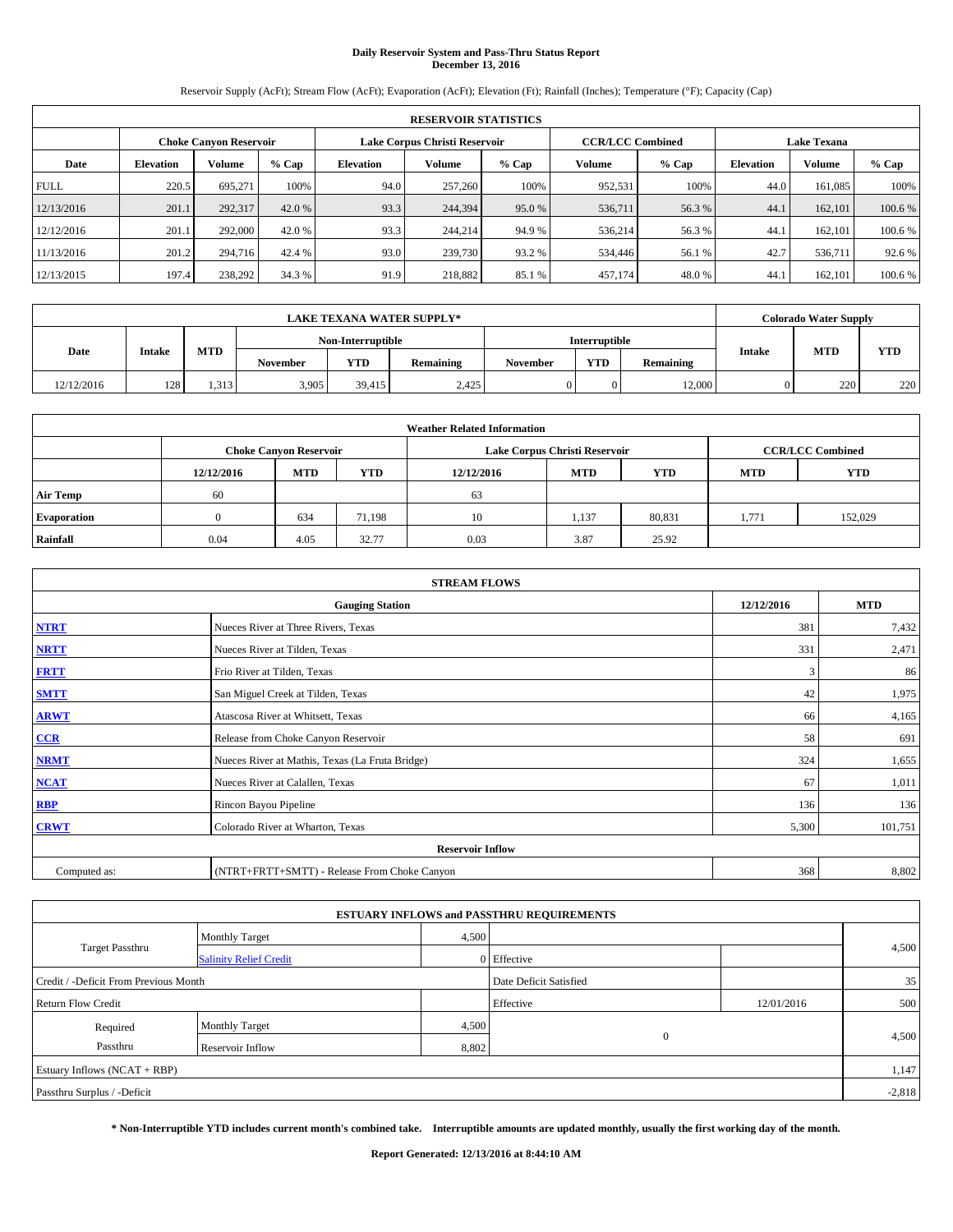# **Daily Reservoir System and Pass-Thru Status Report December 14, 2016**

Reservoir Supply (AcFt); Stream Flow (AcFt); Evaporation (AcFt); Elevation (Ft); Rainfall (Inches); Temperature (°F); Capacity (Cap)

|             | <b>RESERVOIR STATISTICS</b>   |         |         |                  |                               |         |                         |         |                  |                    |         |  |
|-------------|-------------------------------|---------|---------|------------------|-------------------------------|---------|-------------------------|---------|------------------|--------------------|---------|--|
|             | <b>Choke Canyon Reservoir</b> |         |         |                  | Lake Corpus Christi Reservoir |         | <b>CCR/LCC Combined</b> |         |                  | <b>Lake Texana</b> |         |  |
| Date        | <b>Elevation</b>              | Volume  | $%$ Cap | <b>Elevation</b> | Volume                        | $%$ Cap | Volume                  | $%$ Cap | <b>Elevation</b> | <b>Volume</b>      | % Cap   |  |
| <b>FULL</b> | 220.5                         | 695.271 | 100%    | 94.0             | 257,260                       | 100%    | 952,531                 | 100%    | 44.0             | 161,085            | 100%    |  |
| 12/14/2016  | 201.0                         | 291.208 | 41.9 %  | 93.3             | 244,394                       | 95.0 %  | 535,602                 | 56.2 %  | 44.1             | 162,101            | 100.6 % |  |
| 12/13/2016  | 201.1                         | 292.317 | 42.0 %  | 93.3             | 244,394                       | 95.0 %  | 536,711                 | 56.3 %  | 44.1             | 162,101            | 100.6 % |  |
| 11/14/2016  | 201.3                         | 295.191 | 42.5 %  | 93.0             | 239.551                       | 93.1 %  | 534,742                 | 56.1 %  | 42.7             | 535,602            | 92.6 %  |  |
| 12/14/2015  | 197.5                         | 239,532 | 34.5 %  | 91.8             | 217,662                       | 84.6 %  | 457,194                 | 48.0%   | 44.1             | 162,101            | 100.6 % |  |

|            | <b>LAKE TEXANA WATER SUPPLY*</b> |            |                 |                   |           |                 |                      |           |                             |     | <b>Colorado Water Supply</b> |
|------------|----------------------------------|------------|-----------------|-------------------|-----------|-----------------|----------------------|-----------|-----------------------------|-----|------------------------------|
|            |                                  |            |                 | Non-Interruptible |           |                 | <b>Interruptible</b> |           |                             |     |                              |
| Date       | <b>Intake</b>                    | <b>MTD</b> | <b>November</b> | YTD               | Remaining | <b>November</b> | <b>YTD</b>           | Remaining | <b>MTD</b><br><b>Intake</b> | YTD |                              |
| 12/13/2016 | 128                              | 1.441      | 3,905           | 39,543            | 2,297     |                 |                      | 12,000    |                             | 220 | 220                          |

| <b>Weather Related Information</b> |                                                                                                |                               |        |      |                               |                         |       |         |  |  |
|------------------------------------|------------------------------------------------------------------------------------------------|-------------------------------|--------|------|-------------------------------|-------------------------|-------|---------|--|--|
|                                    |                                                                                                | <b>Choke Canyon Reservoir</b> |        |      | Lake Corpus Christi Reservoir | <b>CCR/LCC Combined</b> |       |         |  |  |
|                                    | <b>YTD</b><br><b>MTD</b><br><b>MTD</b><br><b>YTD</b><br>12/13/2016<br>12/13/2016<br><b>MTD</b> |                               |        |      |                               |                         |       |         |  |  |
| <b>Air Temp</b>                    | 65                                                                                             |                               |        | 67   |                               |                         |       |         |  |  |
| <b>Evaporation</b>                 | 55                                                                                             | 689                           | 71,253 | 42   | 1,179                         | 80,873                  | 1,868 | 152,126 |  |  |
| Rainfall                           | 0.01                                                                                           | 4.06                          | 32.78  | 0.00 | 3.87                          | 25.92                   |       |         |  |  |

| <b>STREAM FLOWS</b> |                                                 |            |            |  |  |  |  |  |  |
|---------------------|-------------------------------------------------|------------|------------|--|--|--|--|--|--|
|                     | <b>Gauging Station</b>                          | 12/13/2016 | <b>MTD</b> |  |  |  |  |  |  |
| <b>NTRT</b>         | Nueces River at Three Rivers, Texas             | 405        | 7,837      |  |  |  |  |  |  |
| <b>NRTT</b>         | Nueces River at Tilden, Texas                   | 339        | 2,811      |  |  |  |  |  |  |
| <b>FRTT</b>         | Frio River at Tilden, Texas                     |            | 88         |  |  |  |  |  |  |
| <b>SMTT</b>         | San Miguel Creek at Tilden, Texas               | 26         | 2,001      |  |  |  |  |  |  |
| <b>ARWT</b>         | Atascosa River at Whitsett, Texas               | 54         | 4,219      |  |  |  |  |  |  |
| CCR                 | Release from Choke Canyon Reservoir             | 58         | 748        |  |  |  |  |  |  |
| <b>NRMT</b>         | Nueces River at Mathis, Texas (La Fruta Bridge) | 310        | 1,965      |  |  |  |  |  |  |
| <b>NCAT</b>         | Nueces River at Calallen, Texas                 | 24         | 1,035      |  |  |  |  |  |  |
| <b>RBP</b>          | Rincon Bayou Pipeline                           | 204        | 340        |  |  |  |  |  |  |
| <b>CRWT</b>         | Colorado River at Wharton, Texas                | 5,201      | 106,952    |  |  |  |  |  |  |
|                     |                                                 |            |            |  |  |  |  |  |  |
| Computed as:        | (NTRT+FRTT+SMTT) - Release From Choke Canyon    | 375        | 9,177      |  |  |  |  |  |  |

|                                       |                               |           | <b>ESTUARY INFLOWS and PASSTHRU REQUIREMENTS</b> |     |       |  |  |  |
|---------------------------------------|-------------------------------|-----------|--------------------------------------------------|-----|-------|--|--|--|
|                                       | <b>Monthly Target</b>         | 4,500     |                                                  |     |       |  |  |  |
| <b>Target Passthru</b>                | <b>Salinity Relief Credit</b> |           | 0 Effective                                      |     | 4,500 |  |  |  |
| Credit / -Deficit From Previous Month |                               |           | Date Deficit Satisfied                           |     | 35    |  |  |  |
| <b>Return Flow Credit</b>             |                               | Effective | 12/01/2016                                       | 500 |       |  |  |  |
| Required                              | <b>Monthly Target</b>         | 4,500     |                                                  |     |       |  |  |  |
| Passthru                              | <b>Reservoir Inflow</b>       | 9,177     | $\Omega$                                         |     | 4,500 |  |  |  |
| Estuary Inflows (NCAT + RBP)          |                               |           |                                                  |     |       |  |  |  |
| Passthru Surplus / -Deficit           |                               |           |                                                  |     |       |  |  |  |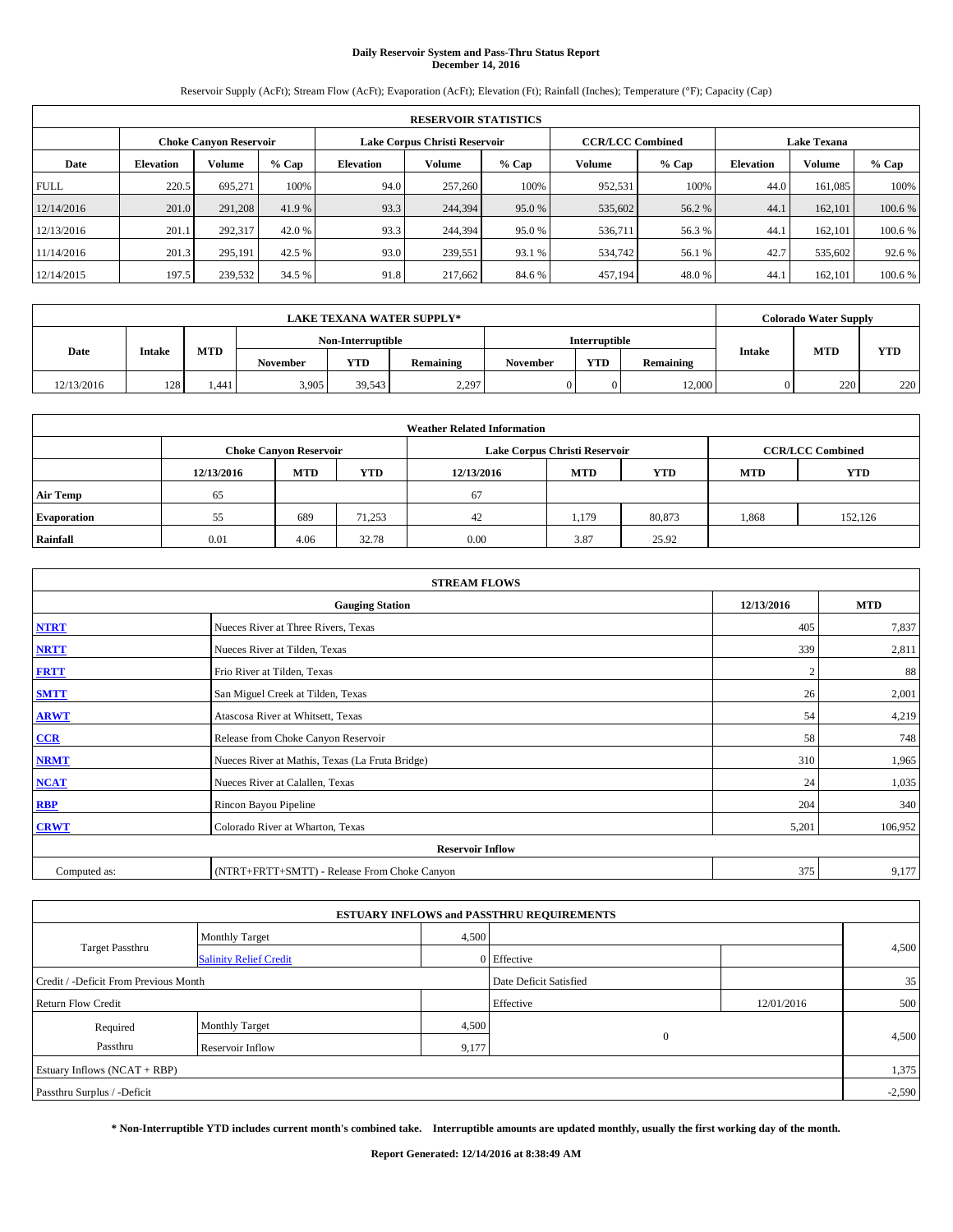# **Daily Reservoir System and Pass-Thru Status Report December 15, 2016**

Reservoir Supply (AcFt); Stream Flow (AcFt); Evaporation (AcFt); Elevation (Ft); Rainfall (Inches); Temperature (°F); Capacity (Cap)

|             | <b>RESERVOIR STATISTICS</b>   |         |         |                  |                               |         |                         |         |                  |                    |         |  |
|-------------|-------------------------------|---------|---------|------------------|-------------------------------|---------|-------------------------|---------|------------------|--------------------|---------|--|
|             | <b>Choke Canyon Reservoir</b> |         |         |                  | Lake Corpus Christi Reservoir |         | <b>CCR/LCC Combined</b> |         |                  | <b>Lake Texana</b> |         |  |
| Date        | <b>Elevation</b>              | Volume  | $%$ Cap | <b>Elevation</b> | Volume                        | $%$ Cap | Volume                  | $%$ Cap | <b>Elevation</b> | <b>Volume</b>      | % Cap   |  |
| <b>FULL</b> | 220.5                         | 695.271 | 100%    | 94.0             | 257,260                       | 100%    | 952,531                 | 100%    | 44.0             | 161,085            | 100%    |  |
| 12/15/2016  | 201.0                         | 290,574 | 41.8%   | 93.3             | 244,214                       | 94.9 %  | 534,788                 | 56.1 %  | 44.1             | 162,101            | 100.6 % |  |
| 12/14/2016  | 201.0                         | 291.208 | 41.9 %  | 93.3             | 244,394                       | 95.0 %  | 535,602                 | 56.2 %  | 44.1             | 162,101            | 100.6 % |  |
| 11/15/2016  | 201.2                         | 294,238 | 42.3 %  | 93.0             | 239,372                       | 93.0 %  | 533,610                 | 56.0 %  | 42.7             | 534,788            | 92.6 %  |  |
| 12/15/2015  | 197.5                         | 239,532 | 34.5 %  | 91.8             | 217,662                       | 84.6 %  | 457,194                 | 48.0%   | 44.2             | 163,121            | 101.3%  |  |

| <b>LAKE TEXANA WATER SUPPLY*</b> |               |            |                 |                   |           |          |               |           |               | <b>Colorado Water Supply</b> |            |  |
|----------------------------------|---------------|------------|-----------------|-------------------|-----------|----------|---------------|-----------|---------------|------------------------------|------------|--|
|                                  |               |            |                 | Non-Interruptible |           |          | Interruptible |           |               |                              |            |  |
| Date                             | <b>Intake</b> | <b>MTD</b> | <b>November</b> | YTD               | Remaining | November | <b>YTD</b>    | Remaining | <b>Intake</b> | <b>MTD</b>                   | <b>YTD</b> |  |
| 12/14/2016                       | 129           | . . 570 .  | 3,905           | 39.673            | 2,167     |          |               | 12,000    |               | 220                          | 220        |  |

| <b>Weather Related Information</b> |            |                               |            |            |                                        |                         |       |         |  |  |  |
|------------------------------------|------------|-------------------------------|------------|------------|----------------------------------------|-------------------------|-------|---------|--|--|--|
|                                    |            | <b>Choke Canyon Reservoir</b> |            |            | Lake Corpus Christi Reservoir          | <b>CCR/LCC Combined</b> |       |         |  |  |  |
|                                    | 12/14/2016 | <b>MTD</b>                    | <b>YTD</b> | 12/14/2016 | <b>MTD</b><br><b>YTD</b><br><b>MTD</b> |                         |       |         |  |  |  |
| <b>Air Temp</b>                    | 62         |                               |            | 64         |                                        |                         |       |         |  |  |  |
| <b>Evaporation</b>                 | 55         | 744                           | 71,308     | 84         | 1,263                                  | 80,957                  | 2,007 | 152,265 |  |  |  |
| Rainfall                           | 0.00       | 4.06                          | 32.78      | 0.00       | 3.87                                   | 25.92                   |       |         |  |  |  |

| <b>STREAM FLOWS</b> |                                                 |            |         |  |  |  |  |  |
|---------------------|-------------------------------------------------|------------|---------|--|--|--|--|--|
|                     | 12/14/2016                                      | <b>MTD</b> |         |  |  |  |  |  |
| <b>NTRT</b>         | Nueces River at Three Rivers, Texas             | 403        | 8,240   |  |  |  |  |  |
| <b>NRTT</b>         | Nueces River at Tilden, Texas                   | 349        | 3,160   |  |  |  |  |  |
| <b>FRTT</b>         | Frio River at Tilden, Texas                     |            | 89      |  |  |  |  |  |
| <b>SMTT</b>         | San Miguel Creek at Tilden, Texas               | 15         | 2,016   |  |  |  |  |  |
| <b>ARWT</b>         | Atascosa River at Whitsett, Texas               | 46         | 4,265   |  |  |  |  |  |
| $CCR$               | Release from Choke Canyon Reservoir             | 58         | 806     |  |  |  |  |  |
| <b>NRMT</b>         | Nueces River at Mathis, Texas (La Fruta Bridge) | 306        | 2,271   |  |  |  |  |  |
| <b>NCAT</b>         | Nueces River at Calallen, Texas                 | 16         | 1,051   |  |  |  |  |  |
| <b>RBP</b>          | Rincon Bayou Pipeline                           | 199        | 539     |  |  |  |  |  |
| <b>CRWT</b>         | Colorado River at Wharton, Texas                | 4,704      | 111,656 |  |  |  |  |  |
|                     | <b>Reservoir Inflow</b>                         |            |         |  |  |  |  |  |
| Computed as:        | (NTRT+FRTT+SMTT) - Release From Choke Canyon    | 362        | 9,539   |  |  |  |  |  |

|                                       |                               |       | <b>ESTUARY INFLOWS and PASSTHRU REQUIREMENTS</b> |            |       |  |  |  |
|---------------------------------------|-------------------------------|-------|--------------------------------------------------|------------|-------|--|--|--|
|                                       | <b>Monthly Target</b>         | 4,500 |                                                  |            |       |  |  |  |
| <b>Target Passthru</b>                | <b>Salinity Relief Credit</b> |       | 0 Effective                                      |            | 4,500 |  |  |  |
| Credit / -Deficit From Previous Month |                               |       | Date Deficit Satisfied                           |            | 35    |  |  |  |
| <b>Return Flow Credit</b>             |                               |       | Effective                                        | 12/01/2016 | 500   |  |  |  |
| Required                              | <b>Monthly Target</b>         | 4,500 |                                                  |            |       |  |  |  |
| Passthru                              | Reservoir Inflow              | 9,539 | $\Omega$                                         |            | 4,500 |  |  |  |
| Estuary Inflows $(NCAT + RBP)$        |                               |       |                                                  |            |       |  |  |  |
| Passthru Surplus / -Deficit           |                               |       |                                                  |            |       |  |  |  |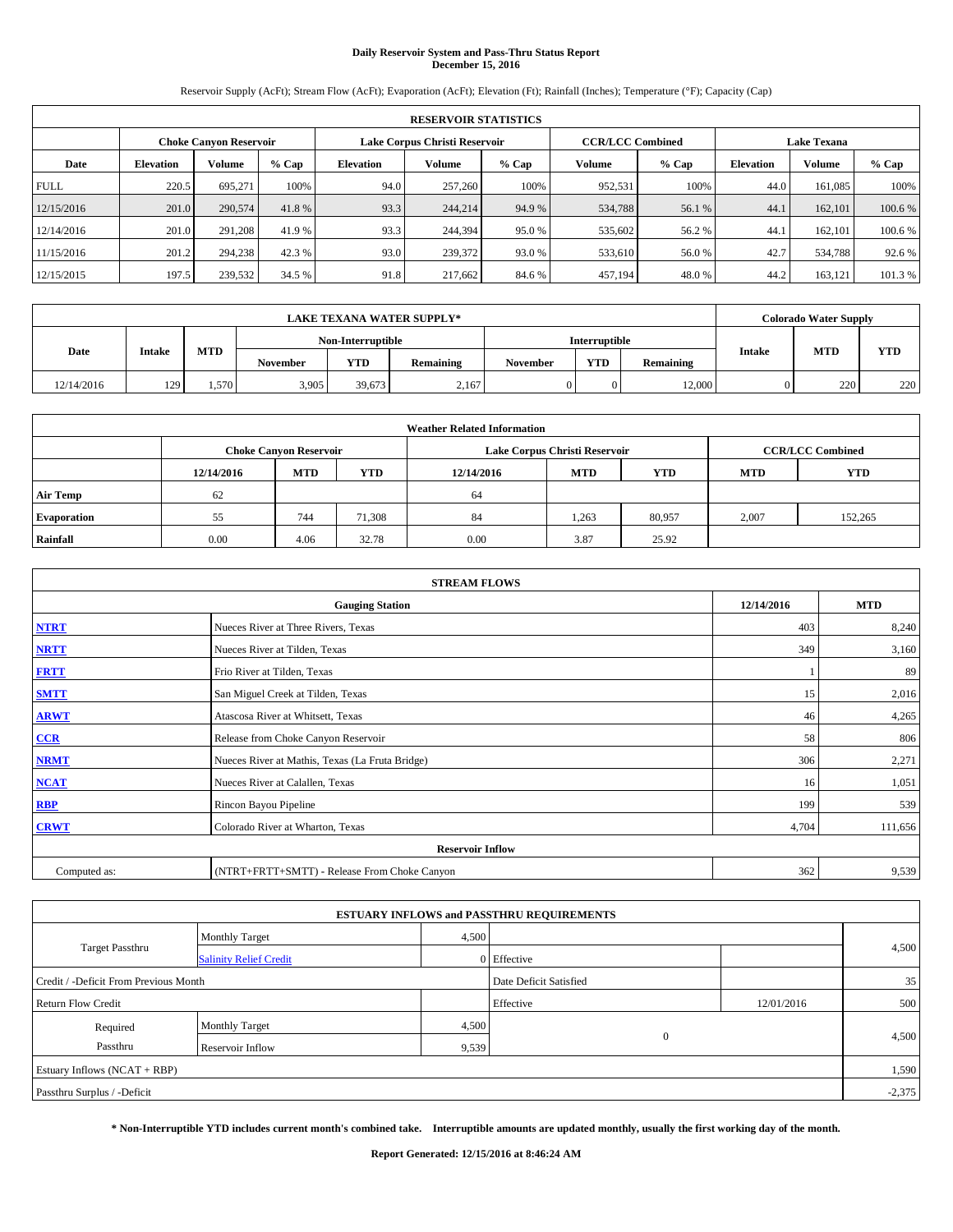# **Daily Reservoir System and Pass-Thru Status Report December 16, 2016**

Reservoir Supply (AcFt); Stream Flow (AcFt); Evaporation (AcFt); Elevation (Ft); Rainfall (Inches); Temperature (°F); Capacity (Cap)

|             | <b>RESERVOIR STATISTICS</b> |                               |         |                  |                               |         |                         |         |                  |                    |         |  |
|-------------|-----------------------------|-------------------------------|---------|------------------|-------------------------------|---------|-------------------------|---------|------------------|--------------------|---------|--|
|             |                             | <b>Choke Canyon Reservoir</b> |         |                  | Lake Corpus Christi Reservoir |         | <b>CCR/LCC Combined</b> |         |                  | <b>Lake Texana</b> |         |  |
| Date        | <b>Elevation</b>            | Volume                        | $%$ Cap | <b>Elevation</b> | Volume                        | $%$ Cap | Volume                  | $%$ Cap | <b>Elevation</b> | <b>Volume</b>      | % Cap   |  |
| <b>FULL</b> | 220.5                       | 695.271                       | 100%    | 94.0             | 257,260                       | 100%    | 952,531                 | 100%    | 44.0             | 161,085            | 100%    |  |
| 12/16/2016  | 201.0                       | 291,842                       | 42.0 %  | 93.3             | 244,394                       | 95.0 %  | 536,236                 | 56.3 %  | 42.1             | 162,101            | 100.6 % |  |
| 12/15/2016  | 201.0                       | 290,574                       | 41.8%   | 93.3             | 244,214                       | 94.9 %  | 534,788                 | 56.1 %  | 44.1             | 162,101            | 100.6 % |  |
| 11/16/2016  | 201.2                       | 293,756                       | 42.3 %  | 93.0             | 239,372                       | 93.0 %  | 533,128                 | 56.0 %  | 42.6             | 536,236            | 92.1 %  |  |
| 12/16/2015  | 197.4                       | 238,154                       | 34.3 %  | 91.8             | 218,185                       | 84.8%   | 456,339                 | 47.9 %  | 44.2             | 163,121            | 101.3%  |  |

| <b>LAKE TEXANA WATER SUPPLY*</b> |               |            |                 |                   |                      |          |            |           | <b>Colorado Water Supply</b> |     |
|----------------------------------|---------------|------------|-----------------|-------------------|----------------------|----------|------------|-----------|------------------------------|-----|
|                                  |               |            |                 | Non-Interruptible | <b>Interruptible</b> |          |            |           |                              | YTD |
| Date                             | <b>Intake</b> | <b>MTD</b> | <b>November</b> | <b>YTD</b>        | Remaining            | November | <b>YTD</b> | Remaining | <b>MTD</b><br><b>Intake</b>  |     |
| 12/15/2016                       | 130           | 1,701      | 3.905           | 39,803            | 2,037                |          |            | 12,000    | 220                          | 220 |

| <b>Weather Related Information</b> |            |                               |            |            |                                                      |                         |       |         |  |  |
|------------------------------------|------------|-------------------------------|------------|------------|------------------------------------------------------|-------------------------|-------|---------|--|--|
|                                    |            | <b>Choke Canyon Reservoir</b> |            |            | Lake Corpus Christi Reservoir                        | <b>CCR/LCC Combined</b> |       |         |  |  |
|                                    | 12/15/2016 | <b>MTD</b>                    | <b>YTD</b> | 12/15/2016 | <b>YTD</b><br><b>MTD</b><br><b>YTD</b><br><b>MTD</b> |                         |       |         |  |  |
| <b>Air Temp</b>                    | 60         |                               |            | 61         |                                                      |                         |       |         |  |  |
| <b>Evaporation</b>                 | 83         | 827                           | 71,391     | 105        | 1,368                                                | 81,062                  | 2,195 | 152,453 |  |  |
| Rainfall                           | 0.03       | 4.09                          | 32.81      | 0.06       | 3.93                                                 | 25.98                   |       |         |  |  |

| <b>STREAM FLOWS</b> |                                                 |            |         |  |  |  |  |  |
|---------------------|-------------------------------------------------|------------|---------|--|--|--|--|--|
|                     | 12/15/2016                                      | <b>MTD</b> |         |  |  |  |  |  |
| <b>NTRT</b>         | Nueces River at Three Rivers, Texas             | 397        | 8,637   |  |  |  |  |  |
| <b>NRTT</b>         | Nueces River at Tilden, Texas                   | 419        | 3,579   |  |  |  |  |  |
| <b>FRTT</b>         | Frio River at Tilden, Texas                     |            | 91      |  |  |  |  |  |
| <b>SMTT</b>         | San Miguel Creek at Tilden, Texas               | 9          | 2,025   |  |  |  |  |  |
| <b>ARWT</b>         | Atascosa River at Whitsett, Texas               | 42         | 4,306   |  |  |  |  |  |
| CCR                 | Release from Choke Canyon Reservoir             | 58         | 863     |  |  |  |  |  |
| <b>NRMT</b>         | Nueces River at Mathis, Texas (La Fruta Bridge) | 308        | 2,579   |  |  |  |  |  |
| <b>NCAT</b>         | Nueces River at Calallen, Texas                 | 6          | 1,057   |  |  |  |  |  |
| <b>RBP</b>          | Rincon Bayou Pipeline                           | 199        | 738     |  |  |  |  |  |
| <b>CRWT</b>         | Colorado River at Wharton, Texas                | 4,546      | 116,202 |  |  |  |  |  |
|                     |                                                 |            |         |  |  |  |  |  |
| Computed as:        | (NTRT+FRTT+SMTT) - Release From Choke Canyon    | 350        | 9,889   |  |  |  |  |  |

|                                       |                               |       | <b>ESTUARY INFLOWS and PASSTHRU REQUIREMENTS</b> |            |       |  |  |  |
|---------------------------------------|-------------------------------|-------|--------------------------------------------------|------------|-------|--|--|--|
|                                       | <b>Monthly Target</b>         | 4,500 |                                                  |            |       |  |  |  |
| <b>Target Passthru</b>                | <b>Salinity Relief Credit</b> |       | 0 Effective                                      |            | 4,500 |  |  |  |
| Credit / -Deficit From Previous Month |                               |       | Date Deficit Satisfied                           |            | 35    |  |  |  |
| <b>Return Flow Credit</b>             |                               |       | Effective                                        | 12/01/2016 | 500   |  |  |  |
| Required                              | <b>Monthly Target</b>         | 4,500 |                                                  |            |       |  |  |  |
| Passthru                              | <b>Reservoir Inflow</b>       | 9,889 | $\Omega$                                         |            | 4,500 |  |  |  |
| Estuary Inflows (NCAT + RBP)          |                               |       |                                                  |            |       |  |  |  |
| Passthru Surplus / -Deficit           |                               |       |                                                  |            |       |  |  |  |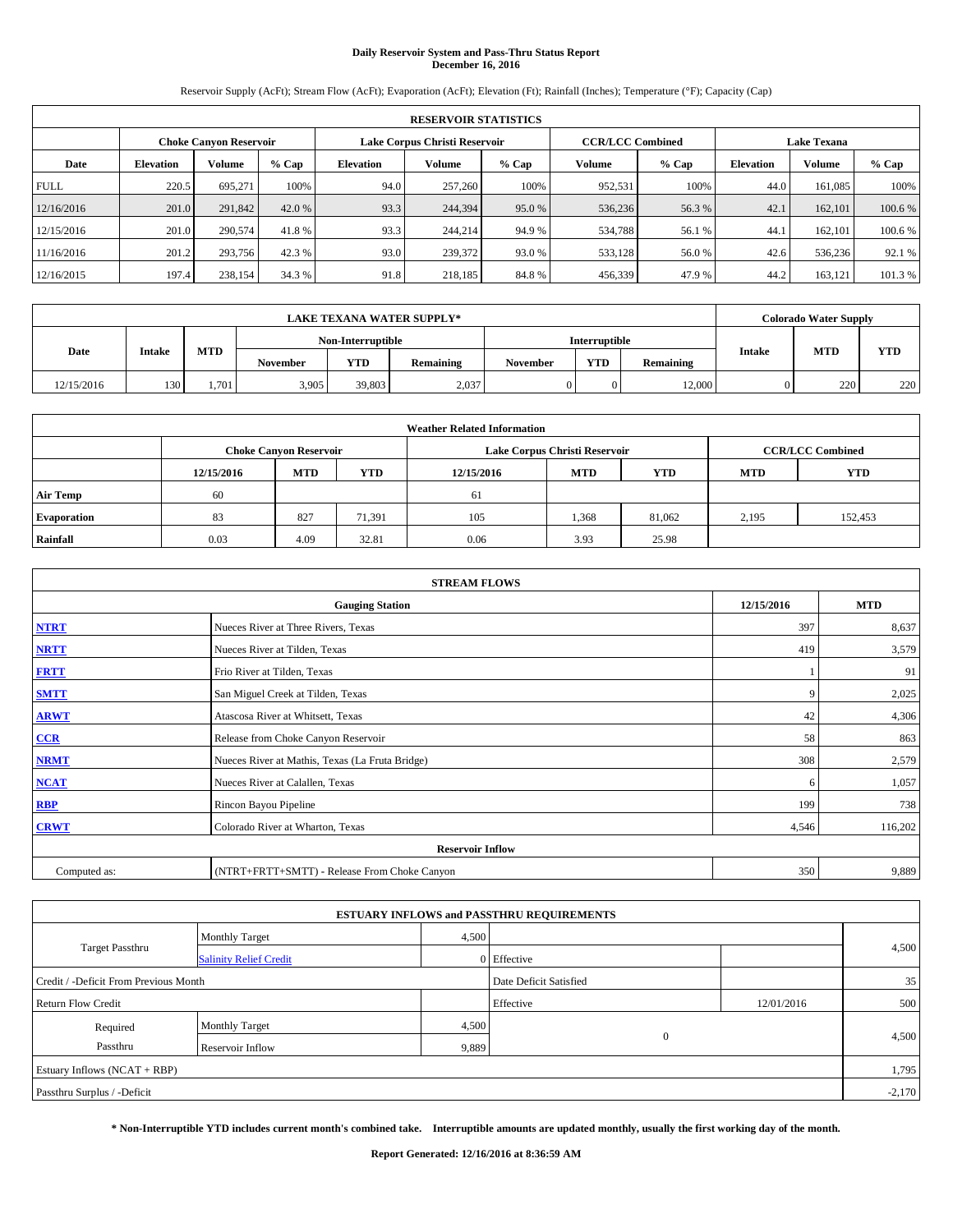# **Daily Reservoir System and Pass-Thru Status Report December 17, 2016**

Reservoir Supply (AcFt); Stream Flow (AcFt); Evaporation (AcFt); Elevation (Ft); Rainfall (Inches); Temperature (°F); Capacity (Cap)

|             | <b>RESERVOIR STATISTICS</b> |                               |         |                  |                               |         |                         |         |                  |                    |         |  |
|-------------|-----------------------------|-------------------------------|---------|------------------|-------------------------------|---------|-------------------------|---------|------------------|--------------------|---------|--|
|             |                             | <b>Choke Canyon Reservoir</b> |         |                  | Lake Corpus Christi Reservoir |         | <b>CCR/LCC Combined</b> |         |                  | <b>Lake Texana</b> |         |  |
| Date        | <b>Elevation</b>            | Volume                        | $%$ Cap | <b>Elevation</b> | Volume                        | $%$ Cap | Volume                  | $%$ Cap | <b>Elevation</b> | <b>Volume</b>      | % Cap   |  |
| <b>FULL</b> | 220.5                       | 695.271                       | 100%    | 94.0             | 257,260                       | 100%    | 952,531                 | 100%    | 44.0             | 161,085            | 100%    |  |
| 12/17/2016  | 201.0                       | 290,574                       | 41.8%   | 93.3             | 244,574                       | 95.1 %  | 535,148                 | 56.2 %  | 44.1             | 162,101            | 100.6 % |  |
| 12/16/2016  | 201.0                       | 291,842                       | 42.0 %  | 93.3             | 244,394                       | 95.0 %  | 536,236                 | 56.3 %  | 44.1             | 162,101            | 100.6 % |  |
| 11/17/2016  | 201.2                       | 294,557                       | 42.4 %  | 93.0             | 238,657                       | 92.8%   | 533,214                 | 56.0 %  | 42.6             | 535,148            | 92.1 %  |  |
| 12/17/2015  | 197.4                       | 238,292                       | 34.3 %  | 91.8             | 217,837                       | 84.7%   | 456,129                 | 47.9 %  | 44.2             | 163,121            | 101.3%  |  |

| LAKE TEXANA WATER SUPPLY* |               |            |                   |            |           |                 |                      |           |  | <b>Colorado Water Supply</b> |     |
|---------------------------|---------------|------------|-------------------|------------|-----------|-----------------|----------------------|-----------|--|------------------------------|-----|
|                           |               |            | Non-Interruptible |            |           |                 | <b>Interruptible</b> |           |  |                              | YTD |
| Date                      | <b>Intake</b> | <b>MTD</b> | <b>November</b>   | <b>YTD</b> | Remaining | <b>November</b> | <b>YTD</b>           | Remaining |  | <b>MTD</b><br>Intake         |     |
| 12/16/2016                | 130           | 1.831      | 3.905             | 39,933     | 1,907     |                 |                      | 12,000    |  | 220                          | 220 |

| <b>Weather Related Information</b> |            |                               |            |            |                                                      |                         |       |         |  |  |
|------------------------------------|------------|-------------------------------|------------|------------|------------------------------------------------------|-------------------------|-------|---------|--|--|
|                                    |            | <b>Choke Canyon Reservoir</b> |            |            | Lake Corpus Christi Reservoir                        | <b>CCR/LCC Combined</b> |       |         |  |  |
|                                    | 12/16/2016 | <b>MTD</b>                    | <b>YTD</b> | 12/16/2016 | <b>YTD</b><br><b>MTD</b><br><b>YTD</b><br><b>MTD</b> |                         |       |         |  |  |
| <b>Air Temp</b>                    | 69         |                               |            | 67         |                                                      |                         |       |         |  |  |
| <b>Evaporation</b>                 |            | 836                           | 71.400     |            | 1,368                                                | 81,062                  | 2,204 | 152,462 |  |  |
| Rainfall                           | 0.02       | 4.11                          | 32.83      | 0.04       | 3.97                                                 | 26.02                   |       |         |  |  |

| <b>STREAM FLOWS</b> |                                                 |            |         |  |  |  |  |  |  |
|---------------------|-------------------------------------------------|------------|---------|--|--|--|--|--|--|
|                     | 12/16/2016                                      | <b>MTD</b> |         |  |  |  |  |  |  |
| <b>NTRT</b>         | Nueces River at Three Rivers, Texas             | 445        | 9,081   |  |  |  |  |  |  |
| <b>NRTT</b>         | Nueces River at Tilden, Texas                   | 472        | 4,051   |  |  |  |  |  |  |
| <b>FRTT</b>         | Frio River at Tilden, Texas                     | 28         | 118     |  |  |  |  |  |  |
| <b>SMTT</b>         | San Miguel Creek at Tilden, Texas               |            | 2,032   |  |  |  |  |  |  |
| <b>ARWT</b>         | Atascosa River at Whitsett, Texas               | 38         | 4,344   |  |  |  |  |  |  |
| $CCR$               | Release from Choke Canyon Reservoir             | 58         | 921     |  |  |  |  |  |  |
| <b>NRMT</b>         | Nueces River at Mathis, Texas (La Fruta Bridge) | 298        | 2,876   |  |  |  |  |  |  |
| <b>NCAT</b>         | Nueces River at Calallen, Texas                 | 26         | 1,083   |  |  |  |  |  |  |
| RBP                 | Rincon Bayou Pipeline                           | 200        | 938     |  |  |  |  |  |  |
| <b>CRWT</b>         | Colorado River at Wharton, Texas                | 4,546      | 120,748 |  |  |  |  |  |  |
|                     | <b>Reservoir Inflow</b>                         |            |         |  |  |  |  |  |  |
| Computed as:        | (NTRT+FRTT+SMTT) - Release From Choke Canyon    | 422        | 10,310  |  |  |  |  |  |  |

| <b>ESTUARY INFLOWS and PASSTHRU REQUIREMENTS</b> |                               |        |                        |            |       |  |  |  |  |  |
|--------------------------------------------------|-------------------------------|--------|------------------------|------------|-------|--|--|--|--|--|
|                                                  | <b>Monthly Target</b>         | 4,500  |                        |            |       |  |  |  |  |  |
| Target Passthru                                  | <b>Salinity Relief Credit</b> |        | 0 Effective            |            | 4,500 |  |  |  |  |  |
| Credit / -Deficit From Previous Month            |                               |        | Date Deficit Satisfied |            | 35    |  |  |  |  |  |
| <b>Return Flow Credit</b>                        |                               |        | Effective              | 12/01/2016 | 500   |  |  |  |  |  |
| Required                                         | <b>Monthly Target</b>         |        | 4,500                  |            |       |  |  |  |  |  |
| Passthru                                         | Reservoir Inflow              | 10,310 | $\mathbf{0}$           |            | 4,500 |  |  |  |  |  |
| Estuary Inflows (NCAT + RBP)                     |                               |        |                        |            |       |  |  |  |  |  |
| Passthru Surplus / -Deficit                      |                               |        |                        |            |       |  |  |  |  |  |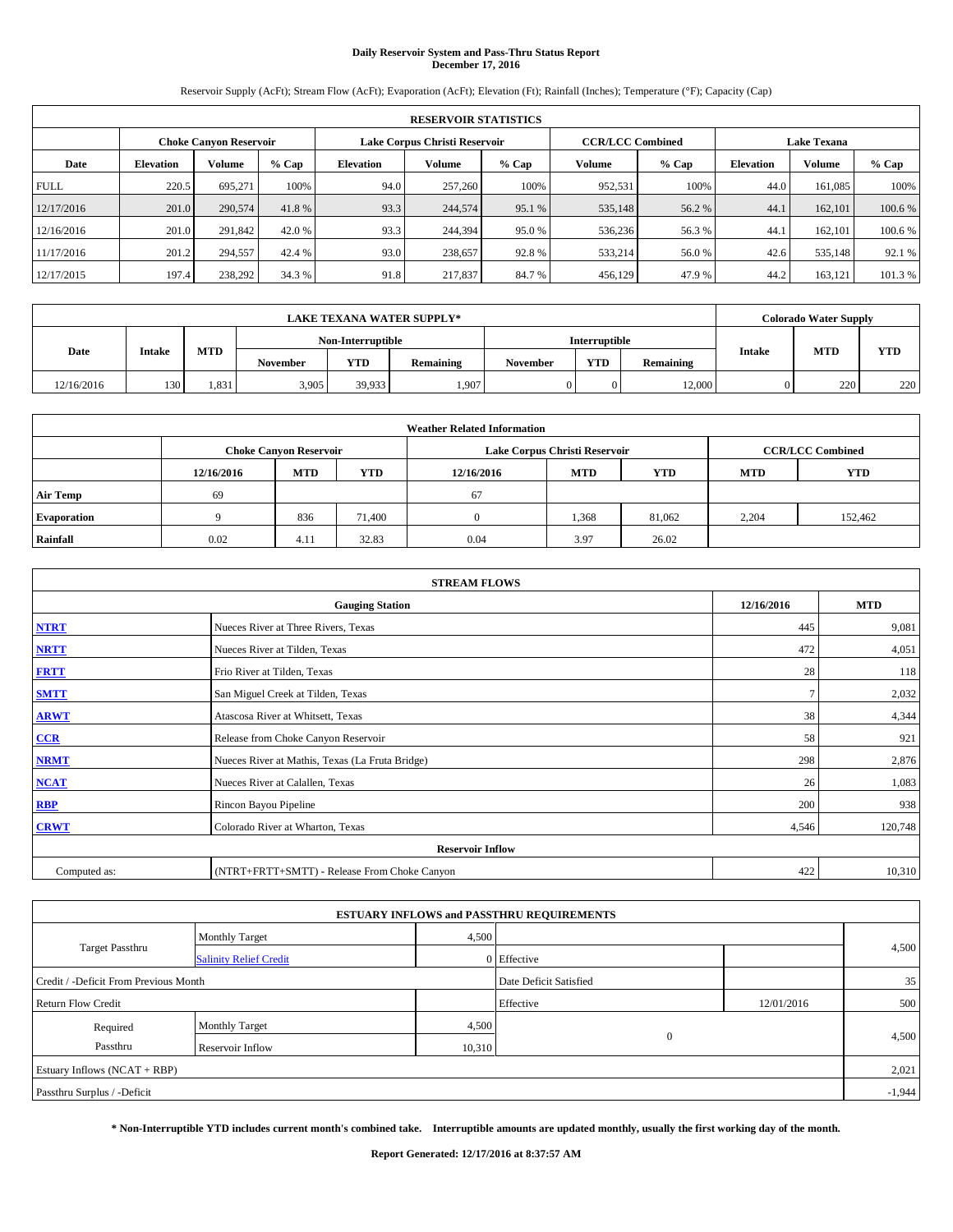# **Daily Reservoir System and Pass-Thru Status Report December 18, 2016**

Reservoir Supply (AcFt); Stream Flow (AcFt); Evaporation (AcFt); Elevation (Ft); Rainfall (Inches); Temperature (°F); Capacity (Cap)

|             | <b>RESERVOIR STATISTICS</b> |                               |         |                  |                               |         |                                               |         |                  |               |         |  |
|-------------|-----------------------------|-------------------------------|---------|------------------|-------------------------------|---------|-----------------------------------------------|---------|------------------|---------------|---------|--|
|             |                             | <b>Choke Canyon Reservoir</b> |         |                  | Lake Corpus Christi Reservoir |         | <b>CCR/LCC Combined</b><br><b>Lake Texana</b> |         |                  |               |         |  |
| Date        | <b>Elevation</b>            | Volume                        | $%$ Cap | <b>Elevation</b> | Volume                        | $%$ Cap | Volume                                        | $%$ Cap | <b>Elevation</b> | <b>Volume</b> | % Cap   |  |
| <b>FULL</b> | 220.5                       | 695.271                       | 100%    | 94.0             | 257,260                       | 100%    | 952,531                                       | 100%    | 44.0             | 161.085       | 100%    |  |
| 12/18/2016  | 200.9                       | 290,416                       | 41.8%   | 93.5             | 247,457                       | 96.2 %  | 537,873                                       | 56.5 %  | 44.1             | 162,101       | 100.6%  |  |
| 12/17/2016  | 201.0                       | 290,574                       | 41.8%   | 93.3             | 244,574                       | 95.1 %  | 535,148                                       | 56.2 %  | 44.1             | 162,101       | 100.6%  |  |
| 11/18/2016  | 201.2                       | 293,596                       | 42.2 %  | 93.0             | 239,193                       | 93.0 %  | 532,789                                       | 55.9%   | 42.5             | 537,873       | 91.5 %  |  |
| 12/18/2015  | 197.5                       | 238,568                       | 34.3 %  | 91.8             | 218,011                       | 84.7%   | 456,579                                       | 47.9%   | 44.2             | 163,121       | 101.3 % |  |

|            |               |            |                   |        | <b>LAKE TEXANA WATER SUPPLY*</b> |          |               |           |               | <b>Colorado Water Supply</b> |            |
|------------|---------------|------------|-------------------|--------|----------------------------------|----------|---------------|-----------|---------------|------------------------------|------------|
|            |               |            | Non-Interruptible |        |                                  |          | Interruptible |           |               |                              |            |
| Date       | <b>Intake</b> | <b>MTD</b> | <b>November</b>   | YTD    | Remaining                        | November | <b>YTD</b>    | Remaining | <b>Intake</b> | <b>MTD</b>                   | <b>YTD</b> |
| 12/17/2016 | 130           | .961       | 3,905             | 40.063 | 1.777                            |          |               | 12,000    |               | 220                          | 220        |

| <b>Weather Related Information</b> |            |                                                                                                |        |      |                               |        |       |                         |  |  |
|------------------------------------|------------|------------------------------------------------------------------------------------------------|--------|------|-------------------------------|--------|-------|-------------------------|--|--|
|                                    |            | <b>Choke Canyon Reservoir</b>                                                                  |        |      | Lake Corpus Christi Reservoir |        |       | <b>CCR/LCC Combined</b> |  |  |
|                                    | 12/17/2016 | <b>YTD</b><br><b>YTD</b><br><b>MTD</b><br><b>MTD</b><br><b>YTD</b><br>12/17/2016<br><b>MTD</b> |        |      |                               |        |       |                         |  |  |
| <b>Air Temp</b>                    | 86         |                                                                                                |        | 86   |                               |        |       |                         |  |  |
| <b>Evaporation</b>                 | 157        | 993                                                                                            | 71,557 | 252  | 1,620                         | 81,314 | 2,613 | 152,871                 |  |  |
| Rainfall                           | 0.00       | 4.11                                                                                           | 32.83  | 0.02 | 3.99                          | 26.04  |       |                         |  |  |

|              | <b>STREAM FLOWS</b>                             |            |            |
|--------------|-------------------------------------------------|------------|------------|
|              | <b>Gauging Station</b>                          | 12/17/2016 | <b>MTD</b> |
| <b>NTRT</b>  | Nueces River at Three Rivers, Texas             | 496        | 9,578      |
| <b>NRTT</b>  | Nueces River at Tilden, Texas                   | 474        | 4,526      |
| <b>FRTT</b>  | Frio River at Tilden, Texas                     | 26         | 144        |
| <b>SMTT</b>  | San Miguel Creek at Tilden, Texas               | 5          | 2,037      |
| <b>ARWT</b>  | Atascosa River at Whitsett, Texas               | 36         | 4,380      |
| CCR          | Release from Choke Canyon Reservoir             | 58         | 979        |
| <b>NRMT</b>  | Nueces River at Mathis, Texas (La Fruta Bridge) | 292        | 3,168      |
| <b>NCAT</b>  | Nueces River at Calallen, Texas                 | 14         | 1,097      |
| <b>RBP</b>   | Rincon Bayou Pipeline                           | 196        | 1,134      |
| <b>CRWT</b>  | Colorado River at Wharton, Texas                | 4,506      | 125,254    |
|              | <b>Reservoir Inflow</b>                         |            |            |
| Computed as: | (NTRT+FRTT+SMTT) - Release From Choke Canyon    | 470        | 10,780     |

|                                       |                               |        | <b>ESTUARY INFLOWS and PASSTHRU REQUIREMENTS</b> |            |          |  |  |
|---------------------------------------|-------------------------------|--------|--------------------------------------------------|------------|----------|--|--|
|                                       | <b>Monthly Target</b>         | 4,500  |                                                  |            |          |  |  |
| Target Passthru                       | <b>Salinity Relief Credit</b> |        | 0 Effective                                      |            | 4,500    |  |  |
| Credit / -Deficit From Previous Month |                               |        | Date Deficit Satisfied                           |            | 35       |  |  |
| <b>Return Flow Credit</b>             |                               |        | Effective                                        | 12/01/2016 | 500      |  |  |
| Required                              | <b>Monthly Target</b>         | 4,500  |                                                  |            |          |  |  |
| Passthru                              | Reservoir Inflow              | 10,780 | $\mathbf{0}$                                     |            | 4,500    |  |  |
| Estuary Inflows (NCAT + RBP)          |                               |        |                                                  |            |          |  |  |
| Passthru Surplus / -Deficit           |                               |        |                                                  |            | $-1,734$ |  |  |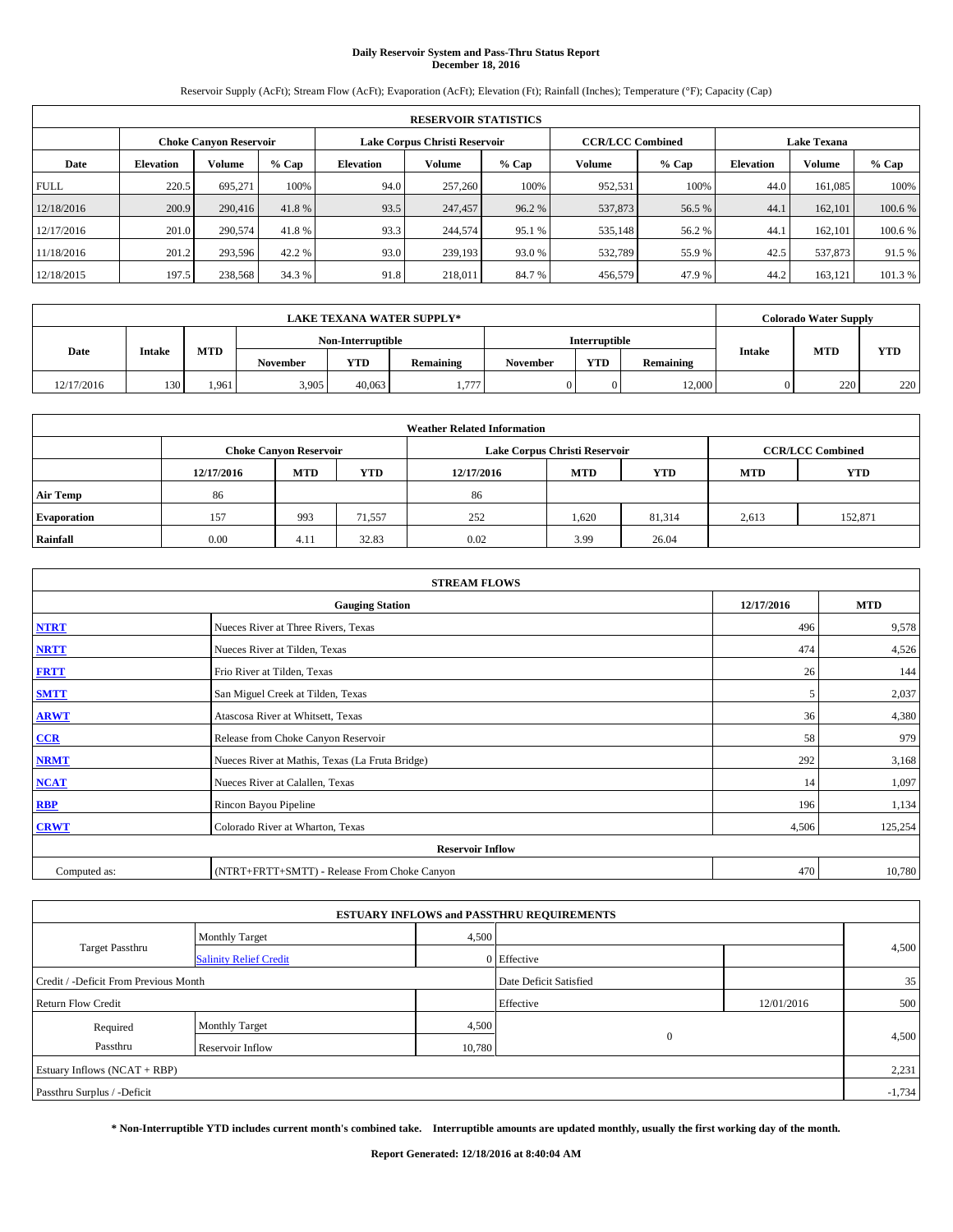# **Daily Reservoir System and Pass-Thru Status Report December 19, 2016**

Reservoir Supply (AcFt); Stream Flow (AcFt); Evaporation (AcFt); Elevation (Ft); Rainfall (Inches); Temperature (°F); Capacity (Cap)

|             | <b>RESERVOIR STATISTICS</b> |                               |         |                  |                               |         |                         |         |                  |                    |         |  |
|-------------|-----------------------------|-------------------------------|---------|------------------|-------------------------------|---------|-------------------------|---------|------------------|--------------------|---------|--|
|             |                             | <b>Choke Canyon Reservoir</b> |         |                  | Lake Corpus Christi Reservoir |         | <b>CCR/LCC Combined</b> |         |                  | <b>Lake Texana</b> |         |  |
| Date        | <b>Elevation</b>            | Volume                        | $%$ Cap | <b>Elevation</b> | Volume                        | $%$ Cap | Volume                  | $%$ Cap | <b>Elevation</b> | <b>Volume</b>      | % Cap   |  |
| <b>FULL</b> | 220.5                       | 695.271                       | 100%    | 94.0             | 257,260                       | 100%    | 952,531                 | 100%    | 44.0             | 161,085            | 100%    |  |
| 12/19/2016  | 200.9                       | 290,258                       | 41.7 %  | 93.3             | 245,114                       | 95.3 %  | 535,372                 | 56.2 %  | 44.1             | 162,101            | 100.6 % |  |
| 12/18/2016  | 200.9                       | 290,416                       | 41.8%   | 93.5             | 247,457                       | 96.2%   | 537,873                 | 56.5 %  | 44.1             | 162,101            | 100.6 % |  |
| 11/19/2016  | 201.1                       | 292,634                       | 42.1 %  | 93.1             | 240,625                       | 93.5 %  | 533,259                 | 56.0 %  | 42.5             | 535,372            | 91.5 %  |  |
| 12/19/2015  | 197.5                       | 238,705                       | 34.3 %  | 91.7             | 216,792                       | 84.3%   | 455,497                 | 47.8%   | 44.2             | 163,121            | 101.3 % |  |

|            |               |            |                   |        | <b>LAKE TEXANA WATER SUPPLY*</b> |               |            |           |               | <b>Colorado Water Supply</b> |     |            |
|------------|---------------|------------|-------------------|--------|----------------------------------|---------------|------------|-----------|---------------|------------------------------|-----|------------|
|            |               |            | Non-Interruptible |        |                                  | Interruptible |            |           |               |                              |     |            |
| Date       | <b>Intake</b> | <b>MTD</b> | <b>November</b>   | YTD    | Remaining                        | November      | <b>YTD</b> | Remaining | <b>Intake</b> | <b>MTD</b>                   |     | <b>YTD</b> |
| 12/18/2016 | 130           | 2.091      | 3,905             | 40.193 | 1.647                            |               |            | 12,000    |               | 220                          | 220 |            |

| <b>Weather Related Information</b> |            |                                                                                                |        |      |                               |        |                         |         |  |  |
|------------------------------------|------------|------------------------------------------------------------------------------------------------|--------|------|-------------------------------|--------|-------------------------|---------|--|--|
|                                    |            | <b>Choke Canyon Reservoir</b>                                                                  |        |      | Lake Corpus Christi Reservoir |        | <b>CCR/LCC Combined</b> |         |  |  |
|                                    | 12/18/2016 | <b>YTD</b><br><b>YTD</b><br><b>MTD</b><br><b>MTD</b><br><b>YTD</b><br>12/18/2016<br><b>MTD</b> |        |      |                               |        |                         |         |  |  |
| <b>Air Temp</b>                    | 41         |                                                                                                |        | 40   |                               |        |                         |         |  |  |
| <b>Evaporation</b>                 |            | 993                                                                                            | 71,557 | 126  | 1,746                         | 81,440 | 2,739                   | 152,997 |  |  |
| Rainfall                           | 0.00       | 4.11                                                                                           | 32.83  | 0.00 | 3.99                          | 26.04  |                         |         |  |  |

|              | <b>STREAM FLOWS</b>                             |            |            |  |  |  |  |  |  |  |
|--------------|-------------------------------------------------|------------|------------|--|--|--|--|--|--|--|
|              | <b>Gauging Station</b>                          | 12/18/2016 | <b>MTD</b> |  |  |  |  |  |  |  |
| <b>NTRT</b>  | Nueces River at Three Rivers, Texas             | 488        | 10,066     |  |  |  |  |  |  |  |
| <b>NRTT</b>  | Nueces River at Tilden, Texas                   | 443        | 4,968      |  |  |  |  |  |  |  |
| <b>FRTT</b>  | Frio River at Tilden, Texas                     | 17         | 162        |  |  |  |  |  |  |  |
| <b>SMTT</b>  | San Miguel Creek at Tilden, Texas               | 3          | 2,040      |  |  |  |  |  |  |  |
| <b>ARWT</b>  | Atascosa River at Whitsett, Texas               | 32         | 4,411      |  |  |  |  |  |  |  |
| $CCR$        | Release from Choke Canyon Reservoir             | 58         | 1,036      |  |  |  |  |  |  |  |
| <b>NRMT</b>  | Nueces River at Mathis, Texas (La Fruta Bridge) | 423        | 3,591      |  |  |  |  |  |  |  |
| <b>NCAT</b>  | Nueces River at Calallen, Texas                 | 3          | 1,100      |  |  |  |  |  |  |  |
| <b>RBP</b>   | Rincon Bayou Pipeline                           | 195        | 1,329      |  |  |  |  |  |  |  |
| <b>CRWT</b>  | Colorado River at Wharton, Texas                | 3,891      | 129,144    |  |  |  |  |  |  |  |
|              | <b>Reservoir Inflow</b>                         |            |            |  |  |  |  |  |  |  |
| Computed as: | (NTRT+FRTT+SMTT) - Release From Choke Canyon    | 451        | 11,231     |  |  |  |  |  |  |  |

| <b>ESTUARY INFLOWS and PASSTHRU REQUIREMENTS</b> |                               |        |                        |            |       |  |  |  |  |  |
|--------------------------------------------------|-------------------------------|--------|------------------------|------------|-------|--|--|--|--|--|
|                                                  | <b>Monthly Target</b>         | 4,500  |                        |            |       |  |  |  |  |  |
| Target Passthru                                  | <b>Salinity Relief Credit</b> |        | 0 Effective            |            | 4,500 |  |  |  |  |  |
| Credit / -Deficit From Previous Month            |                               |        | Date Deficit Satisfied |            | 35    |  |  |  |  |  |
| <b>Return Flow Credit</b>                        |                               |        | Effective              | 12/01/2016 | 500   |  |  |  |  |  |
| Required                                         | <b>Monthly Target</b>         | 4,500  |                        |            |       |  |  |  |  |  |
| Passthru                                         | Reservoir Inflow              | 11,231 | $\mathbf{0}$           |            | 4,500 |  |  |  |  |  |
| Estuary Inflows (NCAT + RBP)                     |                               |        |                        |            |       |  |  |  |  |  |
| Passthru Surplus / -Deficit                      |                               |        |                        |            |       |  |  |  |  |  |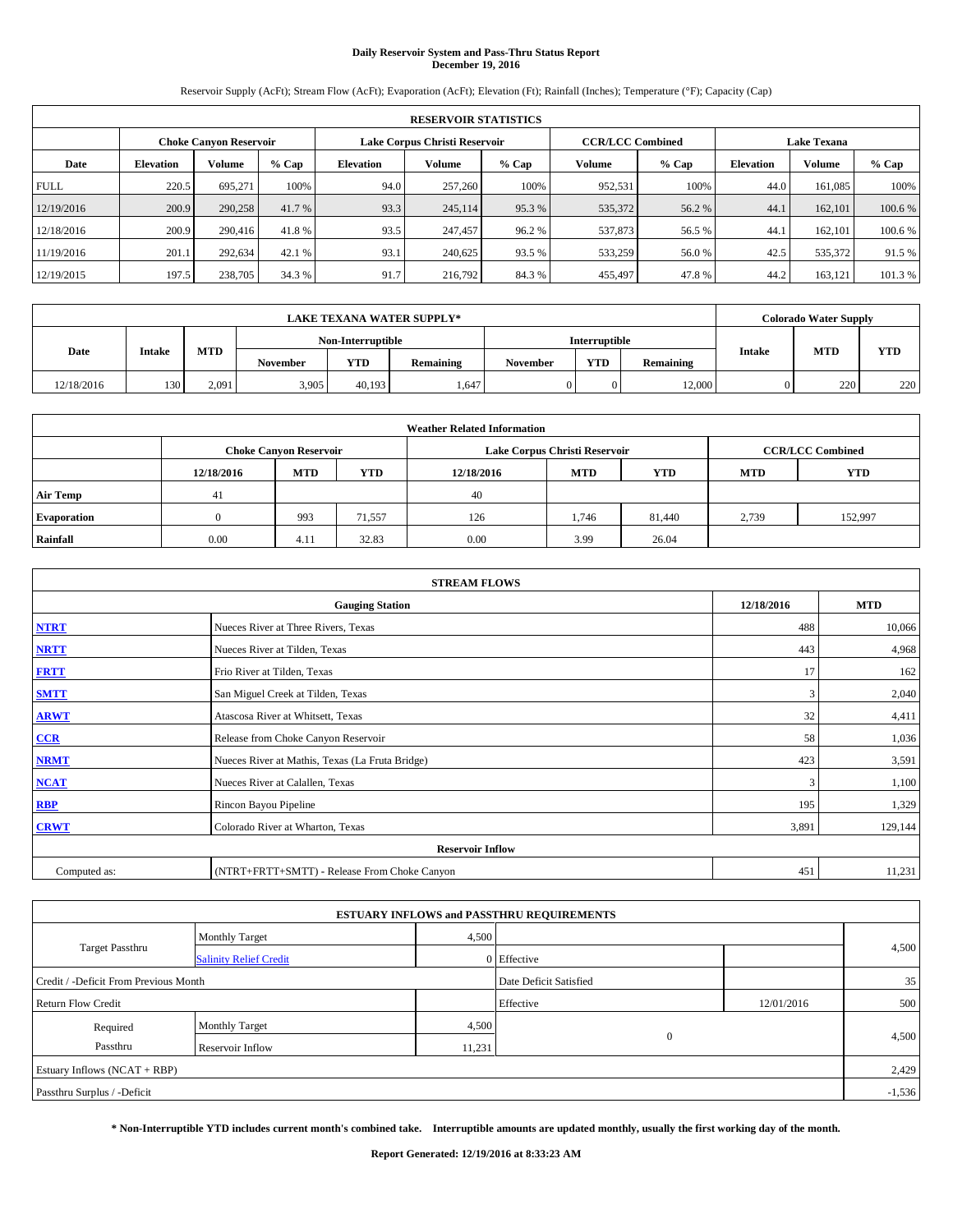# **Daily Reservoir System and Pass-Thru Status Report December 20, 2016**

Reservoir Supply (AcFt); Stream Flow (AcFt); Evaporation (AcFt); Elevation (Ft); Rainfall (Inches); Temperature (°F); Capacity (Cap)

|             | <b>RESERVOIR STATISTICS</b> |                               |         |                  |                               |         |                                               |         |                  |               |         |
|-------------|-----------------------------|-------------------------------|---------|------------------|-------------------------------|---------|-----------------------------------------------|---------|------------------|---------------|---------|
|             |                             | <b>Choke Canyon Reservoir</b> |         |                  | Lake Corpus Christi Reservoir |         | <b>CCR/LCC Combined</b><br><b>Lake Texana</b> |         |                  |               |         |
| Date        | <b>Elevation</b>            | Volume                        | $%$ Cap | <b>Elevation</b> | Volume                        | $%$ Cap | Volume                                        | $%$ Cap | <b>Elevation</b> | <b>Volume</b> | % Cap   |
| <b>FULL</b> | 220.5                       | 695.271                       | 100%    | 94.0             | 257,260                       | 100%    | 952,531                                       | 100%    | 44.0             | 161,085       | 100%    |
| 12/20/2016  | 201.0                       | 290,733                       | 41.8%   | 93.2             | 243,495                       | 94.6 %  | 534,228                                       | 56.1 %  | 44.0             | 161,085       | 100.0%  |
| 12/19/2016  | 200.9                       | 290,258                       | 41.7 %  | 93.3             | 245.114                       | 95.3 %  | 535,372                                       | 56.2 %  | 44.1             | 162,101       | 100.6 % |
| 11/20/2016  | 201.1                       | 293.274                       | 42.2 %  | 93.0             | 239.193                       | 93.0 %  | 532,467                                       | 55.9 %  | 42.5             | 534,228       | 91.5 %  |
| 12/20/2015  | 197.4                       | 238,292                       | 34.3 %  | 91.7             | 216,270                       | 84.1 %  | 454,562                                       | 47.7 %  | 44.2             | 163,121       | 101.3%  |

|            | <b>LAKE TEXANA WATER SUPPLY*</b> |            |                   |        |           |          |               |           |               | <b>Colorado Water Supply</b> |            |
|------------|----------------------------------|------------|-------------------|--------|-----------|----------|---------------|-----------|---------------|------------------------------|------------|
|            |                                  |            | Non-Interruptible |        |           |          | Interruptible |           |               |                              |            |
| Date       | <b>Intake</b>                    | <b>MTD</b> | <b>November</b>   | YTD    | Remaining | November | <b>YTD</b>    | Remaining | <b>Intake</b> | <b>MTD</b>                   | <b>YTD</b> |
| 12/19/2016 | 130                              | 2.222      | 3,905             | 40.324 | .516      |          |               | 12,000    |               | 220                          | 220        |

|                    | <b>Weather Related Information</b> |                                                                                                |        |      |                               |                         |       |         |  |  |  |  |  |
|--------------------|------------------------------------|------------------------------------------------------------------------------------------------|--------|------|-------------------------------|-------------------------|-------|---------|--|--|--|--|--|
|                    |                                    | <b>Choke Canyon Reservoir</b>                                                                  |        |      | Lake Corpus Christi Reservoir | <b>CCR/LCC Combined</b> |       |         |  |  |  |  |  |
|                    | 12/19/2016                         | <b>YTD</b><br><b>YTD</b><br><b>MTD</b><br><b>MTD</b><br><b>YTD</b><br>12/19/2016<br><b>MTD</b> |        |      |                               |                         |       |         |  |  |  |  |  |
| <b>Air Temp</b>    | 47                                 |                                                                                                |        | 47   |                               |                         |       |         |  |  |  |  |  |
| <b>Evaporation</b> | 240                                | 1,233                                                                                          | 71,797 | 136  | 1,882                         | 81,576                  | 3,115 | 153,373 |  |  |  |  |  |
| Rainfall           | 0.00                               | 4.11                                                                                           | 32.83  | 0.00 | 3.99                          | 26.04                   |       |         |  |  |  |  |  |

| <b>STREAM FLOWS</b> |                                                    |       |         |  |  |  |  |  |  |
|---------------------|----------------------------------------------------|-------|---------|--|--|--|--|--|--|
|                     | <b>Gauging Station</b><br>12/19/2016<br><b>MTD</b> |       |         |  |  |  |  |  |  |
| <b>NTRT</b>         | Nueces River at Three Rivers, Texas                | 461   | 10,526  |  |  |  |  |  |  |
| <b>NRTT</b>         | Nueces River at Tilden, Texas                      | 405   | 5,373   |  |  |  |  |  |  |
| <b>FRTT</b>         | Frio River at Tilden, Texas                        | 12    | 174     |  |  |  |  |  |  |
| <b>SMTT</b>         | San Miguel Creek at Tilden, Texas                  |       | 2,041   |  |  |  |  |  |  |
| <b>ARWT</b>         | Atascosa River at Whitsett, Texas                  | 30    | 4,441   |  |  |  |  |  |  |
| $CCR$               | Release from Choke Canyon Reservoir                | 58    | 1,094   |  |  |  |  |  |  |
| <b>NRMT</b>         | Nueces River at Mathis, Texas (La Fruta Bridge)    | 260   | 3,851   |  |  |  |  |  |  |
| <b>NCAT</b>         | Nueces River at Calallen, Texas                    | 54    | 1,154   |  |  |  |  |  |  |
| RBP                 | Rincon Bayou Pipeline                              | 192   | 1,521   |  |  |  |  |  |  |
| <b>CRWT</b>         | Colorado River at Wharton, Texas                   | 3,593 | 132,737 |  |  |  |  |  |  |
|                     | <b>Reservoir Inflow</b>                            |       |         |  |  |  |  |  |  |
| Computed as:        | (NTRT+FRTT+SMTT) - Release From Choke Canyon       | 416   | 11,647  |  |  |  |  |  |  |

|                                                                 |                               |        | <b>ESTUARY INFLOWS and PASSTHRU REQUIREMENTS</b> |            |          |  |  |
|-----------------------------------------------------------------|-------------------------------|--------|--------------------------------------------------|------------|----------|--|--|
|                                                                 | <b>Monthly Target</b>         | 4,500  |                                                  |            |          |  |  |
| Target Passthru                                                 | <b>Salinity Relief Credit</b> |        | 0 Effective                                      |            | 4,500    |  |  |
| Credit / -Deficit From Previous Month<br>Date Deficit Satisfied |                               |        |                                                  |            |          |  |  |
| <b>Return Flow Credit</b>                                       |                               |        | Effective                                        | 12/01/2016 | 500      |  |  |
| Required                                                        | <b>Monthly Target</b>         | 4,500  |                                                  |            |          |  |  |
| Passthru                                                        | Reservoir Inflow              | 11,647 | $\overline{0}$                                   |            | 4,500    |  |  |
| Estuary Inflows (NCAT + RBP)                                    |                               |        |                                                  |            | 2,675    |  |  |
| Passthru Surplus / -Deficit                                     |                               |        |                                                  |            | $-1,290$ |  |  |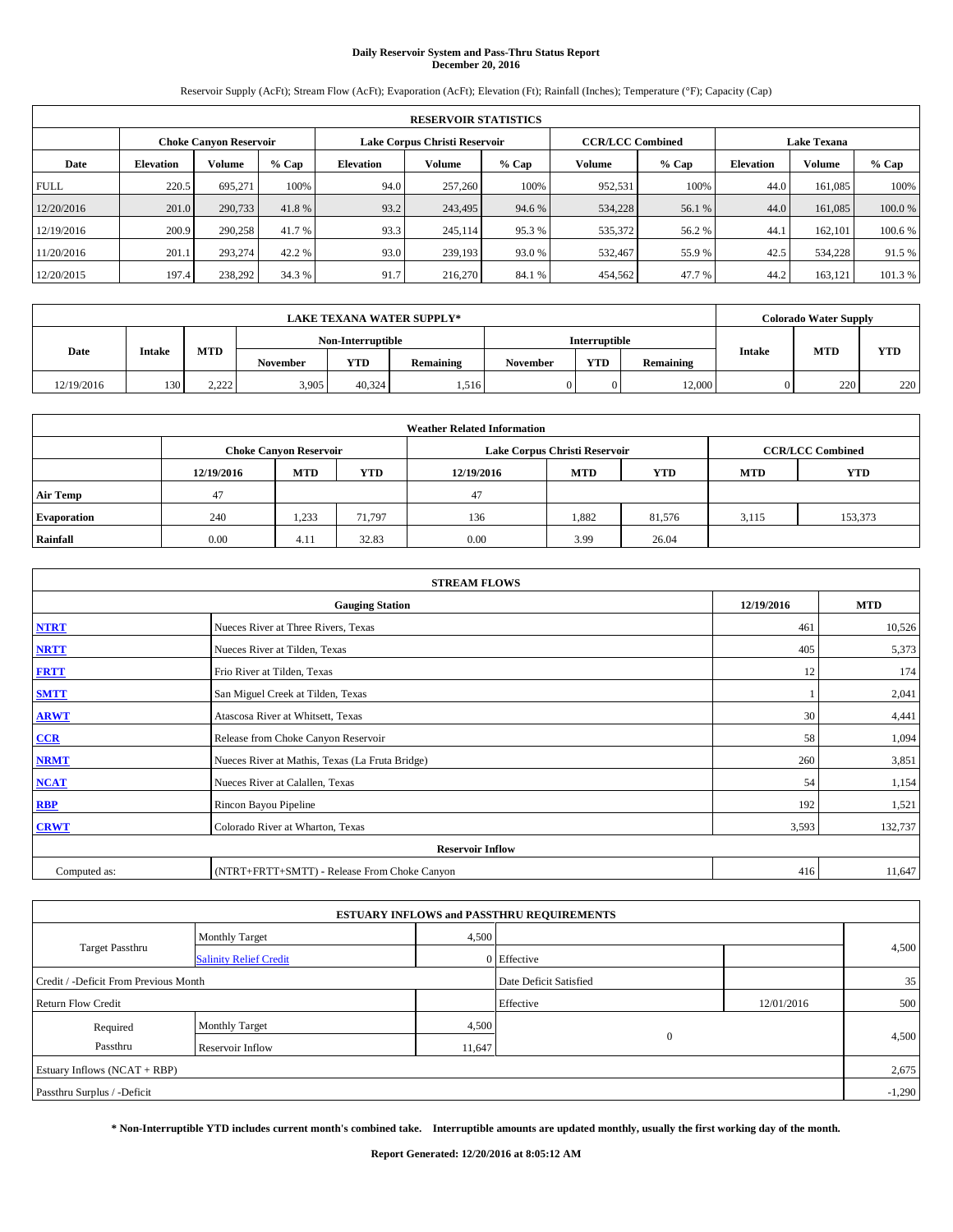# **Daily Reservoir System and Pass-Thru Status Report December 21, 2016**

Reservoir Supply (AcFt); Stream Flow (AcFt); Evaporation (AcFt); Elevation (Ft); Rainfall (Inches); Temperature (°F); Capacity (Cap)

|             | <b>RESERVOIR STATISTICS</b> |                               |         |                               |         |         |                         |         |                    |         |        |  |
|-------------|-----------------------------|-------------------------------|---------|-------------------------------|---------|---------|-------------------------|---------|--------------------|---------|--------|--|
|             |                             | <b>Choke Canyon Reservoir</b> |         | Lake Corpus Christi Reservoir |         |         | <b>CCR/LCC Combined</b> |         | <b>Lake Texana</b> |         |        |  |
| Date        | <b>Elevation</b>            | Volume                        | $%$ Cap | <b>Elevation</b>              | Volume  | $%$ Cap | Volume                  | $%$ Cap | <b>Elevation</b>   | Volume  | % Cap  |  |
| <b>FULL</b> | 220.5                       | 695.271                       | 100%    | 94.0                          | 257,260 | 100%    | 952,531                 | 100%    | 44.0               | 161,085 | 100%   |  |
| 12/21/2016  | 201.0                       | 290,733                       | 41.8%   | 93.2                          | 243,136 | 94.5 %  | 533,869                 | 56.0 %  | 44.0               | 161,085 | 100.0% |  |
| 12/20/2016  | 201.0                       | 290,733                       | 41.8%   | 93.2                          | 243,495 | 94.6 %  | 534,228                 | 56.1 %  | 44.0               | 161,085 | 100.0% |  |
| 11/21/2016  | 201.1                       | 292,953                       | 42.1 %  | 93.0                          | 239,014 | 92.9 %  | 531,967                 | 55.8 %  | 42.5               | 533,869 | 91.5 % |  |
| 12/21/2015  | 197.4                       | 238,430                       | 34.3 %  | 91.6                          | 215,228 | 83.7%   | 453,658                 | 47.6 %  | 44.2               | 163,121 | 101.3% |  |

|            | LAKE TEXANA WATER SUPPLY* |            |                   |            |           |          |                      |           |               | <b>Colorado Water Supply</b> |     |
|------------|---------------------------|------------|-------------------|------------|-----------|----------|----------------------|-----------|---------------|------------------------------|-----|
|            |                           |            | Non-Interruptible |            |           |          | <b>Interruptible</b> |           |               |                              |     |
| Date       | <b>Intake</b>             | <b>MTD</b> | <b>November</b>   | <b>YTD</b> | Remaining | November | <b>YTD</b>           | Remaining | <b>Intake</b> | <b>MTD</b>                   | YTD |
| 12/20/2016 | 130                       | 2.352      | 3.905             | 40.454     | .386      |          |                      | 12,000    |               | 220                          | 220 |

|                    | <b>Weather Related Information</b> |                                                                                                |        |      |                               |                         |       |         |  |  |  |  |  |
|--------------------|------------------------------------|------------------------------------------------------------------------------------------------|--------|------|-------------------------------|-------------------------|-------|---------|--|--|--|--|--|
|                    |                                    | <b>Choke Canyon Reservoir</b>                                                                  |        |      | Lake Corpus Christi Reservoir | <b>CCR/LCC Combined</b> |       |         |  |  |  |  |  |
|                    | 12/20/2016                         | <b>YTD</b><br><b>YTD</b><br><b>MTD</b><br><b>MTD</b><br><b>YTD</b><br>12/20/2016<br><b>MTD</b> |        |      |                               |                         |       |         |  |  |  |  |  |
| <b>Air Temp</b>    | 57                                 |                                                                                                |        | 55   |                               |                         |       |         |  |  |  |  |  |
| <b>Evaporation</b> | 83                                 | 1,316                                                                                          | 71,880 | 126  | 2,008                         | 81,702                  | 3,324 | 153,582 |  |  |  |  |  |
| Rainfall           | 0.00                               | 4.11                                                                                           | 32.83  | 0.00 | 3.99                          | 26.04                   |       |         |  |  |  |  |  |

| <b>STREAM FLOWS</b> |                                                 |            |            |  |  |  |  |  |
|---------------------|-------------------------------------------------|------------|------------|--|--|--|--|--|
|                     | <b>Gauging Station</b>                          | 12/20/2016 | <b>MTD</b> |  |  |  |  |  |
| <b>NTRT</b>         | Nueces River at Three Rivers, Texas             | 429        | 10,955     |  |  |  |  |  |
| <b>NRTT</b>         | Nueces River at Tilden, Texas                   | 365        | 5,739      |  |  |  |  |  |
| <b>FRTT</b>         | Frio River at Tilden, Texas                     | 9          | 182        |  |  |  |  |  |
| <b>SMTT</b>         | San Miguel Creek at Tilden, Texas               |            | 2,041      |  |  |  |  |  |
| <b>ARWT</b>         | Atascosa River at Whitsett, Texas               | 28         | 4,469      |  |  |  |  |  |
| $CCR$               | Release from Choke Canyon Reservoir             | 58         | 1,151      |  |  |  |  |  |
| <b>NRMT</b>         | Nueces River at Mathis, Texas (La Fruta Bridge) | 290        | 4,141      |  |  |  |  |  |
| <b>NCAT</b>         | Nueces River at Calallen, Texas                 | 3          | 1,156      |  |  |  |  |  |
| RBP                 | Rincon Bayou Pipeline                           | 195        | 1,716      |  |  |  |  |  |
| <b>CRWT</b>         | Colorado River at Wharton, Texas                | 3,692      | 136,429    |  |  |  |  |  |
|                     | <b>Reservoir Inflow</b>                         |            |            |  |  |  |  |  |
| Computed as:        | (NTRT+FRTT+SMTT) - Release From Choke Canyon    | 381        | 12,028     |  |  |  |  |  |

|                                                                 |                               |        | <b>ESTUARY INFLOWS and PASSTHRU REQUIREMENTS</b> |            |          |  |  |  |
|-----------------------------------------------------------------|-------------------------------|--------|--------------------------------------------------|------------|----------|--|--|--|
|                                                                 | <b>Monthly Target</b>         | 4,500  |                                                  |            |          |  |  |  |
| Target Passthru                                                 | <b>Salinity Relief Credit</b> |        | 0 Effective                                      |            | 4,500    |  |  |  |
| Date Deficit Satisfied<br>Credit / -Deficit From Previous Month |                               |        |                                                  |            |          |  |  |  |
| <b>Return Flow Credit</b>                                       |                               |        | Effective                                        | 12/01/2016 | 500      |  |  |  |
| Required                                                        | <b>Monthly Target</b>         | 4,500  |                                                  |            |          |  |  |  |
| Passthru                                                        | Reservoir Inflow              | 12,028 | $\mathbf{0}$                                     |            | 4,500    |  |  |  |
| Estuary Inflows (NCAT + RBP)                                    |                               |        |                                                  |            | 2,872    |  |  |  |
| Passthru Surplus / -Deficit                                     |                               |        |                                                  |            | $-1,093$ |  |  |  |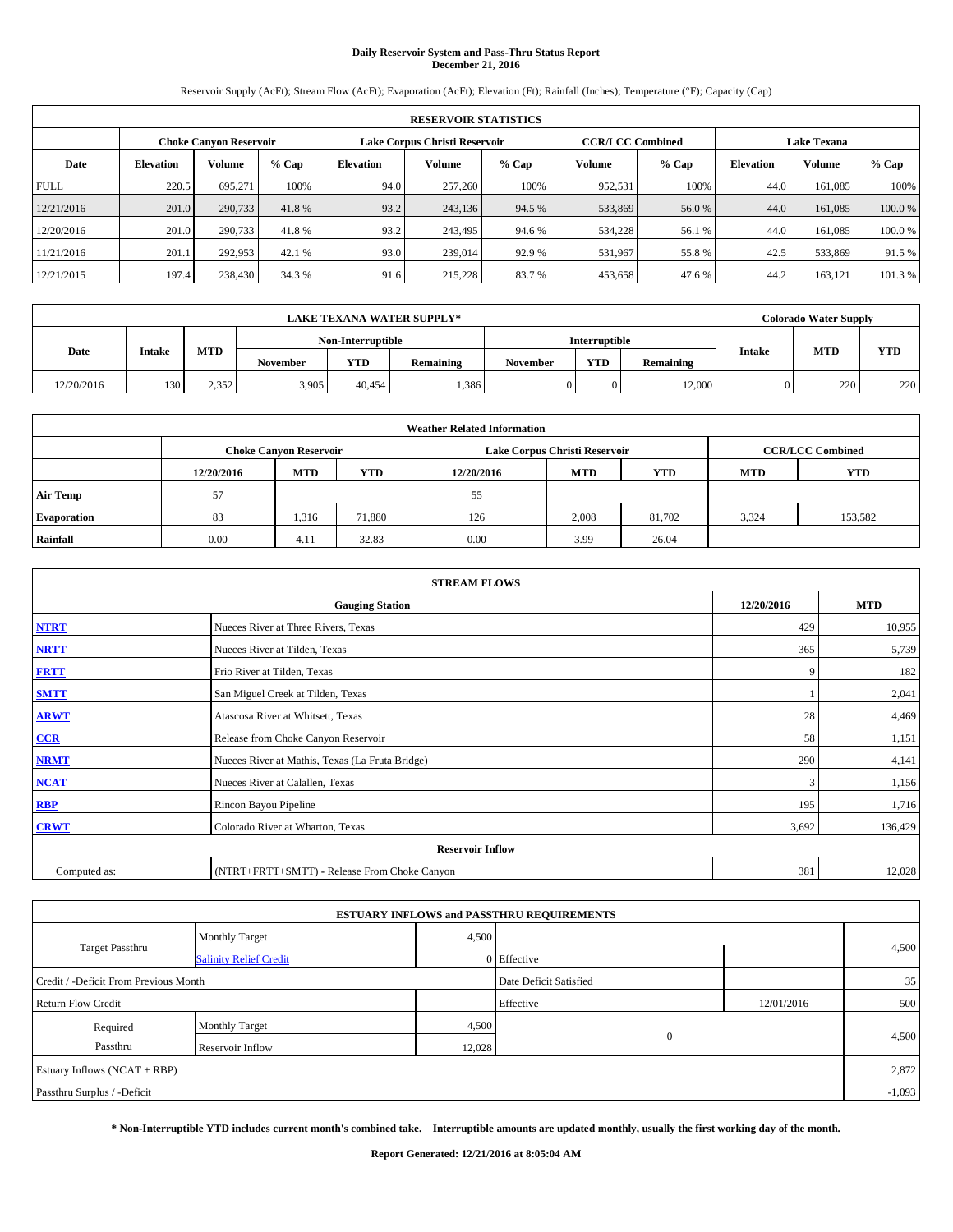# **Daily Reservoir System and Pass-Thru Status Report December 22, 2016**

Reservoir Supply (AcFt); Stream Flow (AcFt); Evaporation (AcFt); Elevation (Ft); Rainfall (Inches); Temperature (°F); Capacity (Cap)

|             | <b>RESERVOIR STATISTICS</b> |                        |         |                               |               |         |                         |         |                    |               |        |  |
|-------------|-----------------------------|------------------------|---------|-------------------------------|---------------|---------|-------------------------|---------|--------------------|---------------|--------|--|
|             |                             | Choke Canvon Reservoir |         | Lake Corpus Christi Reservoir |               |         | <b>CCR/LCC Combined</b> |         | <b>Lake Texana</b> |               |        |  |
| Date        | <b>Elevation</b>            | Volume                 | $%$ Cap | <b>Elevation</b>              | <b>Volume</b> | $%$ Cap | Volume                  | $%$ Cap | <b>Elevation</b>   | <b>Volume</b> | % Cap  |  |
| <b>FULL</b> | 220.5                       | 695,271                | 100%    | 94.0                          | 257,260       | 100%    | 952,531                 | 100%    | 44.0               | 161.085       | 100%   |  |
| 12/22/2016  | 200.9                       | 289,941                | 41.7 %  | 93.2                          | 243,315       | 94.6 %  | 533,256                 | 56.0 %  | 43.9               | 160,156       | 99.4 % |  |
| 12/21/2016  | 201.0                       | 290,733                | 41.8%   | 93.2                          | 243,136       | 94.5 %  | 533,869                 | 56.0%   | 44.0               | 161.085       | 100.0% |  |
| 11/22/2016  | 201.1                       | 292,475                | 42.1 %  | 93.0                          | 238,836       | 92.8%   | 531,311                 | 55.8%   | 42.5               | 533,256       | 91.5%  |  |
| 12/22/2015  | 197.4                       | 238,292                | 34.3 %  | 91.7                          | 215,923       | 83.9%   | 454,215                 | 47.7 %  | 44.2               | 163.121       | 101.3% |  |

|            | LAKE TEXANA WATER SUPPLY* |            |                   |            |           |                 |                      |           |  | <b>Colorado Water Supply</b> |     |  |
|------------|---------------------------|------------|-------------------|------------|-----------|-----------------|----------------------|-----------|--|------------------------------|-----|--|
|            |                           |            | Non-Interruptible |            |           |                 | <b>Interruptible</b> |           |  | <b>MTD</b><br><b>Intake</b>  |     |  |
| Date       | <b>Intake</b>             | <b>MTD</b> | <b>November</b>   | <b>YTD</b> | Remaining | <b>November</b> | <b>YTD</b>           | Remaining |  |                              | YTD |  |
| 12/21/2016 | 130                       | 2.481      | 3.905             | 40.583     | 1,257     |                 |                      | 12,000    |  | 220                          | 220 |  |

|                    | <b>Weather Related Information</b> |                                                                                                |        |      |                               |                         |       |         |  |  |  |  |  |
|--------------------|------------------------------------|------------------------------------------------------------------------------------------------|--------|------|-------------------------------|-------------------------|-------|---------|--|--|--|--|--|
|                    |                                    | <b>Choke Canyon Reservoir</b>                                                                  |        |      | Lake Corpus Christi Reservoir | <b>CCR/LCC Combined</b> |       |         |  |  |  |  |  |
|                    | 12/21/2016                         | <b>YTD</b><br><b>YTD</b><br><b>MTD</b><br><b>MTD</b><br><b>YTD</b><br>12/21/2016<br><b>MTD</b> |        |      |                               |                         |       |         |  |  |  |  |  |
| <b>Air Temp</b>    | 66                                 |                                                                                                |        | 63   |                               |                         |       |         |  |  |  |  |  |
| <b>Evaporation</b> | 46                                 | 1,362                                                                                          | 71.926 | 31   | 2,039                         | 81,733                  | 3,401 | 153,659 |  |  |  |  |  |
| Rainfall           | 0.00                               | 4.11                                                                                           | 32.83  | 0.00 | 3.99                          | 26.04                   |       |         |  |  |  |  |  |

| <b>STREAM FLOWS</b> |                                                 |              |         |  |  |  |  |  |  |
|---------------------|-------------------------------------------------|--------------|---------|--|--|--|--|--|--|
|                     | <b>Gauging Station</b>                          |              |         |  |  |  |  |  |  |
| <b>NTRT</b>         | Nueces River at Three Rivers, Texas             |              |         |  |  |  |  |  |  |
| <b>NRTT</b>         | Nueces River at Tilden, Texas                   | 330          | 6,068   |  |  |  |  |  |  |
| <b>FRTT</b>         | Frio River at Tilden, Texas                     | 6            | 189     |  |  |  |  |  |  |
| <b>SMTT</b>         | San Miguel Creek at Tilden, Texas               | $\mathbf{0}$ | 2,042   |  |  |  |  |  |  |
| <b>ARWT</b>         | Atascosa River at Whitsett, Texas               | 26           | 4,495   |  |  |  |  |  |  |
| $CCR$               | Release from Choke Canyon Reservoir             | 58           | 1,209   |  |  |  |  |  |  |
| <b>NRMT</b>         | Nueces River at Mathis, Texas (La Fruta Bridge) | 288          | 4,429   |  |  |  |  |  |  |
| <b>NCAT</b>         | Nueces River at Calallen, Texas                 | $\mathbf{0}$ | 1,156   |  |  |  |  |  |  |
| RBP                 | Rincon Bayou Pipeline                           | 194          | 1,910   |  |  |  |  |  |  |
| <b>CRWT</b>         | Colorado River at Wharton, Texas                | 3,414        | 139,843 |  |  |  |  |  |  |
|                     | <b>Reservoir Inflow</b>                         |              |         |  |  |  |  |  |  |
| Computed as:        | (NTRT+FRTT+SMTT) - Release From Choke Canyon    | 346          | 12,374  |  |  |  |  |  |  |

| <b>ESTUARY INFLOWS and PASSTHRU REQUIREMENTS</b> |                               |        |                        |            |          |  |  |  |  |  |
|--------------------------------------------------|-------------------------------|--------|------------------------|------------|----------|--|--|--|--|--|
|                                                  | <b>Monthly Target</b>         | 4,500  |                        |            |          |  |  |  |  |  |
| <b>Target Passthru</b>                           | <b>Salinity Relief Credit</b> |        | 0 Effective            |            | 4,500    |  |  |  |  |  |
| Credit / -Deficit From Previous Month            |                               |        | Date Deficit Satisfied |            | 35       |  |  |  |  |  |
| <b>Return Flow Credit</b>                        |                               |        | Effective              | 12/01/2016 | 500      |  |  |  |  |  |
| Required                                         | <b>Monthly Target</b>         | 4,500  |                        |            |          |  |  |  |  |  |
| Passthru                                         | Reservoir Inflow              | 12,374 | $\mathbf{0}$           |            | 4,500    |  |  |  |  |  |
| Estuary Inflows $(NCAT + RBP)$                   |                               |        |                        |            | 3,066    |  |  |  |  |  |
| Passthru Surplus / -Deficit                      |                               |        |                        |            | $-0.899$ |  |  |  |  |  |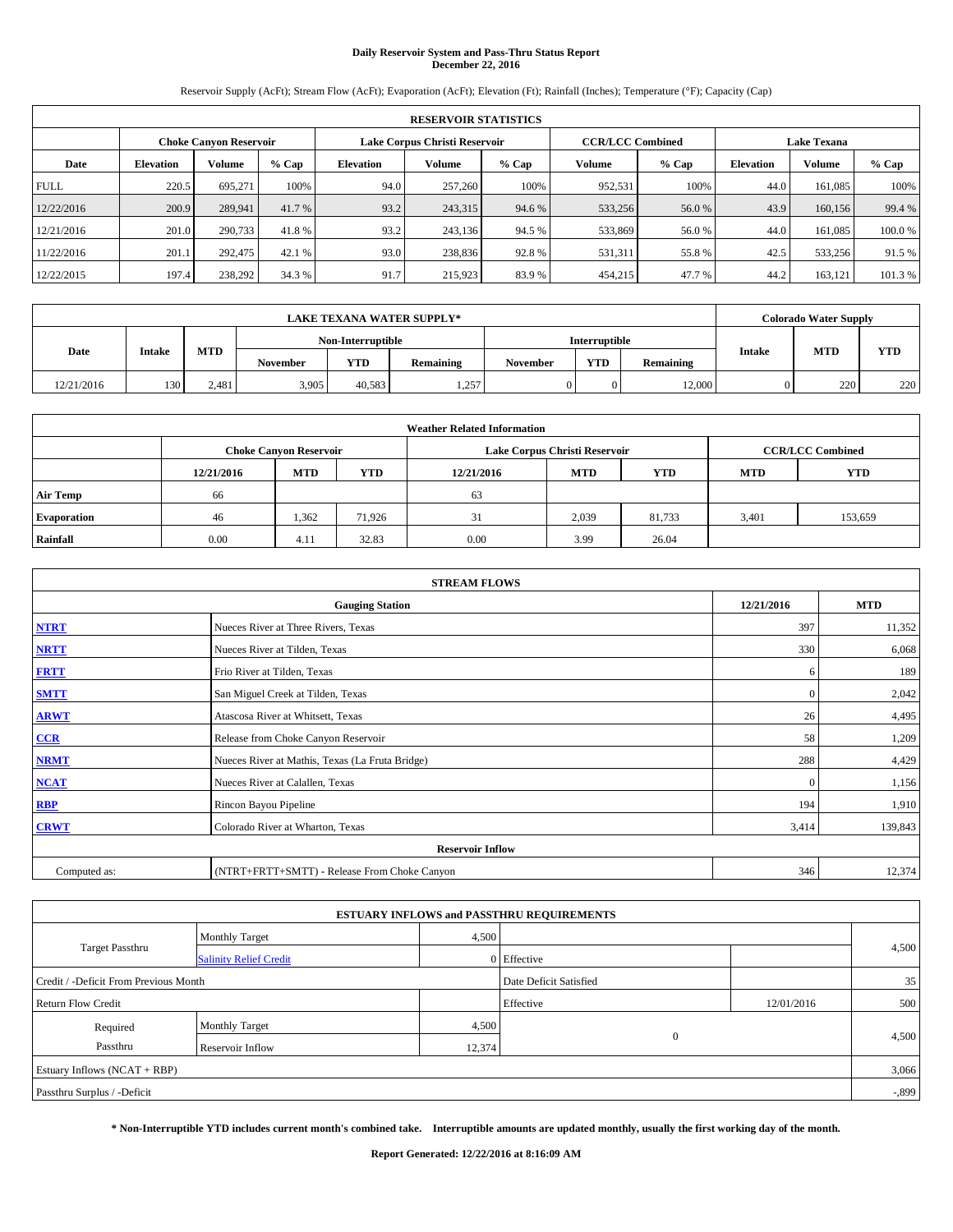# **Daily Reservoir System and Pass-Thru Status Report December 23, 2016**

Reservoir Supply (AcFt); Stream Flow (AcFt); Evaporation (AcFt); Elevation (Ft); Rainfall (Inches); Temperature (°F); Capacity (Cap)

|             | <b>RESERVOIR STATISTICS</b> |                        |         |                  |                               |         |                         |         |                  |                    |         |  |
|-------------|-----------------------------|------------------------|---------|------------------|-------------------------------|---------|-------------------------|---------|------------------|--------------------|---------|--|
|             |                             | Choke Canvon Reservoir |         |                  | Lake Corpus Christi Reservoir |         | <b>CCR/LCC Combined</b> |         |                  | <b>Lake Texana</b> |         |  |
| Date        | <b>Elevation</b>            | Volume                 | $%$ Cap | <b>Elevation</b> | Volume                        | $%$ Cap | Volume                  | $%$ Cap | <b>Elevation</b> | <b>Volume</b>      | % Cap   |  |
| <b>FULL</b> | 220.5                       | 695.271                | 100%    | 94.0             | 257,260                       | 100%    | 952,531                 | 100%    | 44.0             | 161.085            | 100%    |  |
| 12/23/2016  | 201.0                       | 290,574                | 41.8%   | 93.2             | 243,315                       | 94.6 %  | 533,889                 | 56.0%   | 43.9             | 160,156            | 99.4 %  |  |
| 12/22/2016  | 200.9                       | 289.941                | 41.7 %  | 93.2             | 243,315                       | 94.6 %  | 533,256                 | 56.0%   | 43.9             | 160,156            | 99.4 %  |  |
| 11/23/2016  | 201.1                       | 292.634                | 42.1 %  | 93.0             | 238,657                       | 92.8%   | 531,291                 | 55.8%   | 42.4             | 533,889            | 91.0 %  |  |
| 12/23/2015  | 197.3                       | 236,931                | 34.1 %  | 91.6             | 215,228                       | 83.7%   | 452,159                 | 47.5 %  | 44.              | 162,101            | 100.6 % |  |

| <b>LAKE TEXANA WATER SUPPLY*</b> |               |            |                 |                   |           |               | <b>Colorado Water Supply</b> |           |               |            |            |
|----------------------------------|---------------|------------|-----------------|-------------------|-----------|---------------|------------------------------|-----------|---------------|------------|------------|
|                                  |               |            |                 | Non-Interruptible |           | Interruptible |                              |           |               |            |            |
| Date                             | <b>Intake</b> | <b>MTD</b> | <b>November</b> | YTD               | Remaining | November      | <b>YTD</b>                   | Remaining | <b>Intake</b> | <b>MTD</b> | <b>YTD</b> |
| 12/22/2016                       | 130           | 2.611      | 3,905           | 40.713            | 1,127     |               |                              | 12,000    |               | 220        | 220        |

| <b>Weather Related Information</b> |            |                               |            |            |                               |                         |            |            |  |  |
|------------------------------------|------------|-------------------------------|------------|------------|-------------------------------|-------------------------|------------|------------|--|--|
|                                    |            | <b>Choke Canyon Reservoir</b> |            |            | Lake Corpus Christi Reservoir | <b>CCR/LCC Combined</b> |            |            |  |  |
|                                    | 12/22/2016 | <b>MTD</b>                    | <b>YTD</b> | 12/22/2016 | <b>MTD</b>                    | <b>YTD</b>              | <b>MTD</b> | <b>YTD</b> |  |  |
| <b>Air Temp</b>                    | 65         |                               |            | 63         |                               |                         |            |            |  |  |
| <b>Evaporation</b>                 | 83         | 1,445                         | 72,009     | 52         | 2,091                         | 81,785                  | 3,536      | 153,794    |  |  |
| Rainfall                           | 0.03       | 4.14                          | 32.86      | 0.03       | 4.02                          | 26.07                   |            |            |  |  |

| <b>STREAM FLOWS</b> |                                                 |              |         |  |  |  |  |  |  |
|---------------------|-------------------------------------------------|--------------|---------|--|--|--|--|--|--|
|                     | <b>Gauging Station</b>                          |              |         |  |  |  |  |  |  |
| <b>NTRT</b>         | 367                                             | 11,719       |         |  |  |  |  |  |  |
| <b>NRTT</b>         | Nueces River at Tilden, Texas                   | 300          | 6,368   |  |  |  |  |  |  |
| <b>FRTT</b>         | Frio River at Tilden, Texas                     | 5            | 194     |  |  |  |  |  |  |
| <b>SMTT</b>         | San Miguel Creek at Tilden, Texas               | $\mathbf{0}$ | 2,042   |  |  |  |  |  |  |
| <b>ARWT</b>         | Atascosa River at Whitsett, Texas               | 26           | 4,521   |  |  |  |  |  |  |
| $CCR$               | Release from Choke Canyon Reservoir             | 58           | 1,266   |  |  |  |  |  |  |
| <b>NRMT</b>         | Nueces River at Mathis, Texas (La Fruta Bridge) | 288          | 4,716   |  |  |  |  |  |  |
| <b>NCAT</b>         | Nueces River at Calallen, Texas                 | $\mathbf{0}$ | 1,156   |  |  |  |  |  |  |
| RBP                 | Rincon Bayou Pipeline                           | 201          | 2,111   |  |  |  |  |  |  |
| <b>CRWT</b>         | Colorado River at Wharton, Texas                | 3,513        | 143,357 |  |  |  |  |  |  |
|                     | <b>Reservoir Inflow</b>                         |              |         |  |  |  |  |  |  |
| Computed as:        | (NTRT+FRTT+SMTT) - Release From Choke Canyon    | 315          | 12,688  |  |  |  |  |  |  |

| <b>ESTUARY INFLOWS and PASSTHRU REQUIREMENTS</b> |                               |        |                        |            |          |  |  |  |  |  |
|--------------------------------------------------|-------------------------------|--------|------------------------|------------|----------|--|--|--|--|--|
|                                                  | <b>Monthly Target</b>         | 4,500  |                        |            |          |  |  |  |  |  |
| <b>Target Passthru</b>                           | <b>Salinity Relief Credit</b> |        | 0 Effective            |            | 4,500    |  |  |  |  |  |
| Credit / -Deficit From Previous Month            |                               |        | Date Deficit Satisfied |            | 35       |  |  |  |  |  |
| <b>Return Flow Credit</b>                        |                               |        | Effective              | 12/01/2016 | 500      |  |  |  |  |  |
| Required                                         | <b>Monthly Target</b>         | 4,500  |                        |            |          |  |  |  |  |  |
| Passthru                                         | Reservoir Inflow              | 12,688 | $\mathbf{0}$           |            | 4,500    |  |  |  |  |  |
| Estuary Inflows $(NCAT + RBP)$                   |                               |        |                        |            | 3,268    |  |  |  |  |  |
| Passthru Surplus / -Deficit                      |                               |        |                        |            | $-0.697$ |  |  |  |  |  |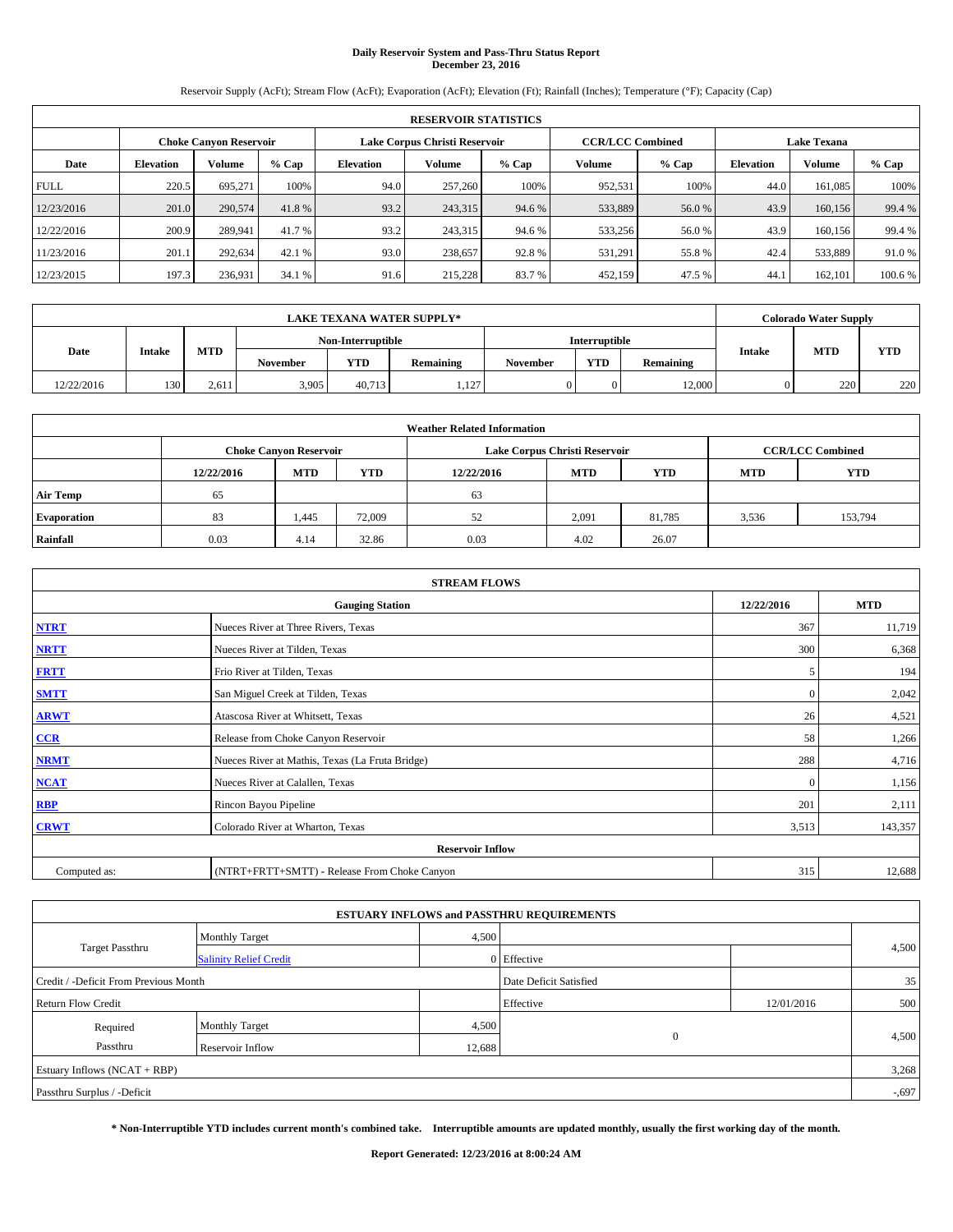# **Daily Reservoir System and Pass-Thru Status Report December 24, 2016**

Reservoir Supply (AcFt); Stream Flow (AcFt); Evaporation (AcFt); Elevation (Ft); Rainfall (Inches); Temperature (°F); Capacity (Cap)

|             | <b>RESERVOIR STATISTICS</b> |                               |         |           |                               |         |                         |         |                  |                    |         |  |
|-------------|-----------------------------|-------------------------------|---------|-----------|-------------------------------|---------|-------------------------|---------|------------------|--------------------|---------|--|
|             |                             | <b>Choke Canyon Reservoir</b> |         |           | Lake Corpus Christi Reservoir |         | <b>CCR/LCC Combined</b> |         |                  | <b>Lake Texana</b> |         |  |
| Date        | <b>Elevation</b>            | Volume                        | $%$ Cap | Elevation | Volume                        | $%$ Cap | Volume                  | $%$ Cap | <b>Elevation</b> | <b>Volume</b>      | % Cap   |  |
| <b>FULL</b> | 220.5                       | 695.271                       | 100%    | 94.0      | 257,260                       | 100%    | 952,531                 | 100%    | 44.0             | 161.085            | 100%    |  |
| 12/24/2016  | 200.9                       | 289,312                       | 41.6 %  | 93.2      | 243,136                       | 94.5 %  | 532,448                 | 55.9%   | 43.9             | 160,156            | 99.4 %  |  |
| 12/23/2016  | 201.0                       | 290,574                       | 41.8%   | 93.2      | 243,315                       | 94.6 %  | 533,889                 | 56.0%   | 43.9             | 160,156            | 99.4 %  |  |
| 11/24/2016  | 201.1                       | 292,000                       | 42.0 %  | 93.0      | 238,478                       | 92.7 %  | 530,478                 | 55.7 %  | 42.4             | 532,448            | 91.0%   |  |
| 12/24/2015  | 197.4                       | 238,017                       | 34.2 %  | 91.6      | 215,054                       | 83.6%   | 453,071                 | 47.6 %  | 44.              | 162,101            | 100.6 % |  |

| <b>LAKE TEXANA WATER SUPPLY*</b> |               |            |                   |            |           |               | <b>Colorado Water Supply</b> |           |               |            |            |
|----------------------------------|---------------|------------|-------------------|------------|-----------|---------------|------------------------------|-----------|---------------|------------|------------|
|                                  |               |            | Non-Interruptible |            |           | Interruptible |                              |           |               |            |            |
| Date                             | <b>Intake</b> | <b>MTD</b> | November          | <b>YTD</b> | Remaining | November      | <b>YTD</b>                   | Remaining | <b>Intake</b> | <b>MTD</b> | <b>YTD</b> |
| 12/23/2016                       | 130           | 2.740      | 3,905             | 40.843     | 997       |               |                              | 12,000    |               | 220        | 220        |

| <b>Weather Related Information</b> |            |                               |            |            |                               |                         |            |            |  |  |
|------------------------------------|------------|-------------------------------|------------|------------|-------------------------------|-------------------------|------------|------------|--|--|
|                                    |            | <b>Choke Canyon Reservoir</b> |            |            | Lake Corpus Christi Reservoir | <b>CCR/LCC Combined</b> |            |            |  |  |
|                                    | 12/23/2016 | <b>MTD</b>                    | <b>YTD</b> | 12/23/2016 | <b>MTD</b>                    | <b>YTD</b>              | <b>MTD</b> | <b>YTD</b> |  |  |
| <b>Air Temp</b>                    | 73         |                               |            | 80         |                               |                         |            |            |  |  |
| <b>Evaporation</b>                 |            | 1,454                         | 72,018     | 73         | 2.164                         | 81,858                  | 3,618      | 153,876    |  |  |
| Rainfall                           | 0.03       | 4.17                          | 32.89      | 0.01       | 4.03                          | 26.08                   |            |            |  |  |

| <b>STREAM FLOWS</b> |                                                 |              |         |  |  |  |  |  |  |
|---------------------|-------------------------------------------------|--------------|---------|--|--|--|--|--|--|
|                     | <b>Gauging Station</b>                          |              |         |  |  |  |  |  |  |
| <b>NTRT</b>         | Nueces River at Three Rivers, Texas             | 341          | 12,061  |  |  |  |  |  |  |
| <b>NRTT</b>         | Nueces River at Tilden, Texas                   | 278          | 6,646   |  |  |  |  |  |  |
| <b>FRTT</b>         | Frio River at Tilden, Texas                     | 3            | 197     |  |  |  |  |  |  |
| <b>SMTT</b>         | San Miguel Creek at Tilden, Texas               | $\mathbf{0}$ | 2,042   |  |  |  |  |  |  |
| <b>ARWT</b>         | Atascosa River at Whitsett, Texas               | 26           | 4,546   |  |  |  |  |  |  |
| CCR                 | Release from Choke Canyon Reservoir             | 58           | 1,324   |  |  |  |  |  |  |
| <b>NRMT</b>         | Nueces River at Mathis, Texas (La Fruta Bridge) | 278          | 4,994   |  |  |  |  |  |  |
| <b>NCAT</b>         | Nueces River at Calallen, Texas                 | $\Omega$     | 1,156   |  |  |  |  |  |  |
| <b>RBP</b>          | Rincon Bayou Pipeline                           | 158          | 2,269   |  |  |  |  |  |  |
| <b>CRWT</b>         | Colorado River at Wharton, Texas                | 3,851        | 147,208 |  |  |  |  |  |  |
|                     | <b>Reservoir Inflow</b>                         |              |         |  |  |  |  |  |  |
| Computed as:        | (NTRT+FRTT+SMTT) - Release From Choke Canyon    | 287          | 12,976  |  |  |  |  |  |  |

| <b>ESTUARY INFLOWS and PASSTHRU REQUIREMENTS</b> |                               |        |                        |            |        |  |  |  |  |  |
|--------------------------------------------------|-------------------------------|--------|------------------------|------------|--------|--|--|--|--|--|
|                                                  | <b>Monthly Target</b>         | 4,500  |                        |            |        |  |  |  |  |  |
| <b>Target Passthru</b>                           | <b>Salinity Relief Credit</b> |        | 0 Effective            |            | 4,500  |  |  |  |  |  |
| Credit / -Deficit From Previous Month            |                               |        | Date Deficit Satisfied |            | 35     |  |  |  |  |  |
| <b>Return Flow Credit</b>                        |                               |        | Effective              | 12/01/2016 | 500    |  |  |  |  |  |
| Required                                         | <b>Monthly Target</b>         | 4,500  |                        |            |        |  |  |  |  |  |
| Passthru                                         | Reservoir Inflow              | 12,976 | $\mathbf{0}$           |            | 4,500  |  |  |  |  |  |
| Estuary Inflows $(NCAT + RBP)$                   |                               |        |                        |            | 3,425  |  |  |  |  |  |
| Passthru Surplus / -Deficit                      |                               |        |                        |            | $-540$ |  |  |  |  |  |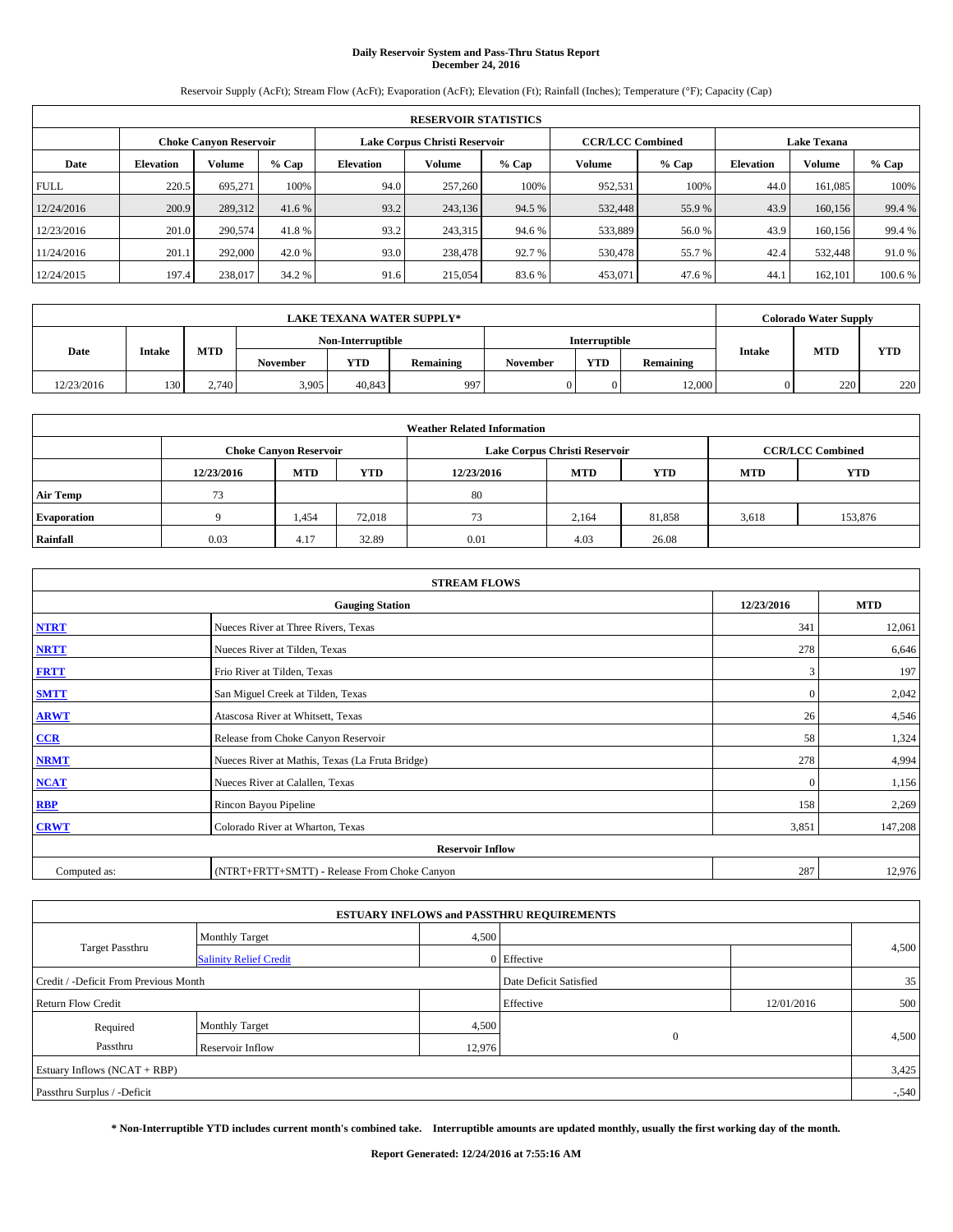# **Daily Reservoir System and Pass-Thru Status Report December 25, 2016**

Reservoir Supply (AcFt); Stream Flow (AcFt); Evaporation (AcFt); Elevation (Ft); Rainfall (Inches); Temperature (°F); Capacity (Cap)

| <b>RESERVOIR STATISTICS</b> |                  |                               |         |           |                               |         |                         |         |                  |               |                    |  |
|-----------------------------|------------------|-------------------------------|---------|-----------|-------------------------------|---------|-------------------------|---------|------------------|---------------|--------------------|--|
|                             |                  | <b>Choke Canyon Reservoir</b> |         |           | Lake Corpus Christi Reservoir |         | <b>CCR/LCC Combined</b> |         |                  |               | <b>Lake Texana</b> |  |
| Date                        | <b>Elevation</b> | Volume                        | $%$ Cap | Elevation | Volume                        | $%$ Cap | Volume                  | $%$ Cap | <b>Elevation</b> | <b>Volume</b> | % Cap              |  |
| <b>FULL</b>                 | 220.5            | 695.271                       | 100%    | 94.0      | 257,260                       | 100%    | 952,531                 | 100%    | 44.0             | 161.085       | 100%               |  |
| 12/25/2016                  | 200.8            | 288,687                       | 41.5 %  | 93.2      | 243,315                       | 94.6 %  | 532,002                 | 55.9%   | 43.9             | 160,156       | 99.4 %             |  |
| 12/24/2016                  | 200.9            | 289,312                       | 41.6 %  | 93.2      | 243,136                       | 94.5 %  | 532,448                 | 55.9%   | 43.9             | 160,156       | 99.4 %             |  |
| 11/25/2016                  | 201.0            | 290,733                       | 41.8%   | 93.0      | 238,836                       | 92.8%   | 529,569                 | 55.6 %  | 42.4             | 532,002       | 91.0%              |  |
| 12/25/2015                  | 197.4            | 237,744                       | 34.2 %  | 91.6      | 214,881                       | 83.5 %  | 452,625                 | 47.5 %  | 44.              | 162,101       | 100.6 %            |  |

|            | <b>LAKE TEXANA WATER SUPPLY*</b> |            |          |                   |           |          |               |           |               | <b>Colorado Water Supply</b> |            |
|------------|----------------------------------|------------|----------|-------------------|-----------|----------|---------------|-----------|---------------|------------------------------|------------|
|            |                                  |            |          | Non-Interruptible |           |          | Interruptible |           |               |                              |            |
| Date       | <b>Intake</b>                    | <b>MTD</b> | November | <b>YTD</b>        | Remaining | November | <b>YTD</b>    | Remaining | <b>Intake</b> | <b>MTD</b>                   | <b>YTD</b> |
| 12/24/2016 | 130                              | 2.870      | 3,905    | 40.972            | 868       |          |               | 12,000    |               | 220                          | 220        |

| <b>Weather Related Information</b> |            |                               |            |            |                               |            |                         |            |  |  |
|------------------------------------|------------|-------------------------------|------------|------------|-------------------------------|------------|-------------------------|------------|--|--|
|                                    |            | <b>Choke Canyon Reservoir</b> |            |            | Lake Corpus Christi Reservoir |            | <b>CCR/LCC Combined</b> |            |  |  |
|                                    | 12/24/2016 | <b>MTD</b>                    | <b>YTD</b> | 12/24/2016 | <b>MTD</b>                    | <b>YTD</b> | <b>MTD</b>              | <b>YTD</b> |  |  |
| <b>Air Temp</b>                    | 79         |                               |            | 78         |                               |            |                         |            |  |  |
| <b>Evaporation</b>                 | 37         | 1,491                         | 72,055     | 84         | 2,248                         | 81.942     | 3,739                   | 153,997    |  |  |
| Rainfall                           | 0.00       | 4.17                          | 32.89      | 0.00       | 4.03                          | 26.08      |                         |            |  |  |

| <b>STREAM FLOWS</b> |                                                 |              |            |  |  |  |  |  |  |
|---------------------|-------------------------------------------------|--------------|------------|--|--|--|--|--|--|
|                     | <b>Gauging Station</b>                          | 12/24/2016   | <b>MTD</b> |  |  |  |  |  |  |
| <b>NTRT</b>         | Nueces River at Three Rivers, Texas             | 322          | 12,382     |  |  |  |  |  |  |
| <b>NRTT</b>         | Nueces River at Tilden, Texas                   | 264          | 6,910      |  |  |  |  |  |  |
| <b>FRTT</b>         | Frio River at Tilden, Texas                     |              | 199        |  |  |  |  |  |  |
| <b>SMTT</b>         | San Miguel Creek at Tilden, Texas               | $\mathbf{0}$ | 2,042      |  |  |  |  |  |  |
| <b>ARWT</b>         | Atascosa River at Whitsett, Texas               | 26           | 4,572      |  |  |  |  |  |  |
| $CCR$               | Release from Choke Canyon Reservoir             | 58           | 1,382      |  |  |  |  |  |  |
| <b>NRMT</b>         | Nueces River at Mathis, Texas (La Fruta Bridge) | 256          | 5,250      |  |  |  |  |  |  |
| <b>NCAT</b>         | Nueces River at Calallen, Texas                 | 26           | 1,182      |  |  |  |  |  |  |
| RBP                 | Rincon Bayou Pipeline                           | 107          | 2,376      |  |  |  |  |  |  |
| <b>CRWT</b>         | Colorado River at Wharton, Texas                | 4,188        | 151,396    |  |  |  |  |  |  |
|                     | <b>Reservoir Inflow</b>                         |              |            |  |  |  |  |  |  |
| Computed as:        | (NTRT+FRTT+SMTT) - Release From Choke Canyon    | 266          | 13,242     |  |  |  |  |  |  |

| <b>ESTUARY INFLOWS and PASSTHRU REQUIREMENTS</b> |                               |                        |              |            |       |  |  |  |  |  |
|--------------------------------------------------|-------------------------------|------------------------|--------------|------------|-------|--|--|--|--|--|
|                                                  | <b>Monthly Target</b>         | 4,500                  |              |            |       |  |  |  |  |  |
| <b>Target Passthru</b>                           | <b>Salinity Relief Credit</b> |                        | 0 Effective  |            | 4,500 |  |  |  |  |  |
| Credit / -Deficit From Previous Month            |                               | Date Deficit Satisfied |              | 35         |       |  |  |  |  |  |
| <b>Return Flow Credit</b>                        |                               |                        | Effective    | 12/01/2016 | 500   |  |  |  |  |  |
| Required                                         | <b>Monthly Target</b>         | 4,500                  |              |            |       |  |  |  |  |  |
| Passthru                                         | Reservoir Inflow              | 13,242                 | $\mathbf{0}$ |            | 4,500 |  |  |  |  |  |
| Estuary Inflows $(NCAT + RBP)$                   |                               |                        |              |            |       |  |  |  |  |  |
| Passthru Surplus / -Deficit                      |                               |                        |              |            |       |  |  |  |  |  |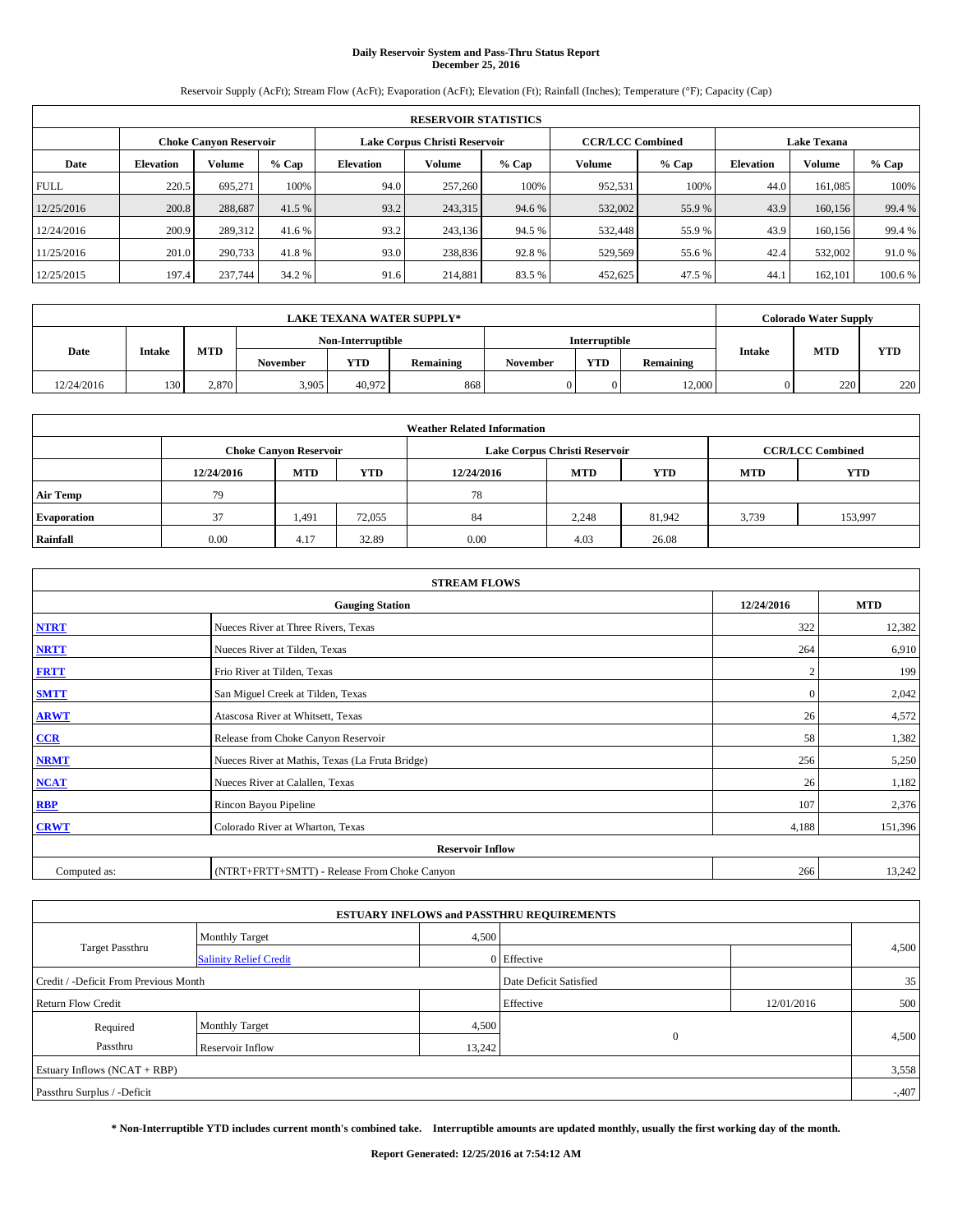# **Daily Reservoir System and Pass-Thru Status Report December 26, 2016**

Reservoir Supply (AcFt); Stream Flow (AcFt); Evaporation (AcFt); Elevation (Ft); Rainfall (Inches); Temperature (°F); Capacity (Cap)

| <b>RESERVOIR STATISTICS</b> |                  |                               |         |           |                               |         |                         |                    |                  |               |         |
|-----------------------------|------------------|-------------------------------|---------|-----------|-------------------------------|---------|-------------------------|--------------------|------------------|---------------|---------|
|                             |                  | <b>Choke Canyon Reservoir</b> |         |           | Lake Corpus Christi Reservoir |         | <b>CCR/LCC Combined</b> | <b>Lake Texana</b> |                  |               |         |
| Date                        | <b>Elevation</b> | Volume                        | $%$ Cap | Elevation | Volume                        | $%$ Cap | Volume                  | $%$ Cap            | <b>Elevation</b> | <b>Volume</b> | % Cap   |
| <b>FULL</b>                 | 220.5            | 695.271                       | 100%    | 94.0      | 257,260                       | 100%    | 952,531                 | 100%               | 44.0             | 161.085       | 100%    |
| 12/26/2016                  | 200.9            | 288,999                       | 41.6 %  | 93.2      | 243,315                       | 94.6 %  | 532,314                 | 55.9%              | 43.9             | 160,156       | 99.4 %  |
| 12/25/2016                  | 200.8            | 288,687                       | 41.5 %  | 93.2      | 243,315                       | 94.6 %  | 532,002                 | 55.9%              | 43.9             | 160,156       | 99.4 %  |
| 11/26/2016                  | 201.0            | 291,683                       | 42.0 %  | 93.0      | 238,836                       | 92.8%   | 530,519                 | 55.7 %             | 42.4             | 532.314       | 91.0%   |
| 12/26/2015                  | 197.3            | 236,249                       | 34.0 %  | 91.5      | 213,494                       | 83.0%   | 449,743                 | 47.2%              | 44.              | 162,101       | 100.6 % |

|            | <b>LAKE TEXANA WATER SUPPLY*</b> |            |                 |                   |           |          |               |           |               | <b>Colorado Water Supply</b> |            |
|------------|----------------------------------|------------|-----------------|-------------------|-----------|----------|---------------|-----------|---------------|------------------------------|------------|
|            |                                  |            |                 | Non-Interruptible |           |          | Interruptible |           |               |                              |            |
| Date       | <b>Intake</b>                    | <b>MTD</b> | <b>November</b> | YTD               | Remaining | November | <b>YTD</b>    | Remaining | <b>Intake</b> | <b>MTD</b>                   | <b>YTD</b> |
| 12/25/2016 | 130                              | 3.000      | 3,905           | 41.102            | 7381      |          |               | 12,000    |               | 220                          | 220        |

| <b>Weather Related Information</b> |            |                                                                                  |        |      |                               |                         |       |            |  |  |
|------------------------------------|------------|----------------------------------------------------------------------------------|--------|------|-------------------------------|-------------------------|-------|------------|--|--|
|                                    |            | <b>Choke Canyon Reservoir</b>                                                    |        |      | Lake Corpus Christi Reservoir | <b>CCR/LCC Combined</b> |       |            |  |  |
|                                    | 12/25/2016 | <b>YTD</b><br><b>MTD</b><br><b>MTD</b><br><b>YTD</b><br><b>MTD</b><br>12/25/2016 |        |      |                               |                         |       | <b>YTD</b> |  |  |
| <b>Air Temp</b>                    | 82         |                                                                                  |        | 81   |                               |                         |       |            |  |  |
| <b>Evaporation</b>                 | 129        | 1,620                                                                            | 72,184 | 178  | 2.426                         | 82,120                  | 4,046 | 154,304    |  |  |
| Rainfall                           | 0.00       | 4.17                                                                             | 32.89  | 0.00 | 4.03                          | 26.08                   |       |            |  |  |

| <b>STREAM FLOWS</b> |                                                 |              |            |  |  |  |  |  |  |
|---------------------|-------------------------------------------------|--------------|------------|--|--|--|--|--|--|
|                     | <b>Gauging Station</b>                          | 12/25/2016   | <b>MTD</b> |  |  |  |  |  |  |
| <b>NTRT</b>         | Nueces River at Three Rivers, Texas             | 310          | 12,692     |  |  |  |  |  |  |
| <b>NRTT</b>         | Nueces River at Tilden, Texas                   | 256          | 7,166      |  |  |  |  |  |  |
| <b>FRTT</b>         | Frio River at Tilden, Texas                     |              | 200        |  |  |  |  |  |  |
| <b>SMTT</b>         | San Miguel Creek at Tilden, Texas               | $\mathbf{0}$ | 2,042      |  |  |  |  |  |  |
| <b>ARWT</b>         | Atascosa River at Whitsett, Texas               | 26           | 4,598      |  |  |  |  |  |  |
| $CCR$               | Release from Choke Canyon Reservoir             | 58           | 1,439      |  |  |  |  |  |  |
| <b>NRMT</b>         | Nueces River at Mathis, Texas (La Fruta Bridge) | 222          | 5,473      |  |  |  |  |  |  |
| <b>NCAT</b>         | Nueces River at Calallen, Texas                 | 101          | 1,284      |  |  |  |  |  |  |
| RBP                 | Rincon Bayou Pipeline                           | 59           | 2,435      |  |  |  |  |  |  |
| <b>CRWT</b>         | Colorado River at Wharton, Texas                | 3,791        | 155,187    |  |  |  |  |  |  |
|                     | <b>Reservoir Inflow</b>                         |              |            |  |  |  |  |  |  |
| Computed as:        | (NTRT+FRTT+SMTT) - Release From Choke Canyon    | 254          | 13,495     |  |  |  |  |  |  |

| <b>ESTUARY INFLOWS and PASSTHRU REQUIREMENTS</b> |                               |                        |              |            |       |  |  |  |  |  |
|--------------------------------------------------|-------------------------------|------------------------|--------------|------------|-------|--|--|--|--|--|
|                                                  | <b>Monthly Target</b>         | 4,500                  |              |            |       |  |  |  |  |  |
| <b>Target Passthru</b>                           | <b>Salinity Relief Credit</b> |                        | 0 Effective  |            | 4,500 |  |  |  |  |  |
| Credit / -Deficit From Previous Month            |                               | Date Deficit Satisfied |              | 35         |       |  |  |  |  |  |
| <b>Return Flow Credit</b>                        |                               |                        | Effective    | 12/01/2016 | 500   |  |  |  |  |  |
| Required                                         | <b>Monthly Target</b>         | 4,500                  |              |            |       |  |  |  |  |  |
| Passthru                                         | Reservoir Inflow              | 13,495                 | $\mathbf{0}$ |            | 4,500 |  |  |  |  |  |
| Estuary Inflows $(NCAT + RBP)$                   |                               |                        |              |            |       |  |  |  |  |  |
| Passthru Surplus / -Deficit                      |                               |                        |              |            |       |  |  |  |  |  |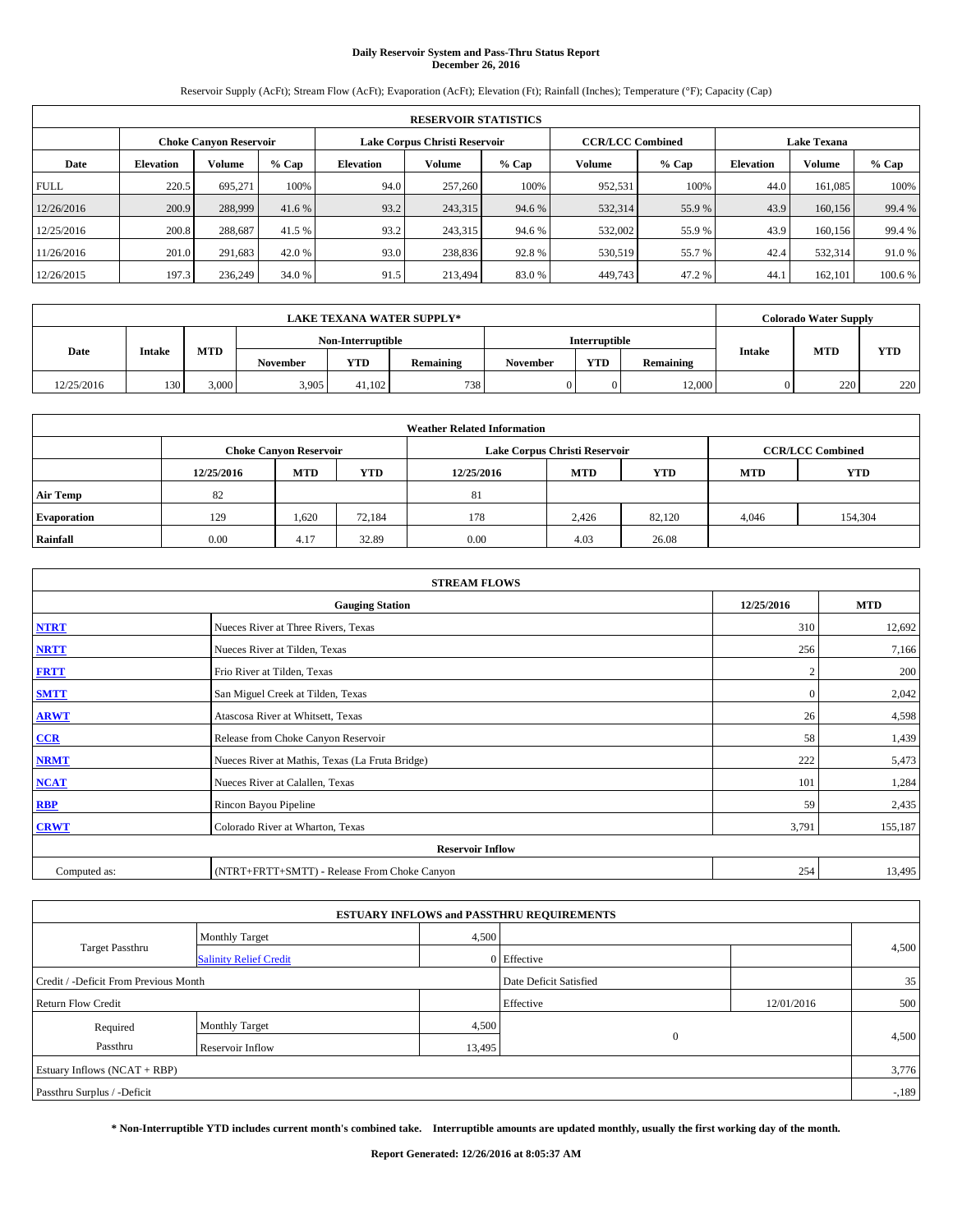# **Daily Reservoir System and Pass-Thru Status Report December 27, 2016**

Reservoir Supply (AcFt); Stream Flow (AcFt); Evaporation (AcFt); Elevation (Ft); Rainfall (Inches); Temperature (°F); Capacity (Cap)

| <b>RESERVOIR STATISTICS</b> |                  |                        |         |                  |                               |         |                         |         |                  |                    |        |  |
|-----------------------------|------------------|------------------------|---------|------------------|-------------------------------|---------|-------------------------|---------|------------------|--------------------|--------|--|
|                             |                  | Choke Canvon Reservoir |         |                  | Lake Corpus Christi Reservoir |         | <b>CCR/LCC Combined</b> |         |                  | <b>Lake Texana</b> |        |  |
| Date                        | <b>Elevation</b> | Volume                 | $%$ Cap | <b>Elevation</b> | <b>Volume</b>                 | $%$ Cap | Volume                  | $%$ Cap | <b>Elevation</b> | <b>Volume</b>      | % Cap  |  |
| <b>FULL</b>                 | 220.5            | 695,271                | 100%    | 94.0             | 257,260                       | 100%    | 952,531                 | 100%    | 44.0             | 161.085            | 100%   |  |
| 12/27/2016                  | 200.9            | 290,416                | 41.8%   | 93.3             | 244,214                       | 94.9 %  | 534,630                 | 56.1 %  | 43.9             | 160,156            | 99.4 % |  |
| 12/26/2016                  | 200.9            | 288,999                | 41.6 %  | 93.2             | 243,315                       | 94.6 %  | 532,314                 | 55.9 %  | 43.9             | 160.156            | 99.4 % |  |
| 11/27/2016                  | 201.0            | 291,525                | 41.9 %  | 92.9             | 237,942                       | 92.5 %  | 529,467                 | 55.6 %  | 42.4             | 534,630            | 91.0%  |  |
| 12/27/2015                  | 197.4            | 238,430                | 34.3 %  | 91.6             | 214.881                       | 83.5 %  | 453,311                 | 47.6 %  | 44.              | 162,101            | 100.6% |  |

|            | <b>LAKE TEXANA WATER SUPPLY*</b> |            |                 |                   |     |  |                      |           |        |            | <b>Colorado Water Supply</b> |
|------------|----------------------------------|------------|-----------------|-------------------|-----|--|----------------------|-----------|--------|------------|------------------------------|
|            |                                  |            |                 | Non-Interruptible |     |  | <b>Interruptible</b> |           |        |            |                              |
| Date       | <b>Intake</b>                    | <b>MTD</b> | <b>November</b> | YTD<br>Remaining  |     |  | <b>YTD</b>           | Remaining | Intake | <b>MTD</b> | YTD                          |
| 12/26/2016 | 130                              | 3.130      | 3,905           | 41.232            | 608 |  |                      | 12,000    |        | 220        | 220                          |

| <b>Weather Related Information</b> |            |                               |            |                                                      |                               |                         |       |         |  |  |
|------------------------------------|------------|-------------------------------|------------|------------------------------------------------------|-------------------------------|-------------------------|-------|---------|--|--|
|                                    |            | <b>Choke Canyon Reservoir</b> |            |                                                      | Lake Corpus Christi Reservoir | <b>CCR/LCC Combined</b> |       |         |  |  |
|                                    | 12/26/2016 | <b>MTD</b>                    | <b>YTD</b> | <b>MTD</b><br><b>YTD</b><br><b>MTD</b><br>12/26/2016 |                               |                         |       |         |  |  |
| <b>Air Temp</b>                    | 82         |                               |            | 82                                                   |                               |                         |       |         |  |  |
| <b>Evaporation</b>                 | 111        | 1.731                         | 72,295     | 115                                                  | 2,541                         | 82,235                  | 4,272 | 154,530 |  |  |
| Rainfall                           | 0.00       | 4.17                          | 32.89      | 0.00                                                 | 4.03                          | 26.08                   |       |         |  |  |

| <b>STREAM FLOWS</b> |                                                 |              |            |  |  |  |  |  |  |
|---------------------|-------------------------------------------------|--------------|------------|--|--|--|--|--|--|
|                     | <b>Gauging Station</b>                          | 12/26/2016   | <b>MTD</b> |  |  |  |  |  |  |
| <b>NTRT</b>         | Nueces River at Three Rivers, Texas             | 298          | 12,990     |  |  |  |  |  |  |
| <b>NRTT</b>         | Nueces River at Tilden, Texas                   | 244          | 7,410      |  |  |  |  |  |  |
| <b>FRTT</b>         | Frio River at Tilden, Texas                     |              | 202        |  |  |  |  |  |  |
| <b>SMTT</b>         | San Miguel Creek at Tilden, Texas               | $\mathbf{0}$ | 2,042      |  |  |  |  |  |  |
| <b>ARWT</b>         | Atascosa River at Whitsett, Texas               | 24           | 4,622      |  |  |  |  |  |  |
| $CCR$               | Release from Choke Canyon Reservoir             | 58           | 1,497      |  |  |  |  |  |  |
| <b>NRMT</b>         | Nueces River at Mathis, Texas (La Fruta Bridge) | 123          | 5,596      |  |  |  |  |  |  |
| <b>NCAT</b>         | Nueces River at Calallen, Texas                 | 173          | 1,456      |  |  |  |  |  |  |
| RBP                 | Rincon Bayou Pipeline                           | $\Omega$     | 2,435      |  |  |  |  |  |  |
| <b>CRWT</b>         | Colorado River at Wharton, Texas                | 3,295        | 158,482    |  |  |  |  |  |  |
|                     |                                                 |              |            |  |  |  |  |  |  |
| Computed as:        | (NTRT+FRTT+SMTT) - Release From Choke Canyon    | 242          | 13,737     |  |  |  |  |  |  |

|                                       |                               |        | <b>ESTUARY INFLOWS and PASSTHRU REQUIREMENTS</b> |            |       |
|---------------------------------------|-------------------------------|--------|--------------------------------------------------|------------|-------|
|                                       | <b>Monthly Target</b>         | 4,500  |                                                  |            |       |
| <b>Target Passthru</b>                | <b>Salinity Relief Credit</b> |        | 0 Effective                                      |            | 4,500 |
| Credit / -Deficit From Previous Month |                               |        | Date Deficit Satisfied                           |            | 35    |
| <b>Return Flow Credit</b>             |                               |        | Effective                                        | 12/01/2016 | 500   |
| Required                              | <b>Monthly Target</b>         | 4,500  |                                                  |            |       |
| Passthru                              | Reservoir Inflow              | 13,737 | $\mathbf{0}$                                     |            | 4,500 |
| Estuary Inflows $(NCAT + RBP)$        |                               |        |                                                  |            | 3,949 |
| Passthru Surplus / -Deficit           |                               |        |                                                  |            | $-16$ |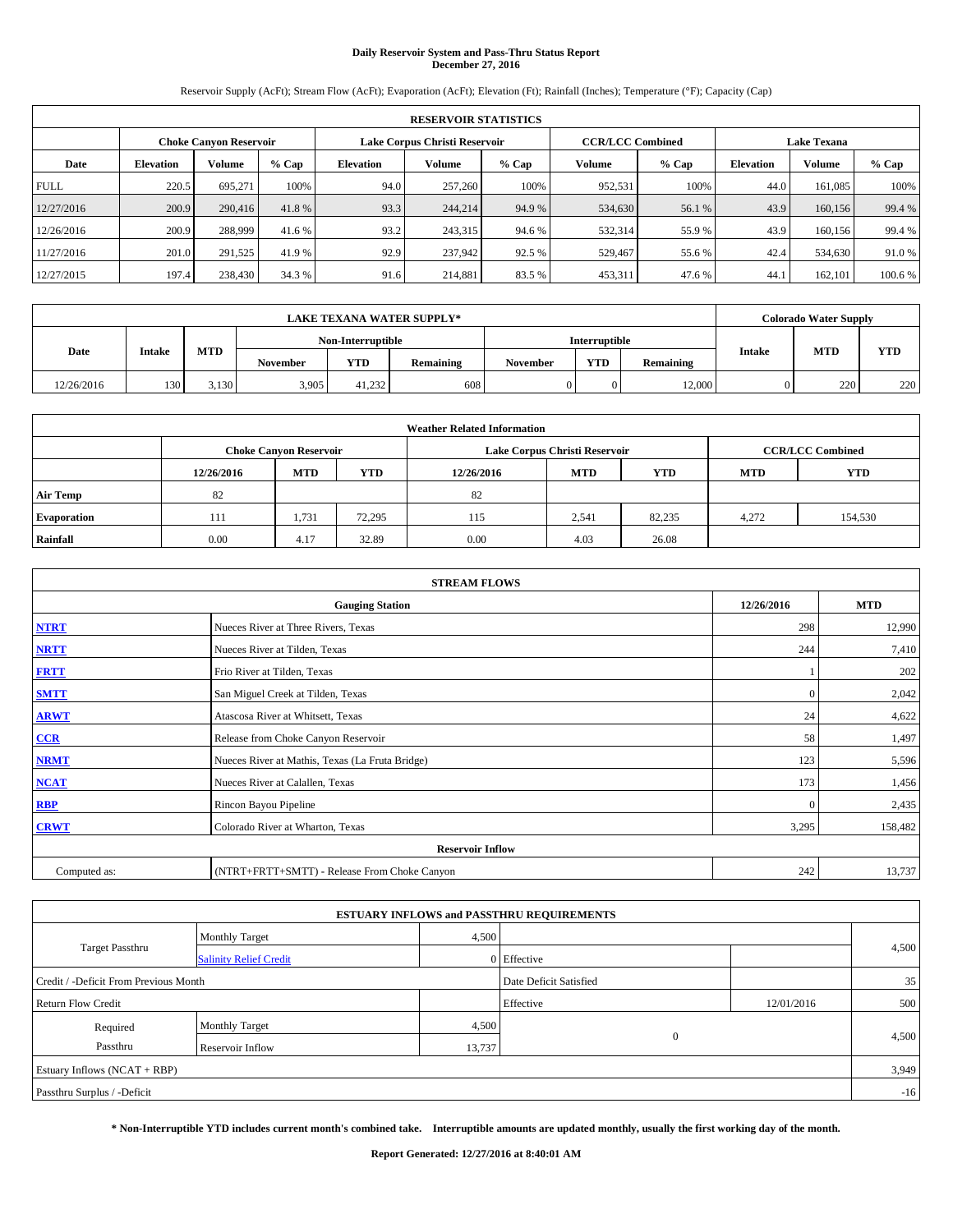# **Daily Reservoir System and Pass-Thru Status Report December 28, 2016**

Reservoir Supply (AcFt); Stream Flow (AcFt); Evaporation (AcFt); Elevation (Ft); Rainfall (Inches); Temperature (°F); Capacity (Cap)

|             | <b>RESERVOIR STATISTICS</b> |                               |         |                               |         |         |                         |         |                  |                    |         |  |
|-------------|-----------------------------|-------------------------------|---------|-------------------------------|---------|---------|-------------------------|---------|------------------|--------------------|---------|--|
|             |                             | <b>Choke Canyon Reservoir</b> |         | Lake Corpus Christi Reservoir |         |         | <b>CCR/LCC Combined</b> |         |                  | <b>Lake Texana</b> |         |  |
| Date        | <b>Elevation</b>            | Volume                        | $%$ Cap | Elevation                     | Volume  | $%$ Cap | Volume                  | $%$ Cap | <b>Elevation</b> | <b>Volume</b>      | % Cap   |  |
| <b>FULL</b> | 220.5                       | 695.271                       | 100%    | 94.0                          | 257,260 | 100%    | 952,531                 | 100%    | 44.0             | 161.085            | 100%    |  |
| 12/28/2016  | 200.9                       | 289,155                       | 41.6 %  | 93.3                          | 244,214 | 94.9 %  | 533,369                 | 56.0 %  | 43.8             | 159,229            | 98.8%   |  |
| 12/27/2016  | 200.9                       | 290,416                       | 41.8%   | 93.3                          | 244,214 | 94.9 %  | 534,630                 | 56.1 %  | 43.9             | 160,156            | 99.4 %  |  |
| 11/28/2016  | 200.9                       | 289,782                       | 41.7 %  | 92.9                          | 236,872 | 92.1 %  | 526,654                 | 55.3 %  | 42.4             | 533,369            | 91.0%   |  |
| 12/28/2015  | 197.5                       | 238,568                       | 34.3 %  | 91.6                          | 215.228 | 83.7%   | 453,796                 | 47.6 %  | 44.              | 162,101            | 100.6 % |  |

| <b>LAKE TEXANA WATER SUPPLY*</b> |               |            |                   |        |           |                 |                      |           |                      | <b>Colorado Water Supply</b> |     |
|----------------------------------|---------------|------------|-------------------|--------|-----------|-----------------|----------------------|-----------|----------------------|------------------------------|-----|
|                                  |               |            | Non-Interruptible |        |           |                 | <b>Interruptible</b> |           |                      |                              |     |
| Date                             | <b>Intake</b> | <b>MTD</b> | <b>November</b>   | YTD    | Remaining | <b>November</b> | <b>YTD</b>           | Remaining | <b>MTD</b><br>Intake |                              | YTD |
| 12/27/2016                       | 130           | 3.259      | 3,905             | 41.361 | 479       |                 |                      | 12,000    |                      | 220                          | 220 |

| <b>Weather Related Information</b> |            |                               |            |            |                                                      |                         |       |         |  |  |
|------------------------------------|------------|-------------------------------|------------|------------|------------------------------------------------------|-------------------------|-------|---------|--|--|
|                                    |            | <b>Choke Canyon Reservoir</b> |            |            | Lake Corpus Christi Reservoir                        | <b>CCR/LCC Combined</b> |       |         |  |  |
|                                    | 12/27/2016 | <b>MTD</b>                    | <b>YTD</b> | 12/27/2016 | <b>YTD</b><br><b>MTD</b><br><b>YTD</b><br><b>MTD</b> |                         |       |         |  |  |
| <b>Air Temp</b>                    | 81         |                               |            | 80         |                                                      |                         |       |         |  |  |
| <b>Evaporation</b>                 | 101        | 1,832                         | 72,396     | 84         | 2,625                                                | 82,319                  | 4,457 | 154,715 |  |  |
| Rainfall                           | 0.00       | 4.17                          | 32.89      | 0.00       | 4.03                                                 | 26.08                   |       |         |  |  |

| <b>STREAM FLOWS</b> |                                                 |              |         |  |  |  |  |  |  |
|---------------------|-------------------------------------------------|--------------|---------|--|--|--|--|--|--|
|                     | 12/27/2016                                      | <b>MTD</b>   |         |  |  |  |  |  |  |
| <b>NTRT</b>         | Nueces River at Three Rivers, Texas             | 290          | 13,280  |  |  |  |  |  |  |
| <b>NRTT</b>         | Nueces River at Tilden, Texas                   | 230          | 7,640   |  |  |  |  |  |  |
| <b>FRTT</b>         | Frio River at Tilden, Texas                     |              | 203     |  |  |  |  |  |  |
| <b>SMTT</b>         | San Miguel Creek at Tilden, Texas               | $\mathbf{0}$ | 2,042   |  |  |  |  |  |  |
| <b>ARWT</b>         | Atascosa River at Whitsett, Texas               | 24           | 4,646   |  |  |  |  |  |  |
| $CCR$               | Release from Choke Canyon Reservoir             | 58           | 1,554   |  |  |  |  |  |  |
| <b>NRMT</b>         | Nueces River at Mathis, Texas (La Fruta Bridge) | 64           | 5,659   |  |  |  |  |  |  |
| <b>NCAT</b>         | Nueces River at Calallen, Texas                 | 44           | 1,500   |  |  |  |  |  |  |
| RBP                 | Rincon Bayou Pipeline                           | 58           | 2,492   |  |  |  |  |  |  |
| <b>CRWT</b>         | Colorado River at Wharton, Texas                | 3,116        | 161,599 |  |  |  |  |  |  |
|                     | <b>Reservoir Inflow</b>                         |              |         |  |  |  |  |  |  |
| Computed as:        | (NTRT+FRTT+SMTT) - Release From Choke Canyon    | 233          | 13,971  |  |  |  |  |  |  |

|                                       |                               |        | <b>ESTUARY INFLOWS and PASSTHRU REQUIREMENTS</b> |            |       |
|---------------------------------------|-------------------------------|--------|--------------------------------------------------|------------|-------|
|                                       | <b>Monthly Target</b>         | 4,500  |                                                  |            |       |
| <b>Target Passthru</b>                | <b>Salinity Relief Credit</b> |        | 0 Effective                                      |            | 4,500 |
| Credit / -Deficit From Previous Month |                               |        | Date Deficit Satisfied                           |            | 35    |
| <b>Return Flow Credit</b>             |                               |        | Effective                                        | 12/01/2016 | 500   |
| Required                              | <b>Monthly Target</b>         | 4,500  |                                                  |            |       |
| Passthru                              | Reservoir Inflow              | 13,971 | $\mathbf{0}$                                     |            | 4,500 |
| Estuary Inflows $(NCAT + RBP)$        |                               |        |                                                  |            | 4,050 |
| Passthru Surplus / -Deficit           |                               |        |                                                  |            | 85    |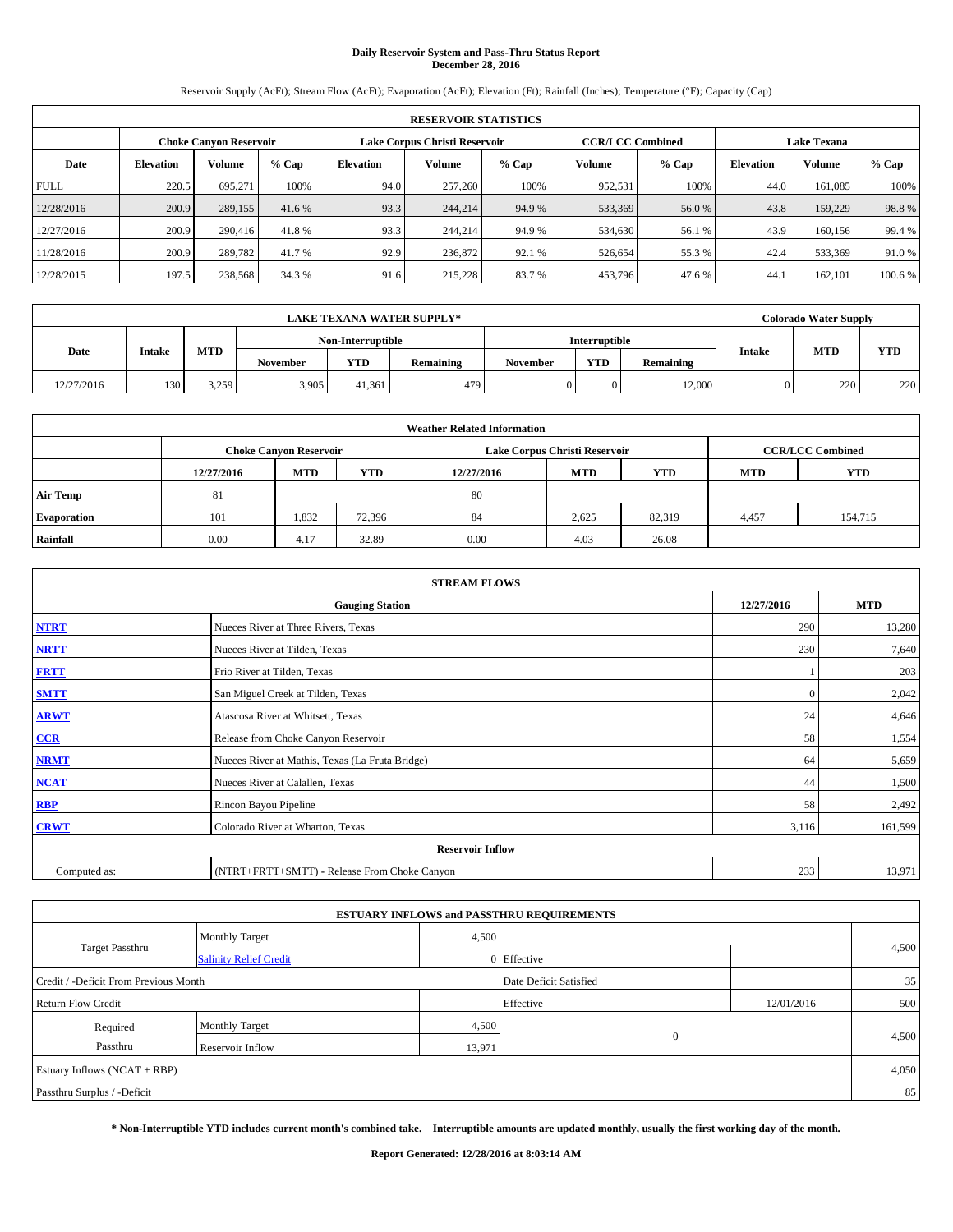# **Daily Reservoir System and Pass-Thru Status Report December 29, 2016**

Reservoir Supply (AcFt); Stream Flow (AcFt); Evaporation (AcFt); Elevation (Ft); Rainfall (Inches); Temperature (°F); Capacity (Cap)

|             | <b>RESERVOIR STATISTICS</b> |                               |         |                  |                               |         |                         |         |                  |                    |         |  |
|-------------|-----------------------------|-------------------------------|---------|------------------|-------------------------------|---------|-------------------------|---------|------------------|--------------------|---------|--|
|             |                             | <b>Choke Canyon Reservoir</b> |         |                  | Lake Corpus Christi Reservoir |         | <b>CCR/LCC Combined</b> |         |                  | <b>Lake Texana</b> |         |  |
| Date        | <b>Elevation</b>            | Volume                        | $%$ Cap | <b>Elevation</b> | Volume                        | $%$ Cap | Volume                  | $%$ Cap | <b>Elevation</b> | <b>Volume</b>      | % Cap   |  |
| <b>FULL</b> | 220.5                       | 695.271                       | 100%    | 94.0             | 257,260                       | 100%    | 952,531                 | 100%    | 44.0             | 161.085            | 100%    |  |
| 12/29/2016  | 200.9                       | 289,155                       | 41.6 %  | 93.3             | 244,394                       | 95.0 %  | 533,549                 | 56.0 %  | 43.8             | 159,229            | 98.8%   |  |
| 12/28/2016  | 200.9                       | 289,155                       | 41.6 %  | 93.3             | 244,214                       | 94.9 %  | 533,369                 | 56.0%   | 43.8             | 159,229            | 98.8%   |  |
| 11/29/2016  | 200.9                       | 289.941                       | 41.7 %  | 92.9             | 237,407                       | 92.3 %  | 527,348                 | 55.4 %  | 42.2             | 533,549            | 89.9%   |  |
| 12/29/2015  | 197.3                       | 236,795                       | 34.1 %  | 91.5             | 213,494                       | 83.0%   | 450,289                 | 47.3%   | 44.2             | 163,121            | 101.3 % |  |

| LAKE TEXANA WATER SUPPLY* |               |            |                   |            |           |                 |                      |           | <b>Colorado Water Supply</b> |     |
|---------------------------|---------------|------------|-------------------|------------|-----------|-----------------|----------------------|-----------|------------------------------|-----|
|                           |               |            | Non-Interruptible |            |           |                 | <b>Interruptible</b> |           |                              | YTD |
| Date                      | <b>Intake</b> | <b>MTD</b> | <b>November</b>   | <b>YTD</b> | Remaining | <b>November</b> | <b>YTD</b>           | Remaining | <b>MTD</b><br><b>Intake</b>  |     |
| 12/28/2016                | 120           | 3,388      | 3,905             | 41.491     | 349       |                 |                      | 12,000    | 220                          | 220 |

| <b>Weather Related Information</b> |            |                               |            |            |                                                      |                         |       |         |  |  |
|------------------------------------|------------|-------------------------------|------------|------------|------------------------------------------------------|-------------------------|-------|---------|--|--|
|                                    |            | <b>Choke Canyon Reservoir</b> |            |            | Lake Corpus Christi Reservoir                        | <b>CCR/LCC Combined</b> |       |         |  |  |
|                                    | 12/28/2016 | <b>MTD</b>                    | <b>YTD</b> | 12/28/2016 | <b>YTD</b><br><b>MTD</b><br><b>YTD</b><br><b>MTD</b> |                         |       |         |  |  |
| <b>Air Temp</b>                    | 81         |                               |            | 83         |                                                      |                         |       |         |  |  |
| <b>Evaporation</b>                 | 110        | 1.942                         | 72,506     | 94         | 2,719                                                | 82,413                  | 4,661 | 154,919 |  |  |
| Rainfall                           | 0.00       | 4.17                          | 32.89      | 0.00       | 4.03                                                 | 26.08                   |       |         |  |  |

| <b>STREAM FLOWS</b> |                                                 |              |            |  |  |  |  |  |  |
|---------------------|-------------------------------------------------|--------------|------------|--|--|--|--|--|--|
|                     | <b>Gauging Station</b>                          | 12/28/2016   | <b>MTD</b> |  |  |  |  |  |  |
| <b>NTRT</b>         | Nueces River at Three Rivers, Texas             | 282          | 13,562     |  |  |  |  |  |  |
| <b>NRTT</b>         | Nueces River at Tilden, Texas                   | 220          | 7,861      |  |  |  |  |  |  |
| <b>FRTT</b>         | Frio River at Tilden, Texas                     |              | 204        |  |  |  |  |  |  |
| <b>SMTT</b>         | San Miguel Creek at Tilden, Texas               | $\mathbf{0}$ | 2,043      |  |  |  |  |  |  |
| <b>ARWT</b>         | Atascosa River at Whitsett, Texas               | 24           | 4,670      |  |  |  |  |  |  |
| CCR                 | Release from Choke Canyon Reservoir             | 58           | 1,612      |  |  |  |  |  |  |
| <b>NRMT</b>         | Nueces River at Mathis, Texas (La Fruta Bridge) | 62           | 5,721      |  |  |  |  |  |  |
| <b>NCAT</b>         | Nueces River at Calallen, Texas                 | $\Omega$     | 1,500      |  |  |  |  |  |  |
| <b>RBP</b>          | Rincon Bayou Pipeline                           | $\Omega$     | 2,492      |  |  |  |  |  |  |
| <b>CRWT</b>         | Colorado River at Wharton, Texas                | 2,997        | 164,596    |  |  |  |  |  |  |
|                     | <b>Reservoir Inflow</b>                         |              |            |  |  |  |  |  |  |
| Computed as:        | (NTRT+FRTT+SMTT) - Release From Choke Canyon    | 225          | 14,196     |  |  |  |  |  |  |

|                                       |                               |        | <b>ESTUARY INFLOWS and PASSTHRU REQUIREMENTS</b> |           |       |  |
|---------------------------------------|-------------------------------|--------|--------------------------------------------------|-----------|-------|--|
|                                       | <b>Monthly Target</b>         | 4,500  |                                                  |           |       |  |
| <b>Target Passthru</b>                | <b>Salinity Relief Credit</b> |        | 0 Effective                                      |           | 4,500 |  |
| Credit / -Deficit From Previous Month |                               |        | Date Deficit Satisfied                           |           | 35    |  |
| <b>Return Flow Credit</b>             |                               |        | Effective                                        | 12/1/2016 | 500   |  |
| Required                              | <b>Monthly Target</b>         | 4,500  |                                                  |           |       |  |
| Passthru                              | Reservoir Inflow              | 14,196 | $\mathbf{0}$                                     |           | 4,500 |  |
| Estuary Inflows (NCAT + RBP)          |                               |        |                                                  |           | 3,992 |  |
| Passthru Surplus / -Deficit           |                               |        |                                                  |           | 27    |  |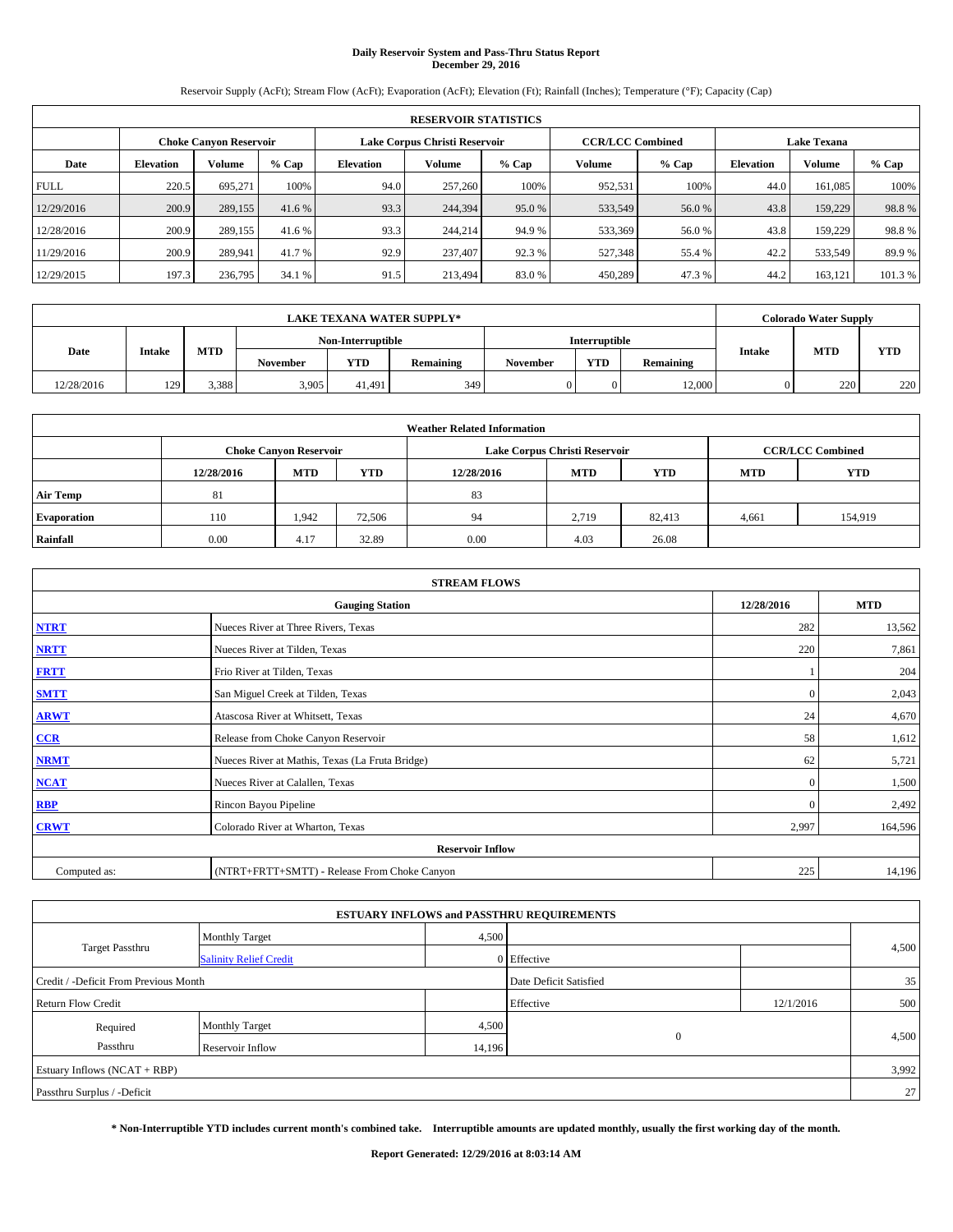# **Daily Reservoir System and Pass-Thru Status Report December 30, 2016**

Reservoir Supply (AcFt); Stream Flow (AcFt); Evaporation (AcFt); Elevation (Ft); Rainfall (Inches); Temperature (°F); Capacity (Cap)

|             | <b>RESERVOIR STATISTICS</b> |                               |         |           |                               |         |                         |         |                    |               |         |
|-------------|-----------------------------|-------------------------------|---------|-----------|-------------------------------|---------|-------------------------|---------|--------------------|---------------|---------|
|             |                             | <b>Choke Canyon Reservoir</b> |         |           | Lake Corpus Christi Reservoir |         | <b>CCR/LCC Combined</b> |         | <b>Lake Texana</b> |               |         |
| Date        | <b>Elevation</b>            | Volume                        | $%$ Cap | Elevation | Volume                        | $%$ Cap | Volume                  | $%$ Cap | <b>Elevation</b>   | <b>Volume</b> | % Cap   |
| <b>FULL</b> | 220.5                       | 695.271                       | 100%    | 94.0      | 257,260                       | 100%    | 952,531                 | 100%    | 44.0               | 161.085       | 100%    |
| 12/30/2016  | 200.9                       | 289.941                       | 41.7 %  | 93.3      | 244,394                       | 95.0 %  | 534,335                 | 56.1 %  | 43.8               | 159,229       | 98.8%   |
| 12/29/2016  | 200.9                       | 289,155                       | 41.6 %  | 93.3      | 244,394                       | 95.0 %  | 533,549                 | 56.0%   | 43.8               | 159,229       | 98.8%   |
| 11/30/2016  | 201.0                       | 290,416                       | 41.8%   | 93.0      | 238,300                       | 92.6 %  | 528,716                 | 55.5 %  | 42.3               | 534,335       | 90.4%   |
| 12/30/2015  | 197.2                       | 235,698                       | 33.9 %  | 91.6      | 214,014                       | 83.2%   | 449,712                 | 47.2%   | 44.2               | 163,121       | 101.3 % |

|            |               |            |                   |        | <b>LAKE TEXANA WATER SUPPLY*</b> |               |            |           |               | <b>Colorado Water Supply</b> |            |
|------------|---------------|------------|-------------------|--------|----------------------------------|---------------|------------|-----------|---------------|------------------------------|------------|
|            |               |            | Non-Interruptible |        |                                  | Interruptible |            |           |               |                              |            |
| Date       | <b>Intake</b> | <b>MTD</b> | <b>November</b>   | YTD    | Remaining                        | November      | <b>YTD</b> | Remaining | <b>Intake</b> | <b>MTD</b>                   | <b>YTD</b> |
| 12/29/2016 | 129           | 3.517      | 3,905             | 41.619 | 221                              |               |            | 12,000    |               | 220                          | 220        |

|                    | <b>Weather Related Information</b> |                               |            |            |                               |                         |            |            |  |  |  |
|--------------------|------------------------------------|-------------------------------|------------|------------|-------------------------------|-------------------------|------------|------------|--|--|--|
|                    |                                    | <b>Choke Canyon Reservoir</b> |            |            | Lake Corpus Christi Reservoir | <b>CCR/LCC Combined</b> |            |            |  |  |  |
|                    | 12/29/2016                         | <b>MTD</b>                    | <b>YTD</b> | 12/29/2016 | <b>MTD</b>                    | <b>YTD</b>              | <b>MTD</b> | <b>YTD</b> |  |  |  |
| <b>Air Temp</b>    | 69                                 |                               |            | 70         |                               |                         |            |            |  |  |  |
| <b>Evaporation</b> | 341                                | 2,283                         | 72,847     | 168        | 2,887                         | 82.581                  | 5,170      | 155,428    |  |  |  |
| Rainfall           | 0.00                               | 4.17                          | 32.89      | 0.00       | 4.03                          | 26.08                   |            |            |  |  |  |

| <b>STREAM FLOWS</b> |                                                 |              |            |  |  |  |  |  |  |
|---------------------|-------------------------------------------------|--------------|------------|--|--|--|--|--|--|
|                     | <b>Gauging Station</b>                          | 12/29/2016   | <b>MTD</b> |  |  |  |  |  |  |
| <b>NTRT</b>         | Nueces River at Three Rivers, Texas             | 266          | 13,828     |  |  |  |  |  |  |
| <b>NRTT</b>         | Nueces River at Tilden, Texas                   | 210          | 8,071      |  |  |  |  |  |  |
| <b>FRTT</b>         | Frio River at Tilden, Texas                     |              | 204        |  |  |  |  |  |  |
| <b>SMTT</b>         | San Miguel Creek at Tilden, Texas               | $\mathbf{0}$ | 2,043      |  |  |  |  |  |  |
| <b>ARWT</b>         | Atascosa River at Whitsett, Texas               | 22           | 4,691      |  |  |  |  |  |  |
| $CCR$               | Release from Choke Canyon Reservoir             | 58           | 1,669      |  |  |  |  |  |  |
| <b>NRMT</b>         | Nueces River at Mathis, Texas (La Fruta Bridge) | 91           | 5,812      |  |  |  |  |  |  |
| <b>NCAT</b>         | Nueces River at Calallen, Texas                 | $\mathbf{0}$ | 1,500      |  |  |  |  |  |  |
| RBP                 | Rincon Bayou Pipeline                           | $\Omega$     | 2,492      |  |  |  |  |  |  |
| <b>CRWT</b>         | Colorado River at Wharton, Texas                | 2,918        | 167,514    |  |  |  |  |  |  |
|                     | <b>Reservoir Inflow</b>                         |              |            |  |  |  |  |  |  |
| Computed as:        | (NTRT+FRTT+SMTT) - Release From Choke Canyon    |              |            |  |  |  |  |  |  |

| <b>ESTUARY INFLOWS and PASSTHRU REQUIREMENTS</b> |                                |                        |              |            |       |  |  |  |  |  |
|--------------------------------------------------|--------------------------------|------------------------|--------------|------------|-------|--|--|--|--|--|
|                                                  | 4,500<br><b>Monthly Target</b> |                        |              |            |       |  |  |  |  |  |
| <b>Target Passthru</b>                           | <b>Salinity Relief Credit</b>  |                        | 0 Effective  |            | 4,500 |  |  |  |  |  |
| Credit / -Deficit From Previous Month            |                                | Date Deficit Satisfied |              | 35         |       |  |  |  |  |  |
| <b>Return Flow Credit</b>                        |                                |                        | Effective    | 12/01/2016 | 500   |  |  |  |  |  |
| Required                                         | <b>Monthly Target</b>          | 4,500                  |              |            |       |  |  |  |  |  |
| Passthru                                         | Reservoir Inflow               | 14,405                 | $\mathbf{0}$ |            | 4,500 |  |  |  |  |  |
| Estuary Inflows $(NCAT + RBP)$                   |                                |                        |              |            |       |  |  |  |  |  |
| Passthru Surplus / -Deficit                      |                                |                        |              |            | 27    |  |  |  |  |  |